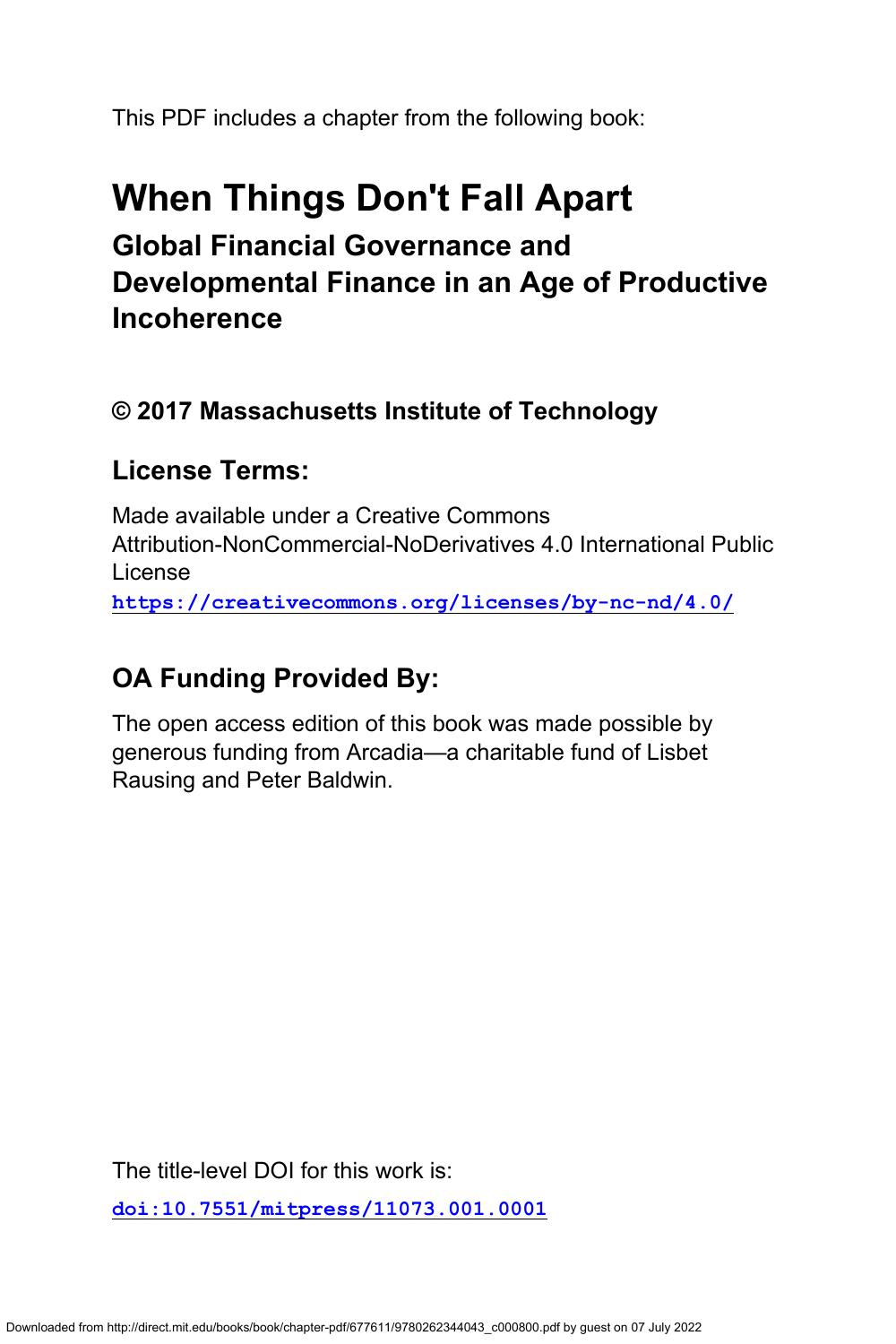### **Notes**

#### **Preface**

1. Later I encountered the use of the phrase "immensely productive incoherence" in Gibson-Graham (1996), invoking the work of Eve Sedgwick (1993). At the time I was relieved to find other theorists who recognized the potential virtue of incoherence.

#### **Chapter 1**

1. On architectural failings and the Asian crisis, see Feldstein (1998) and Stiglitz (2002). On new architectures, see Best (2003), Chin (2014b), Eichengreen (1999), and Kirshner (2014b).

2. The acronym BRICs (lower case "s") refers to Brazil, Russia, China, and India. In 2011 South Africa joined the group, at which point it was renamed the BRICS.

3. Representatives of Brazil and China made these points most vocally. On China, see Chin (2014b) and Kirshner (2014a; 2014b).

4. Ocampo (2015b) and others term it a "non-system."

5. I've benefited from engagement with Best's work (2005; 2012), which discusses the centrality and even desirability of ambiguity in global financial governance. She argues insightfully that the international political and economic stability of the post–World War II era depended on a carefully maintained balance between coherence and ambiguity, and that ambiguity can be both functional and necessary. Monolithic models of economic integration, such as neoliberalism, are intended in part to banish ambiguity—to generate clear, unambiguous institutional and policy directives that will yield fully coherent economic systems. One of my central contentions is that elimination of ambiguity represents a dangerous impediment to prudent financial governance.

6. See Chin (2010), which was written early in the crisis, before many of the most important discontinuities emerged. Chin has since moved toward a discontinuity view (Chin 2014b; 2015; 2016)**.**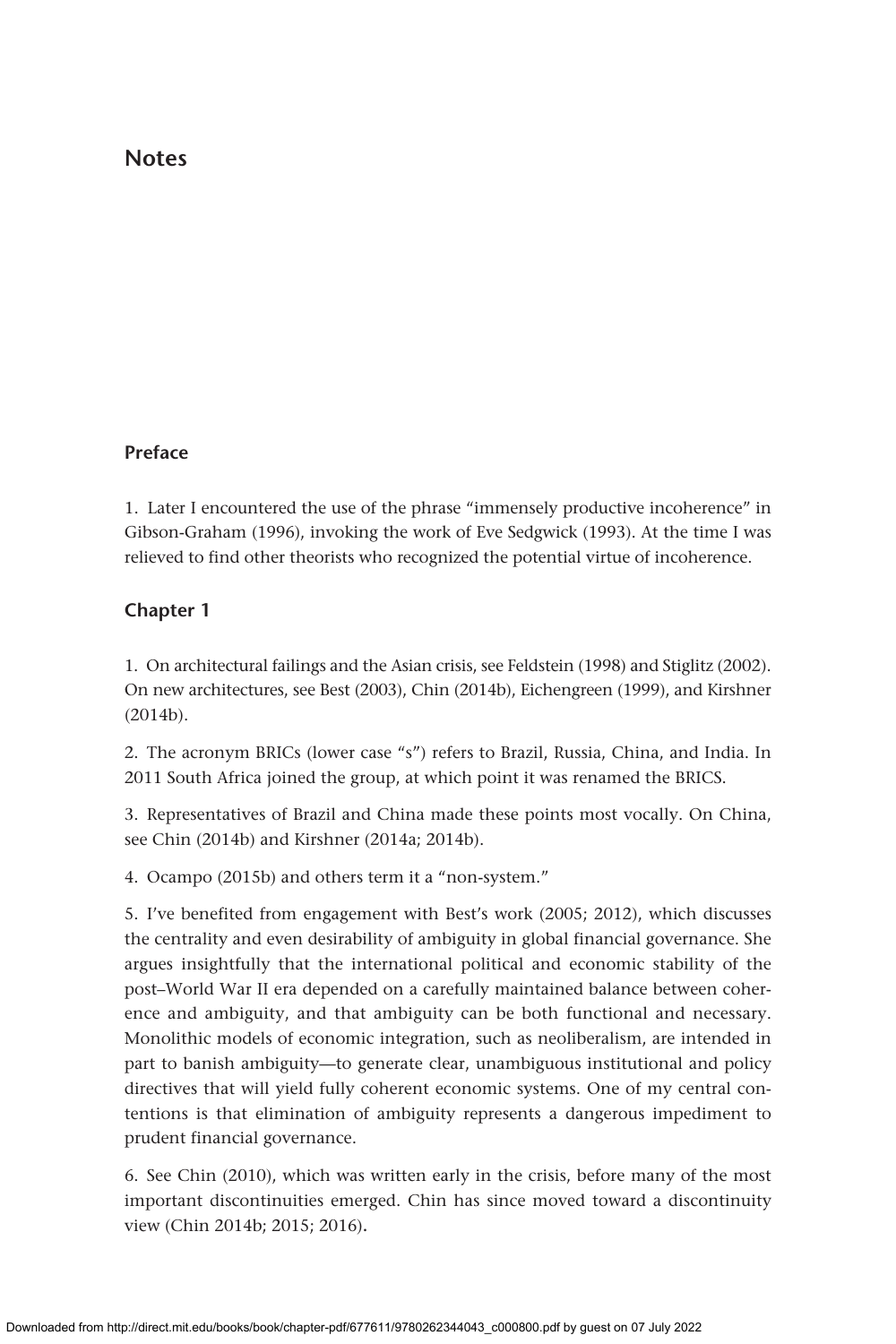7. In contrast, James (2014) views the central role of the Federal Reserve as representing discontinuity (rather than continuity) insofar as the institution took responsibility for global stabilization, a burden traditionally borne by the IMF. Note that Helleiner's views have evolved over the course of the crisis (as we will see later in this chapter and elsewhere in the book).

8. See Cohen and Benney (2014) for a discussion of continuity in the international currency system.

9. Germain's (2009) intervention is more nuanced than most continuity contributions. He rightly emphasizes the importance of taking the long view of evolutionary change and continuity, and he identifies modest rebalancing of power among states in the period before the global crisis. But he ultimately emphasizes continuity and complex evolution rather than rupture, and he suggests that this is the most likely outcome in the years ahead. In my view, he undersells the significance of his findings, owing to an implicit notion that change must be abrupt and decisive.

10. On continuity and the ASEAN+3 countries, see Cohen (2012), Grimes (2015), and Haggard (2013). On the BRICS, see Bond (2016), Gray and Murphy (2013), Nel and Taylor (2013), and Rodrik (2013). On rising powers, see Peruffo and Prates (2016). Unlike most in this tradition, Gray and Murphy allow for some uncertainty regarding an emerging "regime change," though it is not likely to be what they see as "emancipatory."

11. Conflicting visions about development and the voices of EMDE representatives were a more important feature of discussions around the Bretton Woods order than most observers appreciate (Helleiner 2014a).

12. Political movements across the world continue to wrestle over the desirability of neoliberal policies. Recent political developments in some AEs threaten to promote a dangerous mix of neoliberalism and economic nationalism.

13. Kirshner (2014a) argues that the global crisis is a turning point for the United States, reflected in the relative erosion in its hard and soft powers, including the credibility of its liberalized financial model as a global ideal. He emphasizes the unevenness of this intellectual transformation, comparing its resilience in the United States to its loss of credibility elsewhere. More broadly, I note here that a range of traditions in political science examine how crises can open space for change. These studies pay particular attention to uneven, gradual evolution (e.g., see Blyth 2002; Gourevitch 1986). We return to this matter very briefly later in this chapter and more deeply in subsequent chapters.

14. The only area where the G-20 has taken a bold, though largely rhetorical, step concerns capital controls (see chapter 7).

15. See Lütz and Kranke (2014) on tension in some Eastern European and Central European cases.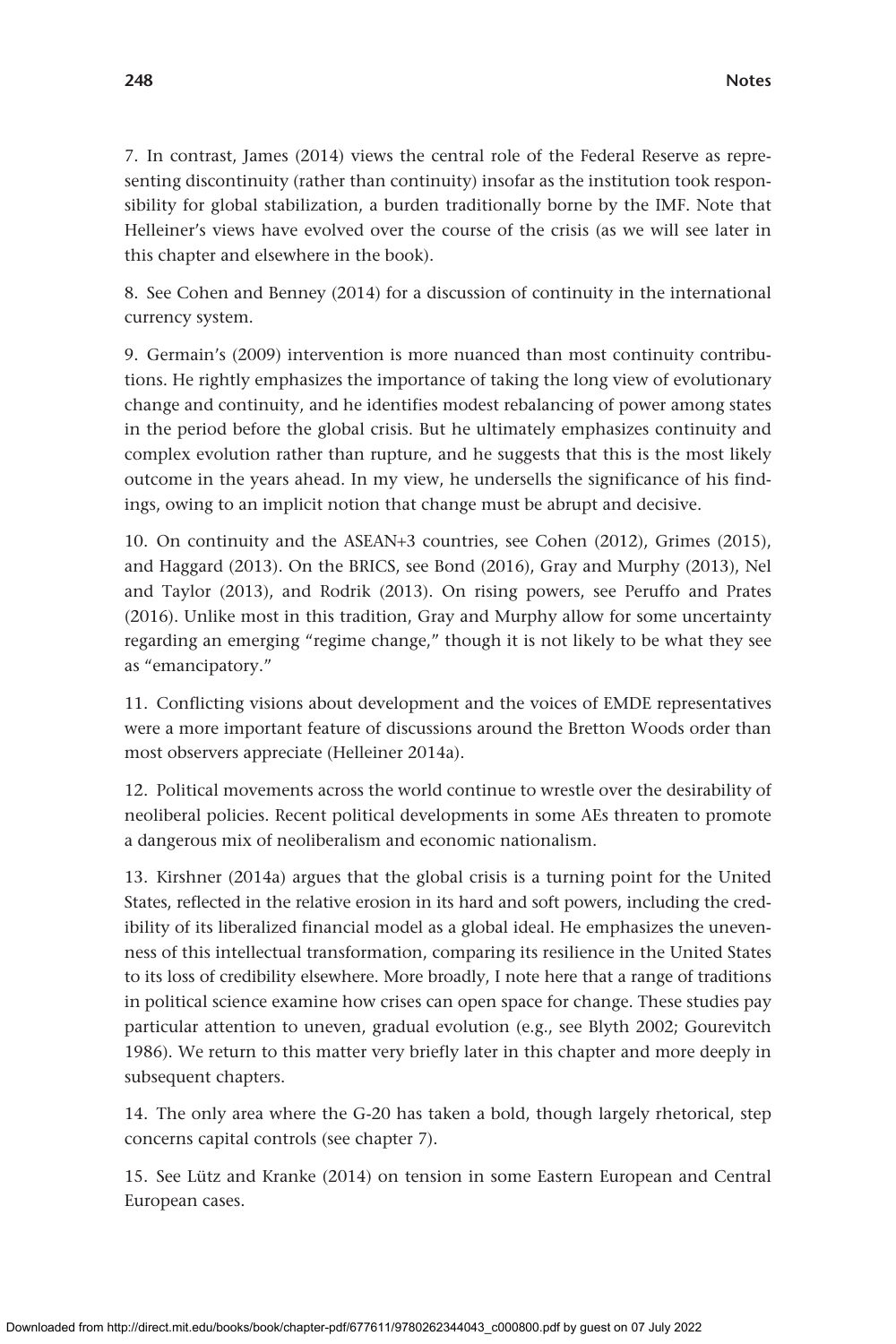16. Some work within "historical institutionalism" also approaches institutional change as a gradual, evolutionary process (most notably Mahoney and Thelen 2010). See chapter 5.

17. Some observers, such as José Antonio Ocampo (2016), use the term North Atlantic crisis since this region was the epicenter of the crisis.

### **Chapter 2**

1. Following Ellerman (2005), I use the (admittedly awkward) term "Hirschmanian" to refer to scholarly work and policy and institutional innovations that are consistent with Hirschman's key theoretical and epistemic commitments. Others refer to "Hirschmanesque" impulses (Kirshner 1997; 2014a; Abdelal and Kirshner 1999–2000).

2. The most useful of these contributions are Drezner (2013), Fukuyama (2013), Gladwell (2013), Alacevich (2014; 2015; 2016), and a collection of papers published in the journal *Humanity* (Adelman et al. 2015). Drezner argues that Hirschman developed "some of the key building blocks of how to think about political economy"; that his ideas upended long-standing shibboleths in economics, political science, economic history, and sociology; and that some of his most important ideas (particularly insights in his books *The Passions and the Interests*, *National Power and the Structure of Foreign Trade*, and *Exit, Voice, and Loyalty*) became touchstones for scholars and prefigured what became critical areas of research in the decades that followed their publication. Gladwell (2013) describes Hirschman as one of the "twentieth century's most extraordinary intellectuals" and, like Adelman, finds it impossible to separate Hirschman's distinct life trajectory from the content of his writings. See also Lepenies (2008).

3. See Adelman (2013a, introduction; 2013b) and Alacevich (2014; 2015; 2016).

4. I thank Michele Alacevich for this point.

5. Hirschman is used as a foil in the essay. The history of development economics serves as a backdrop for Krugman's observations about methodology in economics more broadly.

6. The title of Krugman's essay, "The Fall and Rise of Development Economics," is a play on the title of Hirschman's 1981 essay "The Rise and Decline of Development Economics."

7. See Adelman (2013b, 343–344) for a more charitable reading of the same matter, and see Alacevich (2014; 2015) for a discussion of the context of the move away from high development theory.

8. In Krugman's (1994) view, the publication of Murphy, Shleifer, and Vishny (1989) helped resurrect development economics. See Herrera (2006) for a critique of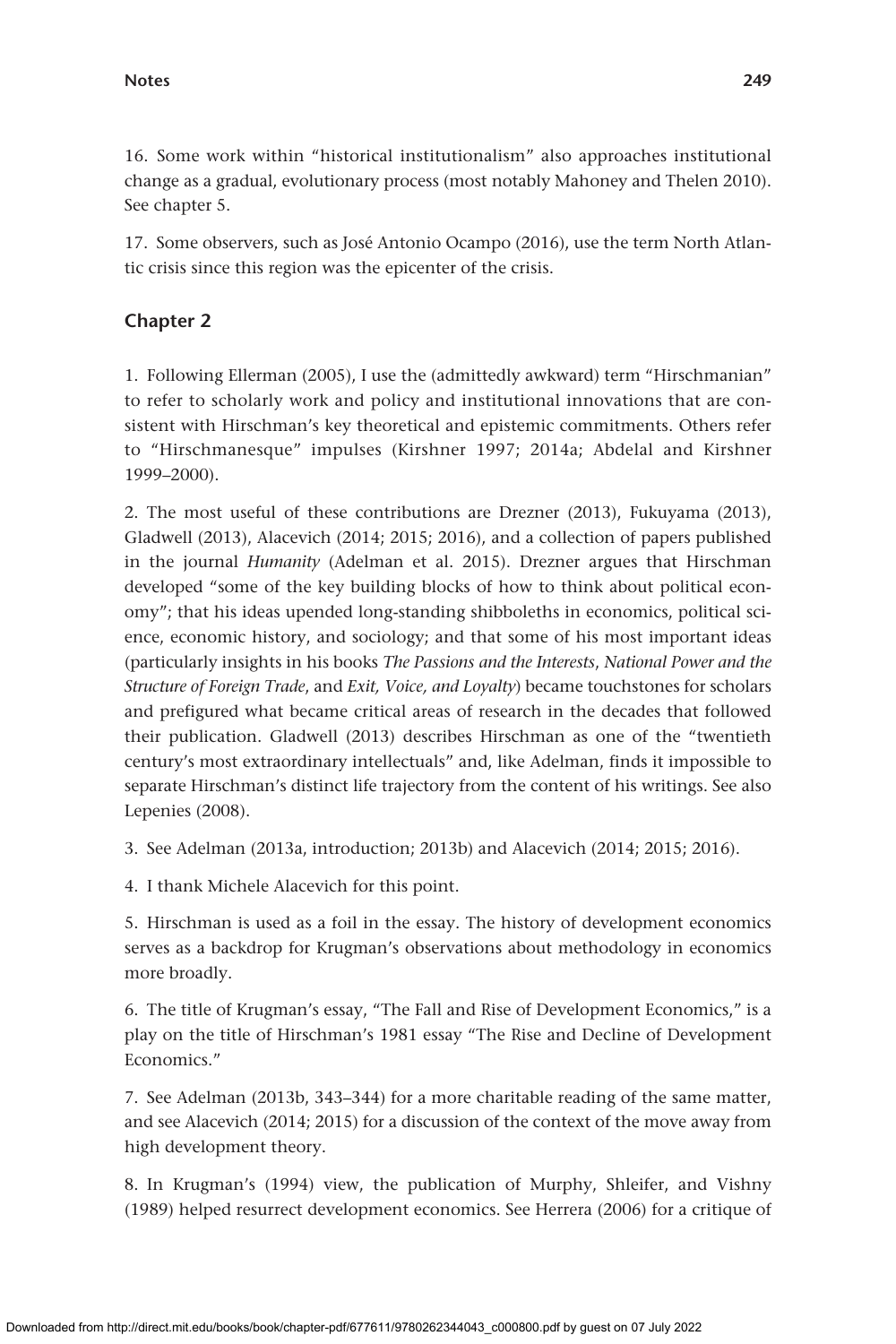Krugman's essay, and a discussion of what he sees as the absorption of development theory and policy by neoclassical economics.

9. As will become clear in what follows, this claim, though not incorrect, is misleading. Hirschman was very much interested in small-scale initiatives and microresults, and his big concepts involved the need to appreciate diminutive, mundane policy interventions.

10. In a similar vein, Picciotto (1994), then director general of operations evaluation at the World Bank, optimistically argued in 1994 that the World Bank's development agenda, specifically its work in development evaluation, had become more Hirschmanian in response to past failures and criticisms.

11. *A Bias for Hope* is the title of a 1971 book of Hirschman's essays. Rodrik restricts himself, in his otherwise characteristically open-minded contribution *One Economics, Many Recipes* (2007b, 3), to "neoclassical economic analysis." "One Economics" signals from the outset that Rodrik seeks to rescue neoclassical economic theory from itself rather than propose that we embrace many paradigms within economic theory. That said, Rodrik's book, and indeed much of his work, is profoundly consistent with Hirschman's insights. We find in Rodrik an embrace of unbalanced growth (i.e., selective, strategic interventions), deep engagement with local context, pragmatism, humility, and experimentation (Alacevich 2016). Rodrik's 2015 book *Economics Rules: The Rights and Wrongs of the Dismal Science* is both a celebration of what he identifies as the discipline's movement toward "many and context-specific models" and a call for it to move further in this direction. By way of contrast, Ha-Joon Chang's *Economics: The User's Guide* (2014) argues for a greater degree of theoretical pluralism in economics.

12. See Chang (1994; 1997; 2002a; 2002b; 2007; 2012; 2014), Chang and Grabel (2014[2004]), Easterly (2001; 2014), Wade (1976; 2003[1990]; 2004), and, as previously noted, Rodrik (1991; 2007b; 2011; 2015a) and Hausmann, Rodrik, and Velasco (2008). The dedication to Wade's *Governing the Market* (2003[1990]) invokes Hirschman's "art of trespassing," a play on the title of Hirschman's 1981 book *Essays in Trespassing*. Though Alice Amsden's major books, *Asia's Next Giant* (1992) and *The Rise of the Rest* (2001), do not cite Hirschman, their emphasis on the importance of trial and error and learning clearly give them a Hirschmanian flavor. See also Lepenies (2008) for a reflection on Hirschman's numerous contributions to social science. The author focuses on what he sees as Hirschman's general approach to problem solving as embodied in his commitment to "possibilism" (to which we will return later).

13. See, for example, Kirshner (1997, chap. 4; 2014a), Abdelal and Kirshner (1999– 2000), and Blyth (2011; 2013a).

14. As Drezner (2013) notes, Hirschman's book underscored his long-held commitment to the view that dialogue between economists and political scientists could be mutually beneficial. In this connection, Hirschman noted that, "In developing [exit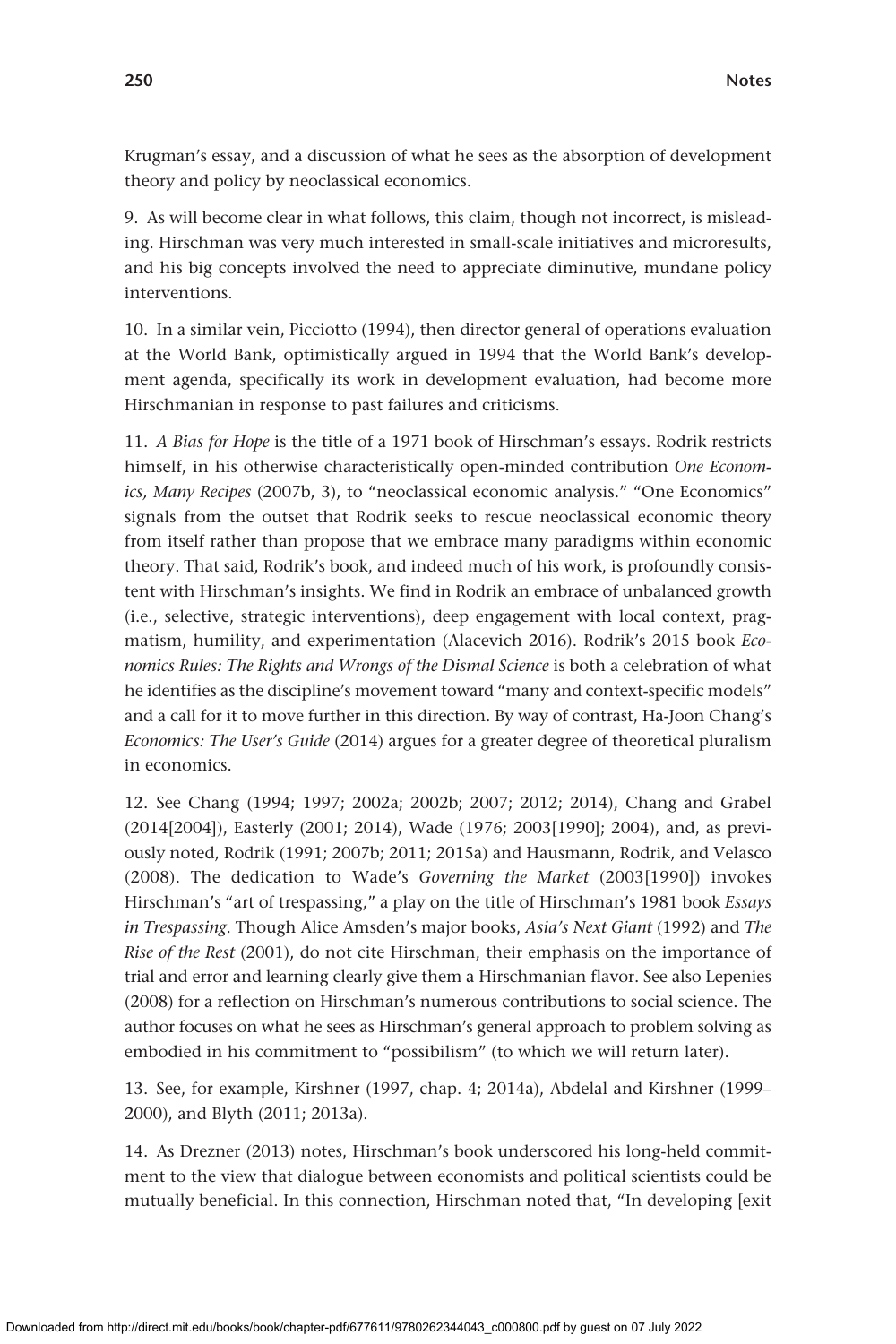and voice] . . . I hope to demonstrate to political scientists the usefulness of economic concepts *and to economists the usefulness of political concepts*" (1970, 19, emphasis in original).

15. Gerald Helleiner (2010) employs Hirschman's exit, voice, and loyalty framework to explain why the Asian and especially the global crisis renewed interest among EMDE policymakers in ways to escape IMF control through the creation of alternative institutions of financial governance.

16. "Cult of exit" is drawn from the essay "Exit Albert Hirschman" published shortly after his death (*Economist* 2012).

17. The idea that linkage effects would induce unbalanced growth represented a stark alternative to the idea of "balanced growth" that was in vogue at the time. See also Paul Streeten (1959) for a critique of the balanced growth orthodoxy.

18. See Hirschman (2013[1970], 144) for an examination of the professional sociology that contributed to the tendency toward grand theories and paradigms.

19. Herbert Simon's (1990) conception of "bounded rationality" stems from a related recognition that the social world is inherently complex and only partly intelligible. Hirschman's approach is more closely aligned with the inferences drawn by contemporary students of complexity, such as Kirman (2016), than with the less radical inferences drawn by Colander and Kupers (2016), who try to retain a notion of equilibrating mechanisms.

20. Hirschman (2013[1970], 144) wondered whether such efforts were "inspired primarily by compassion or by contempt" for the lot of poorer countries. The failure to appreciate complexity and the limits of knowledge also underpins Popper's rejection of grand plans and social engineering (see McMillan 2008).

21. The commitments inform the analysis in *The Strategy of Economic Development*, *Journeys toward Progress: Studies of Economic Policy-Making in Latin America*, and *Development Projects Observed*, and are treated in particular depth in several of his essays, including "Obstacles to Development: A Classification and a Quasi-Vanishing Act" (1965), "The Principle of the Hiding Hand" (1967a, chap. 1), "The Search for Paradigms as a Hindrance to Understanding" (2013[1970]), "Political Economics and Possibilism" (2013[1971]), and "Against Parsimony: Three Easy Ways of Complicating Some Categories of Economic Discourse" (2013[1986a]).

22. Alacevich (2014; 2015) explores this episode, and I draw on his work in the following paragraphs.

23. The terms in quotation marks appear in Hirschman (1967a) and are discussed in Alacevich (2014).

24. Alacevich (2014, 140) cites Judith Tendler's related observations. In a book on Brazil (for which Hirschman authored a foreword), Tendler (1968) highlighted the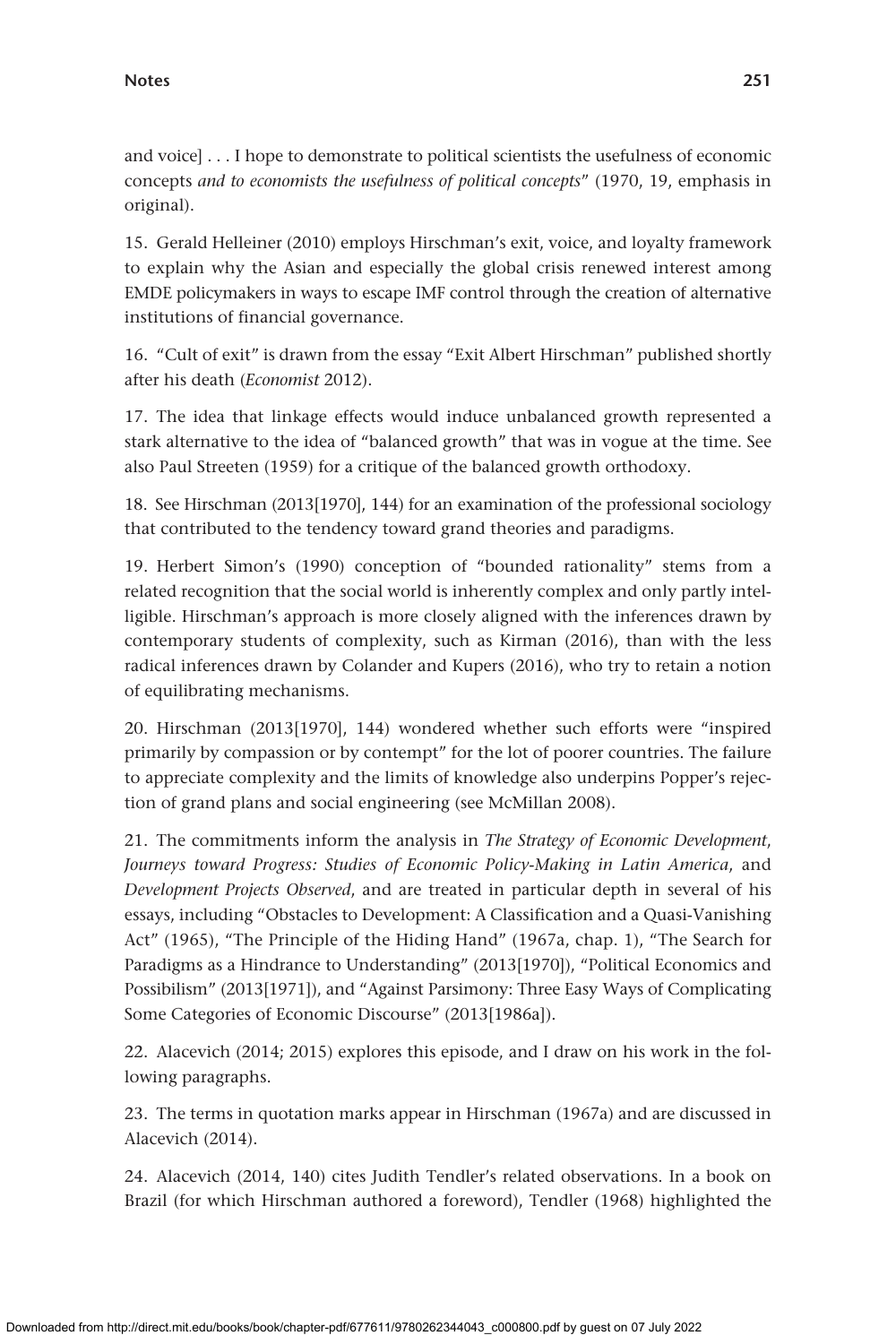strong tensions that can "arise among the intrinsically uncertain nature of the knowledge acquired on development issues, the limits of knowledge transmission between donors and domestic recipients, and the status of 'development experts.'"

25. Alacevich (2014, 161–162) notes that the chilly reception of Hirschman's work may also have reflected an organizational culture that made outside evaluation unwelcome. Hirschman might have expected as much: he wrote insightfully about the mutual distrust that often emerged between foreign experts and their clients (discussed later).

26. Hirschman (1967a, xvii) acknowledges that the Hiding Hand was "the most speculative chapter of the book, was close to a provocation [to the World Bank]. Nothing could be less 'operationally useful.'" Nevertheless, he argued that the chapter was meant to function as a prologue to the more mundane, practical aspects of the book and that it was intended to reinforce his view that uncertainty, creativity, and learning are intrinsic to an understanding of development.

27. Highlighting the lyrical nature of Hirschman's prose in this and other essays, Gladwell (2013) writes: "Remember, this is an *economist* who's writing" (emphasis in original). Gladwell (2013) also discusses the roots of the Hiding Hand in Hirschman's deep reading in psychology and psychoanalysis, which contributed to his interest in the productive value of negative emotions—namely, frustration, aggression, and anxiety (see Adelman 2013b, 340–342). The Hiding Hand illustrates the value of adversity as a teacher.

28. In this respect, again, it is striking how much Hirschman anticipates the turn in economics away from theorizing the economy as an essentially simple, self-contained system toward recognizing it as an adaptive, complex system. For instance, teasing out the implications of complexity theory, Kirman (2016, 547) argues that this conception requires the economist to abandon the "benchmark model in which there are clear causal relationships, and in which the consequences of modifying parameters can be predicted, albeit with some uncertainty." See also Colander (2003).

29. George Soros's notion of reflexivity also focuses attention on the ways in which economic theory influences the world (Soros 2013). I thank Jerry Epstein for this point.

30. I thank an anonymous referee who pointed out parallels between Hirschman's work and that of another underappreciated theorist of global social change, Robert Cox. Both were iconoclastic thinkers who rejected the "problem solving" positivist bent of social science and were deeply committed to understanding the continuing process of historical change. That said, Cox was more sympathetic to grand narratives than was Hirschman.

31. See also Hirschman (2013[1971]). These themes are developed most fully and elegantly in his essays "Obstacles to Development" (1965), "The Search for Paradigms" (2013[1970]), and "Political Economics and Possibilism" (2013[1971]).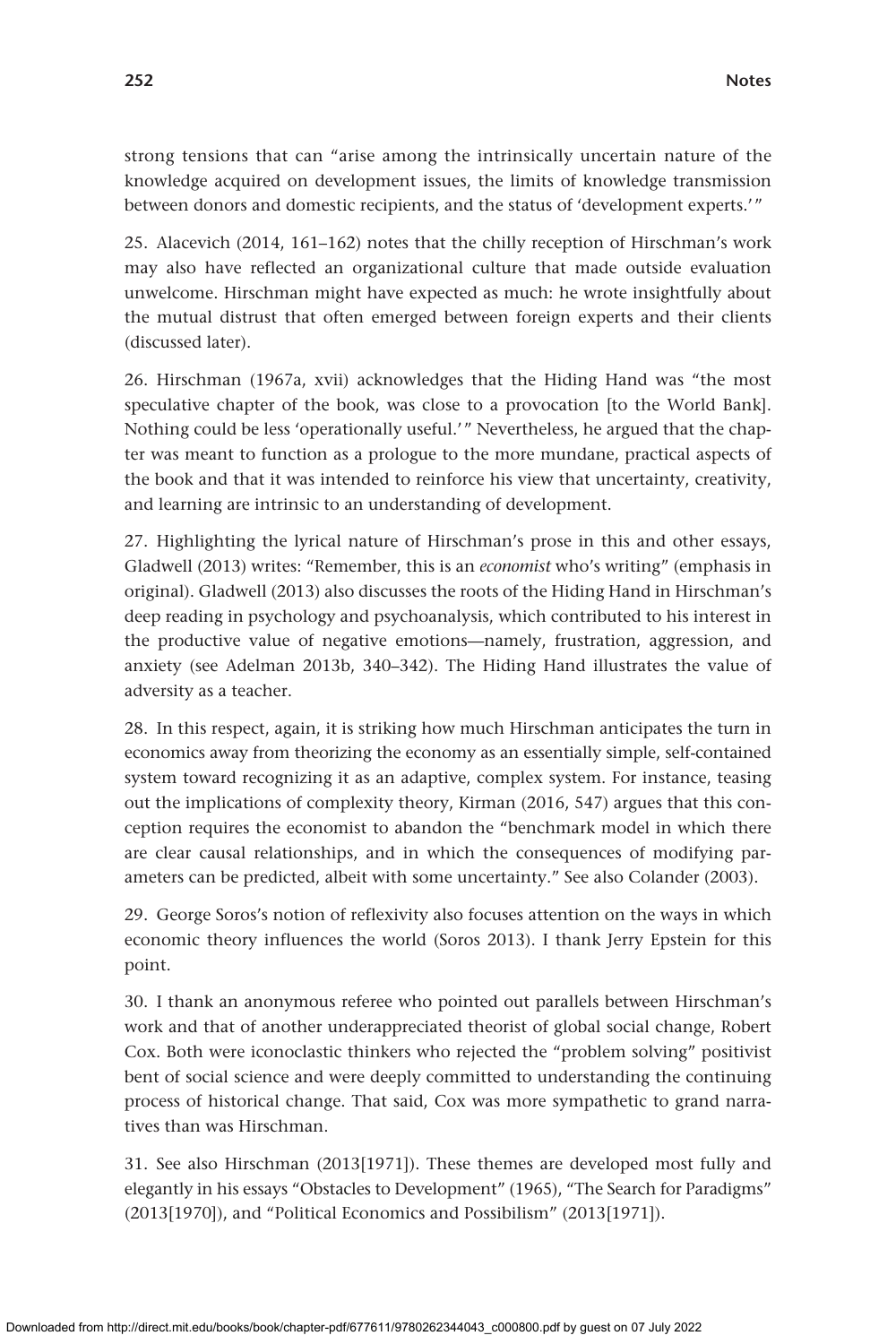32. These themes are echoed in contemporary feminist thought, especially the work of theologian Sharon Welch (see Welch 1990).

33. In this respect, Hirschman anticipated the work of scholars working on "wicked" and "super wicked" problems (see Levin et al. 2012). I thank Matthew Paterson for pointing me in the direction of both Levin et al. and complexity theory (discussed later).

34. The rejection of utopianism had deep roots in Hirschman's personal and professional life—including his practical experiences working on the Marshall Plan and European reconstruction under the auspices of the U.S. Federal Reserve Board; his work as a consultant in Colombia, and deep connections to Latin America more broadly; his two experiences with the World Bank, first as its adviser to the Colombian government from 1952 to 1956 and later as a consultant studying project design, management, and appraisal; and his personal history as a refugee from fascism. The latter, in the view of his biographer, led Hirschman to appreciate the likelihood that grand utopian projects will yield horrific outcomes (Adelman 2013b).

35. The argument finds an echo in the work of Gibson-Graham (2008), who pushes back against the academic need for "strong theory" that purports to know too much and forecloses too readily on economic experiments. In a maneuver that is consistent with Hirschman's oeuvre, Gibson-Graham advocates instead "weak theory" that acknowledges what is not and cannot be known, writing that "experimental forays . . . are often judged as inadequate before they are explored in all their complexity and incoherence" (6).

36. The trend lamented in Krugman (1994), as we saw earlier. Hirschman's rejection of top-down social engineering resonates with the work of other critics, including Hayek (1974; 2014[1944]), Popper (1957; 1971), and Smith (1976[1759], 233–234) (who ridiculed the "man of system"), and contemporary critics such as DeMartino (2011, 9–11, 17, fns1, 5, 141–150), Easterly (2001; 2006; 2008; 2014), Ellerman (2004; 2005; 2014), McCloskey (1990), McMillan (2008), and Rodrik (2007b; 2009a; 2011). Ellerman (2005), a former World Bank economic advisor to the chief economist, indicts the institution (and similar institutions) for the hubris that characterizes its approach. Rodrik (2007b; 2009a; 2009b; 2011) has long written of the need for gradualism over abrupt institutional revolution, the importance of trial and error and practical innovation over fidelity to a scripted plan, and the related virtues of what he terms a "thin" version of globalization that protects national policy space in place of uniform and inflexible global rules and norms.

37. Colander (2003) likewise relies on the concept of muddling through in his examination of economic policy making. He simultaneously connects himself to and distances himself from Lindblom's (and, by extension, Hirschman's) conception of the process. Colander (2003, 198) dismisses early approaches to muddling through as applications of "armchair heuristics." That said, Colander's approach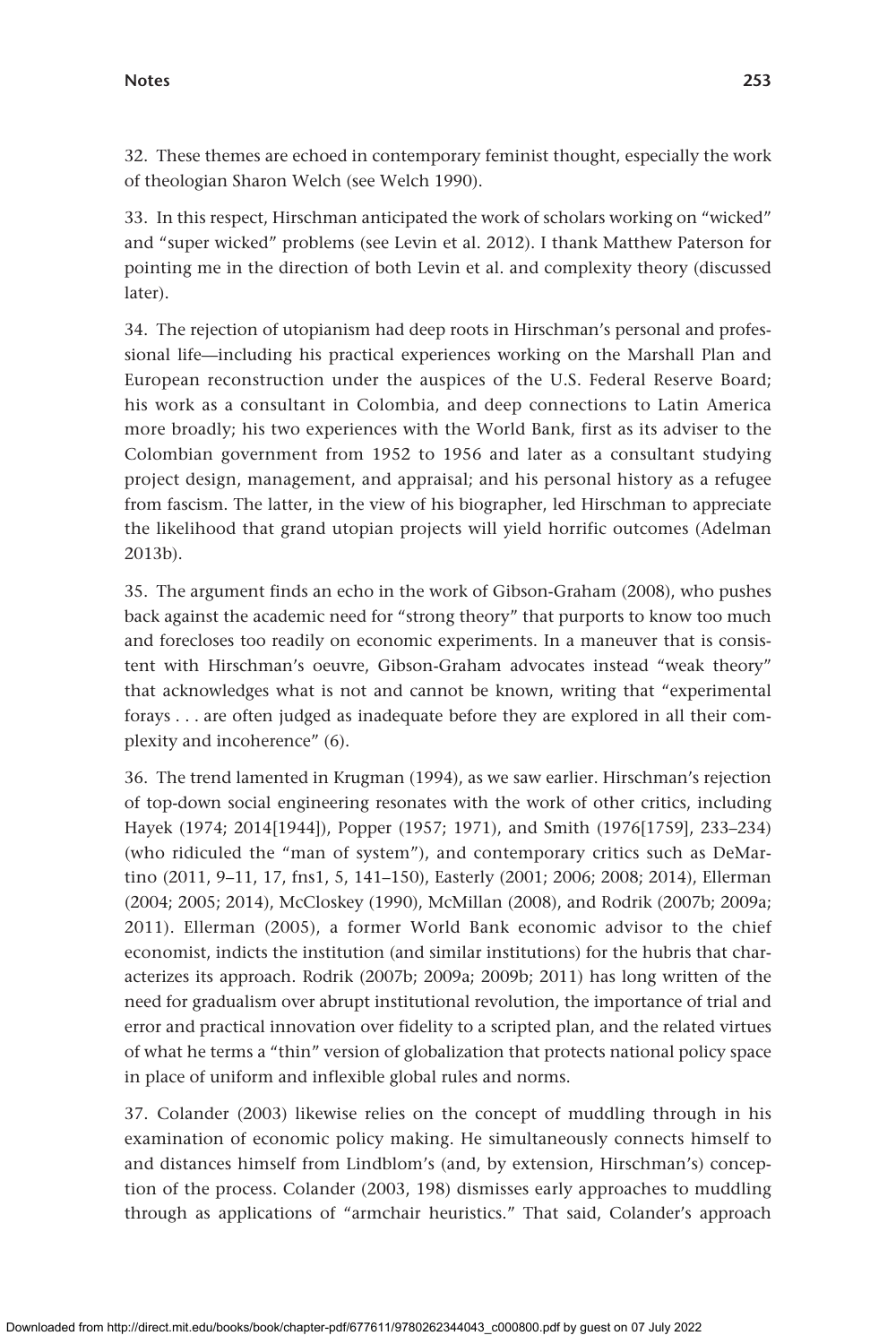retains a Hirschmanian flavor, particularly because he sees the economy as a complex system in which policymakers necessarily face limits on their ability to anticipate the effects of policy. This follows from Colander's rejection of what he sees as the economics profession's attachment to the "economics of control," a path that he traces to the long shadow cast by Abba Lerner (1944). Colander's notion of muddling through shares with Hirschman an appreciation of learning by doing, an embrace of the diminutive over the grand plan, and a return to what Colander (2003) terms "blended reasoning," by which he means economic policy analysis that draws broadly on social science and humanistic disciplines.

38. In this connection, Hirschman commends theorist Louis Althusser, even if he ironically notes that, as a Marxist, Althusser should be an "inveterate paradigm lover" (Hirschman 2013[1970], 151–152). What Althusser terms "overdetermination" in his account of transformative experiences, such as revolutions, Hirschman notes should more accurately be termed uniqueness.

39. Hirschman's work anticipates or, at the very least, resonates with contemporary work in complexity theory in regard to its emphasis on the inherent messiness and necessity of experimentation in climate governance (Hoffmann 2011).

40. Sabel and Reddy (2003) argue that pooled experience, learning, experimentation, and pragmatism are basic to any alternative to the command and control model of development. See the discussion of open learning in Ellerman (2004; 2005, 164–165, 218, 237–239), and see Schön (1994) for an examination of what he terms Hirschman's "underlying, elusive" model of social learning in development. Mazzucato (2013; 2015) draws on Hirschman (1967a, chap. 1) in a discussion of the messiness of the policymaking process and the benefits of trial and error.

41. See also the discussion in McMillan (2008).

42. Rodrik (2009a) identifies all of these as features of the "new" development economics, which in important respects is consistent with key features of Hirschman's "old" development economics. See also Ravallion (2008) on the process of evaluation in development.

43. Polanyi (2001[1944], 143) wrote of precisely this phenomenon when discussing the propensity of advocates of economic liberalism to explain its failure as stemming from insufficient liberalization rather than from the inherent failure of the utopian project itself: "Its apologists are repeating in endless variations that but for the policies advocated by its critics, liberalism would have delivered the goods; that not the competitive system and the self-regulating market but interference with that system and interventions with that market are responsible for our ills."

44. See McCloskey's (1990) scathing critique of economic planners.

45. Angus Deaton has been critical of RCTs on methodological and ethical grounds that resonate with Hirschman's sensibilities, particularly in connection with the lat-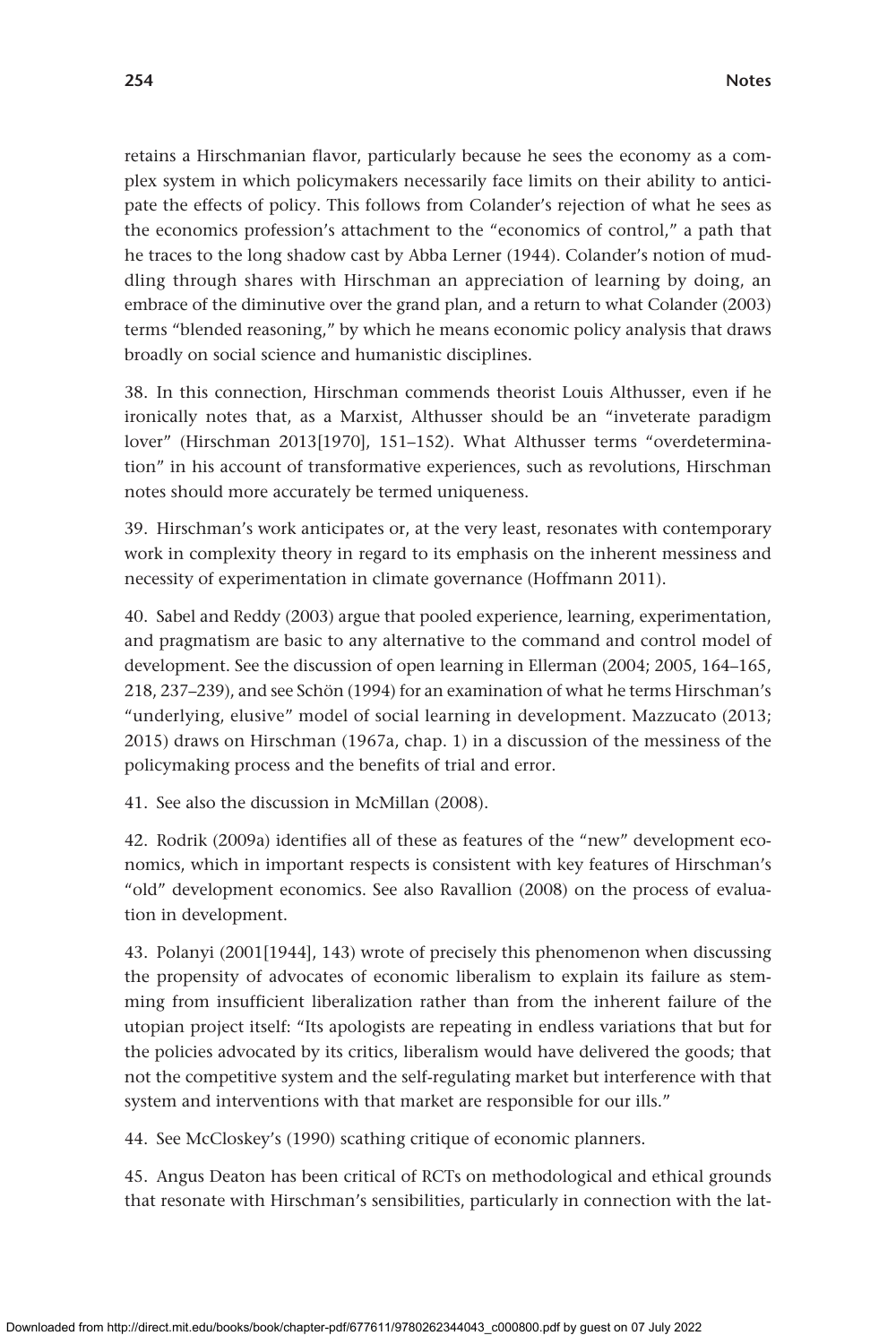ter's distaste for the hubris of development experts, the drive to generalize from and export what is inherently particular, and the complicated relationship between experts and affected populations. Deaton (2010) focuses on methodological concerns but includes a brief discussion of ethical matters (e.g., 447). The ethical critique is developed much further in Deaton (2015), where he notes that RCTs are generally conducted on the poor by researchers who are not themselves poor and that these RCTs reflect an underlying paternalism that he rejects.

46. Lepenies (2008) argues that possibilism constitutes what he terms Hirschman's "general method of analysis." He correctly sees possibilism as an approach that is useful outside of the development context, and he argues that it should be understood as a "valid and multidisciplinary tool for unorthodox contemporary social analysis" (439, 444).

47. This theme reappears in certain contributions to poststructuralist political economy (see DeMartino 2013b).

48. "Reverence for life" appears in Hirschman (2013[1970], 147).

49. Though this book focuses on conservative rhetoric, Hirschman argues that progressives are apt to deploy similar rhetorical strategies.

50. This theme remains relevant today. As Blyth (2011) argues, Hirschman's theses on conservative rhetoric provide insight into the justifications advanced by neoliberals since 2008 against regulation of the behaviors and practices that led to the global financial crisis. Hirschman's theses are also relevant to understanding claims that there was no meaningful change in financial governance or developmental finance in EMDEs during the crisis and that whatever innovations have occurred in fact make matters worse.

51. On refusing to know too much, see Gibson-Graham (2006, 6) and DeMartino (2013b)**.**

52. Note that some see Hirschman as strictly a "state-centric" thinker. This implies that Hirschman's approach may not be the most appropriate frame for understanding the types of changes that I am discussing in this book, some of which are below the level of states and others above it. More generally and relatedly, some might assume that Hirschman's work is less relevant today in a world of sub- and transnational actors. Admittedly, Hirschman's best-known work, which is the work on exit and voice and on international trade and national interest, is often understood as statist. But in fact these works have readily apparent implications for sub- and transnational actors. Moreover, Hirschman's development trilogy (Hirschman 1967a; 1969[1958]; 1973[1963]) focuses explicitly on processes and change at levels below the state. I thank Randall Germain for raising this line of discussion.

53. If the monetary tightening in the United States that began in December 2016 were to continue, it would likely renew debate over the harmful international spillover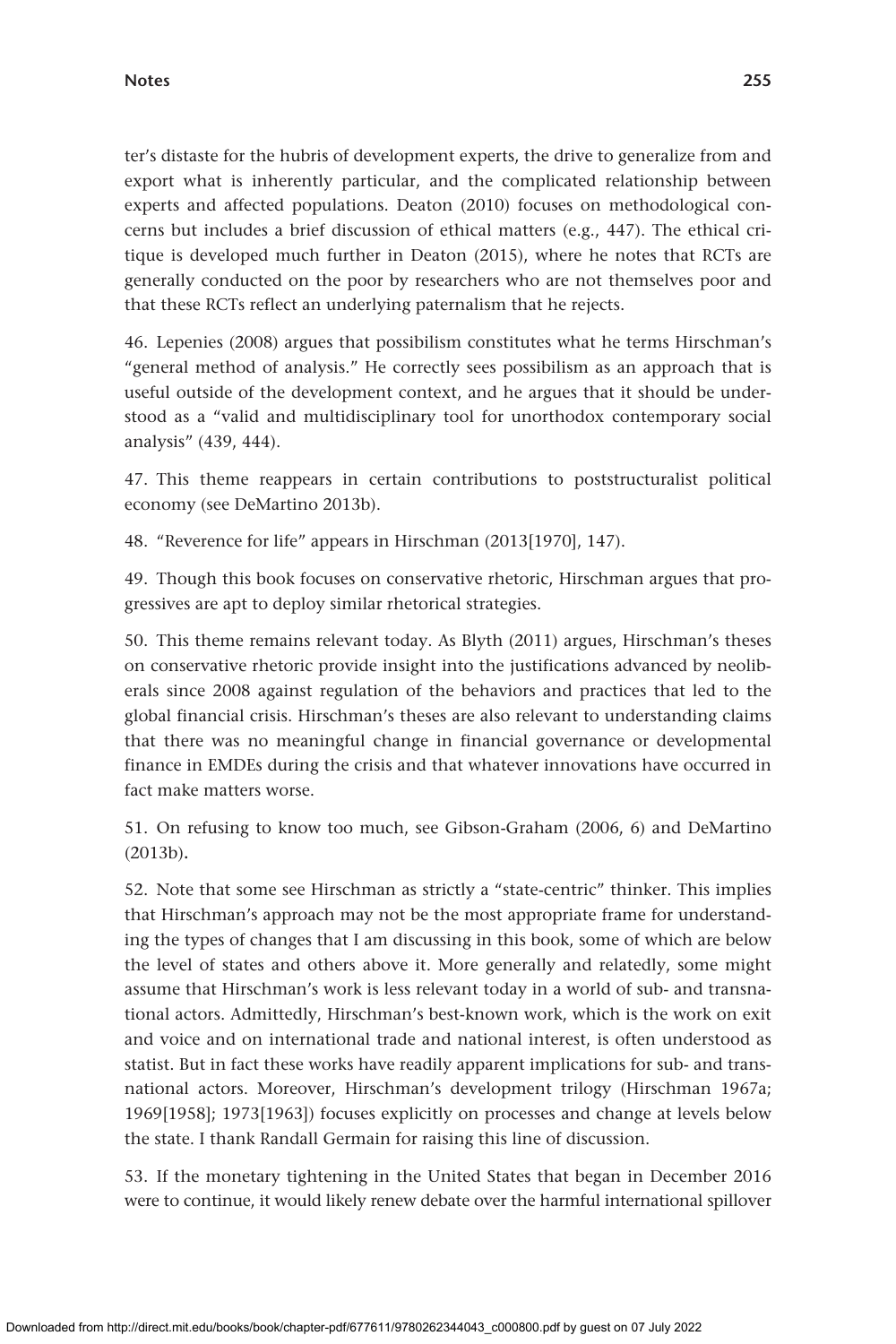effects of AE policies. So might the uncertain policy environment that has emerged in the immediate wake of the election of Donald Trump as President of the United States.

#### **Chapter 3**

1. For etiologies of the Asian crisis, see citations in note 4 of this chapter. On the Mexican financial crisis, see Grabel (1996a; 1996b).

2. See Mishkin (2006) for an example of this kind of treatment.

3. Chinese authorities continued to advocate radical architectural reform in the years that followed the Asian crisis despite the absence of a sympathetic audience (Chin 2014b). The proposals advanced by the governor of the country's central bank in 2009 should be understood in this historical context (ibid.). Notwithstanding the longevity of its interest in architectural reform, China's dollar holdings supported the system and sustained U.S. current account deficits (Helleiner and Kirshner 2014). After 2009, China's policy moved more firmly in the direction of seeking greater autonomy from the dollar and fundamental adjustment to the international monetary system (Chin 2014b; Kirshner 2014b).

4. For explanations of the Asian crisis that "have the added advantage of being true," see Chang (2000), Crotty and Lee (2002; 2005), Grabel (1999a; 1999b; 2002; 2007), Noble and Ravenhill (2000), Wade (1998a; 1998b; 2003[1990], introduction), and Wade and Veneroso (1998). The phrase in quotation marks is drawn from Wade (2003[1990], xxiv, borrowing from former U.S. president Richard Nixon).

5. Papers in Kenen (1996) discuss the recommendations of the Rey Committee (formed at Halifax) and the decisions made at the next G-7 summit in Lyons, which tightly linked crisis prevention to information dissemination.

6. See Best (2006), Grabel (2003d), Helleiner (2014b, chap. 4), and Mosley (2003). Best (2006) discusses the underlying power dynamics behind the IMF's stance on universal standards and codes.

7. SBAs are the IMF's basic short-term loan agreement.

8. Many observers make this point. Examples include Crotty and Lee (2002; 2004; 2005; 2006), Grabel (2003a; 2007), Harvey (2005, chaps. 3 and 4), Singh (1999), and Wade (2007).

9. The same logic prevailed in the United States during the 1990s as neoliberals dominated discussions of how to respond to home-grown financial turbulence. For example, the Enron, Long-Term Capital Management, and other financial implosions were resolved on the side of those favoring more information, transparency, and market discipline in lieu of increased financial regulation.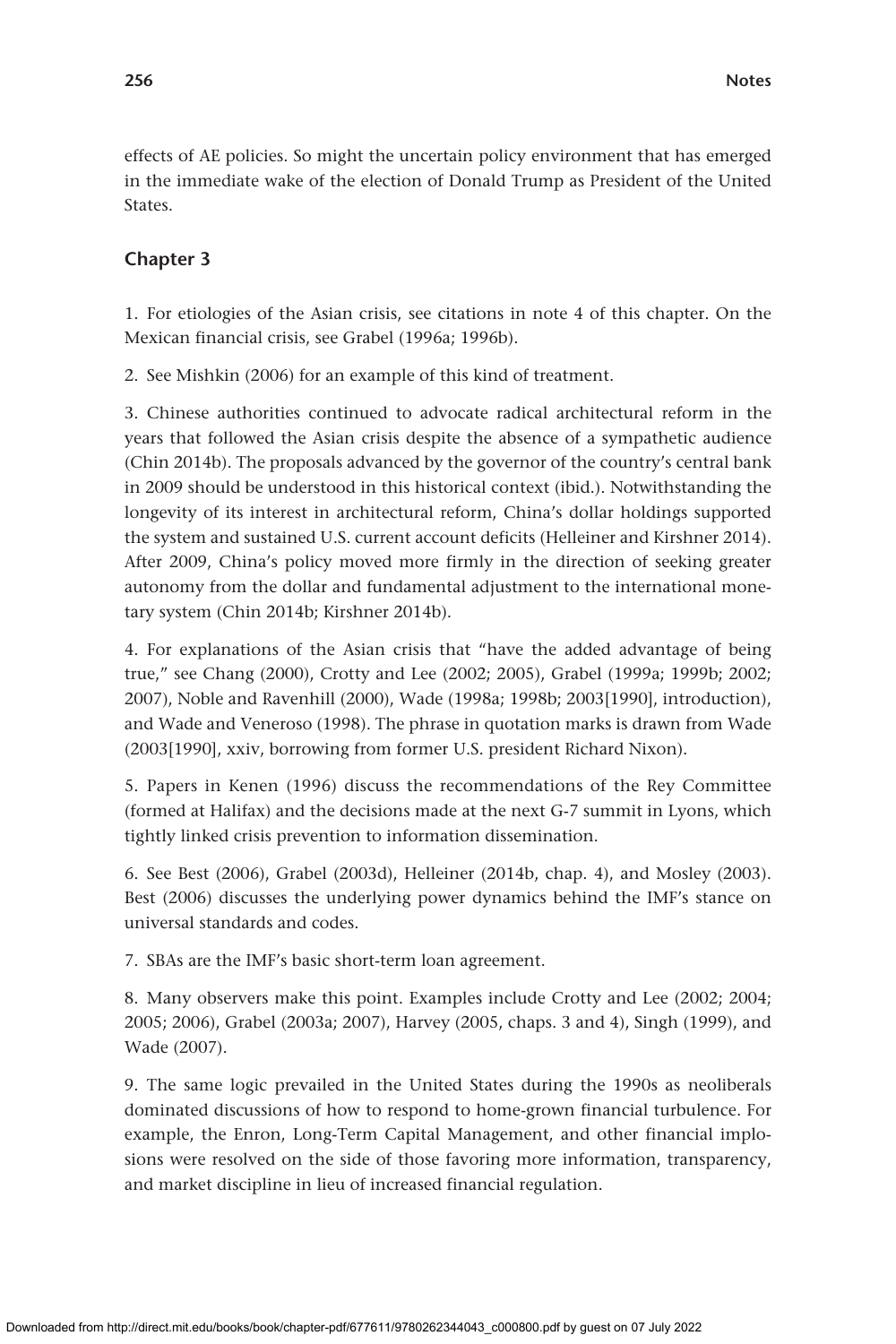10. See, for example, Bhagwati (1998), Chang, Park, and Yoo (1998), Chang (2000), Crotty and Lee (2002; 2005; 2009), Feldstein (1998), Noble and Ravenhill (2000), Kirshner (2014b), Pempel (1999), Stiglitz (2002), Wade (1998b), Wade and Veneroso (1998), and Winters (1999).

11. See citations in the previous note.

12. Ukraine returned to borrower status during the global crisis, when it signed a US\$16.4 billion SBA with the Fund in November 2008, followed by additional support packages in July 2010, April 2014, and March 2015.

13. As the global crisis unfolded, demands on a now leaner staff increased just as the institution enjoyed an increase in its financial resources. By May 2009, the institution's hiring freeze was reversed, and it began an aggressive process of recruiting new staff, particularly economists and others with expertise in financial sector issues (IEO 2014, Annexes 1 and 2). See chapter 5.

14. Discussion of the evolution of the IMF's role draws on Blyth (2013a, 162–165), Broome (2010), and Eichengreen (2000).

15. But see Nelson (2014a), who argues that the institution never faced a legitimacy crisis and was never in danger of losing its unique position as the crucial catalytic lender during complex financial crises (see also Henning 2009a).

16. The World Bank was critical of the IMF's failure to consider the effects of its SAPs on poverty and inequality during the 1980s (e.g., in relation to IMF programs in Africa, as noted by Noble and Ravenhill 2000). Under the leadership of Camdessus (who assumed office in 1987), the IMF attempted to respond to these criticisms. However, efforts by Camdessus and his successors bore little practical fruit despite vigorous rhetoric and numerous policy directives concerning poverty and inequality (Momani 2010; IEO 2007).

17. See, for example, Best (2007), Momani (2005; 2010), Reinold (2016), reports of the institution's IEO, and chapter 5 on the gap between IMF rhetoric and practice.

18. MacIntyre, Pempel, and Ravenhill (2008) argue that the Asian crisis served as a powerful catalyst for wide-ranging change across several dimensions of Asian political economy, though they nonetheless recognize important continuities.

19. The latter was doubled to US\$58 billion in October 2011. The Bank of Korea also had bilateral swaps in place with the central bank of Japan, which predated the global crisis (Obe and Jun 2015).

20. Official reserves and sovereign wealth fund data use the designation for AEs and EMDEs as reported by the IMF.

21. Many observers have claimed that excess reserve accumulation also generates global imbalances that contribute to global financial instability. Paradoxically, while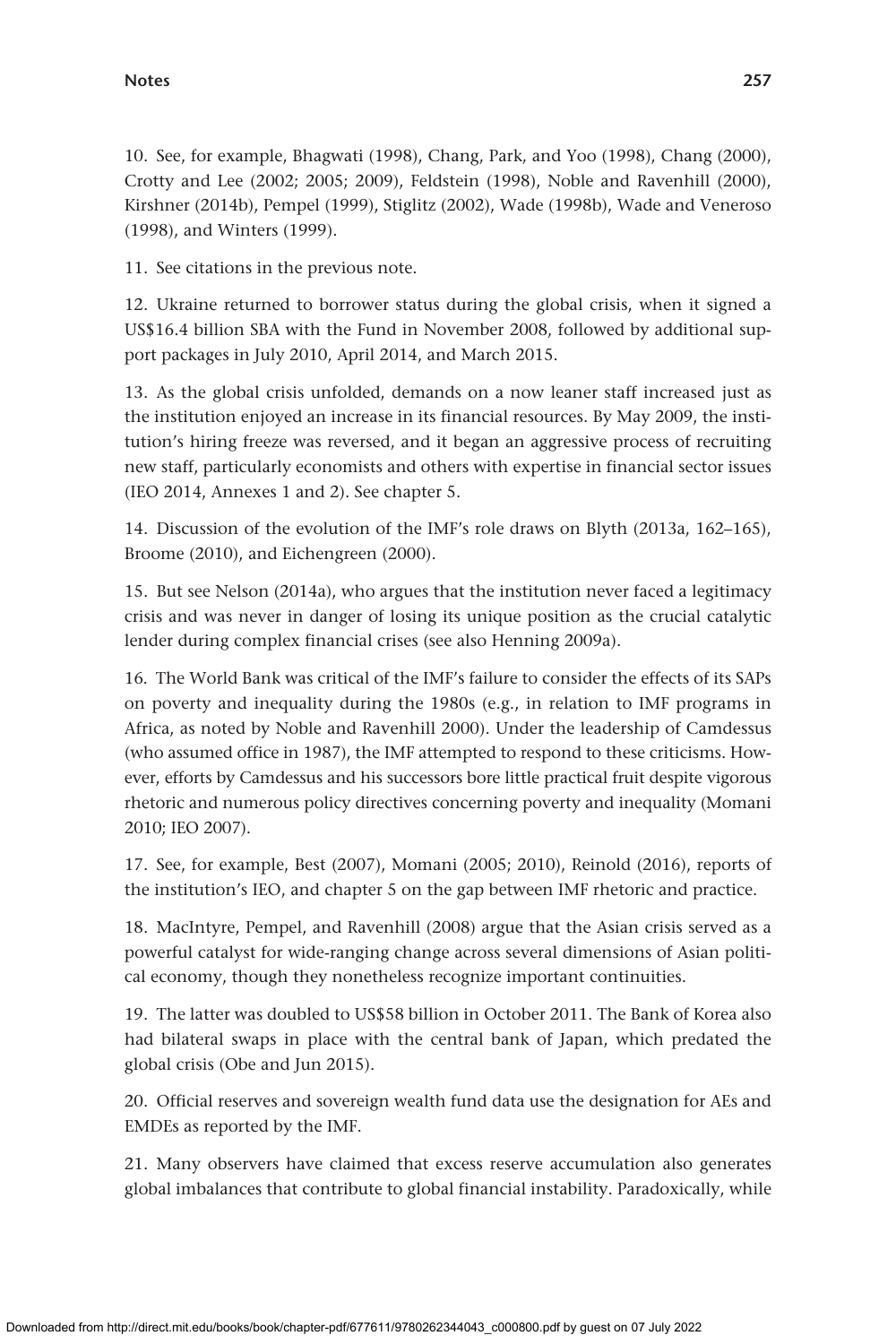reserve accumulation enhances policy autonomy, it also reflects the structural power of the United States—or what Susan Strange calls its "super-exorbitant privilege" (Germain 2009, 684–685; Strange 1987).

22. Total global SWF assets of US\$7.4 trillion (as of December 2016) dwarf the US\$2.94 trillion managed by hedge funds as of the first quarter of 2015 (Hedge Fund Research Institute 2015). Global SWF assets in 2016 represent 2.5% of total global financial assets, which were estimated to be US\$294 trillion in 2014 (global financial assets reported in Ro 2015).

23. There is evidence that during the global crisis China deployed official reserves to stabilize AE financial markets and that SWF assets supported foreign and domestic markets (see chapters 5 and 7).

24. Discussion of the AMF draws on Cumings (1999), Grimes (2009a; 2009b), Holroyd and Momani (2012), and Noble and Ravenhill (2000).

25. See Holroyd and Momani (2012) on the Japanese government's frustrations with the IMF.

#### **Chapter 4**

1. The term "network of networks" is drawn from Slaughter (2004). See also Drezner (2007) and Woods and Martinez (2009, introduction).

2. Networks therefore contribute to the development of "soft law."

3. The Finance G-20 (discussed later) included a small number of EMDEs from the start.

4. Discussion in this paragraph draws on several critical analyses of the G-20, including Blyth (2013a), Helleiner (2014b), Payne (2010), and Vestergaard and Wade (2011; 2012b).

5. The discussion in this paragraph and the next draws on Helleiner (2014b, chap. 2), Helleiner and Pagliari (2009; 2010), Moschella and Tsingou (2013), and Viola (2014).

6. The EU is represented by the European Commission and the European Central Bank.

7. See Viola (2014) and Helleiner (2011a; 2011b; 2014b; 2016b) for an accounting of accomplishments, failures, and missed opportunities.

8. Guerrieri and Lombardi (2010) cite the speed with which the Basel Committee reached agreement on the Basel 3 accord as an achievement of the G-20. They also praise the G-20 for its role in the IMF governance reforms of 2010. After their paper was published, the U.S. Congress stalled these reforms for five years (see chapter 5). During that time, the Finance G-20 and the G-20 pressed Congress to end the gridlock (see G-20 2015).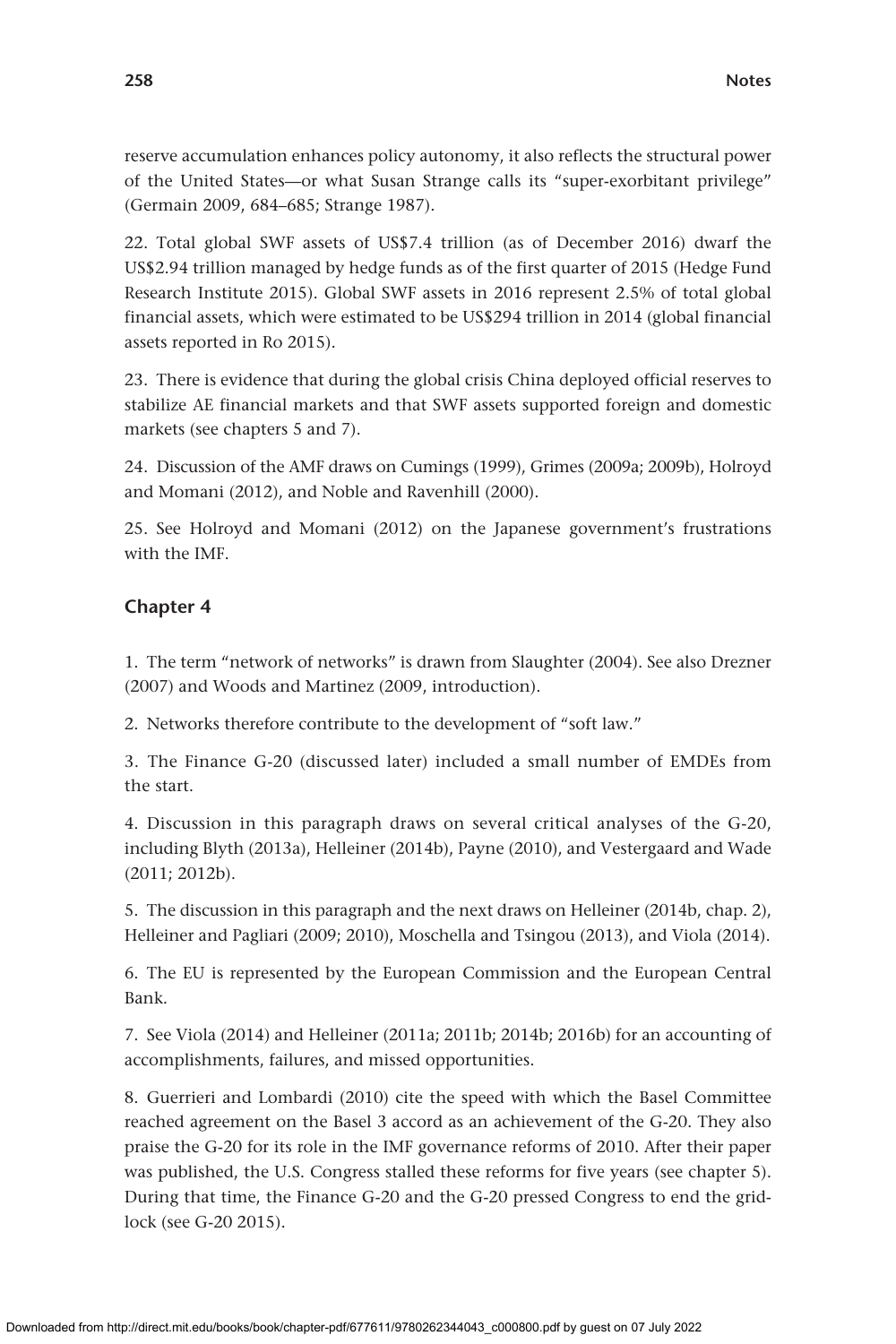9. Henning and Walter (2016) see the expansion of membership in networks such as the FSB as a key achievement in the G-20's scant record. Among academics, Cooper (2010; 2011) is perhaps the most bullish on the G-20, though he acknowledges its limitations, such as the lack of regional representation.

10. For cautiously pessimistic views, see Helleiner (2011a) and Woods (2010).

11. See Vestergaard and Wade (2011; 2012a) and Wade (2011) on an alternative to the G-20, which they term a Global Economic Council, and see Ocampo and Stiglitz (2011) on a Global Economic Coordination Council.

12. Discussion of governance reform began at the November 2008 G-20 meeting in Washington, DC. In the spirit of the moment, then British prime minister Gordon Brown, host of the April 2009 G-20 summit in London, declared that "the old Washington consensus is over. Today we have . . . a new consensus—that we take global action together to deal with the problems we face. . . . A new world order is emerging and with it the foundations of a new and progressive era of international cooperation" (quoted in Prasad 2014, 171–172). Despite this rhetoric, the stimulus programs undertaken by some national governments reflected "distinct national choices . . . in response to domestic pressures" rather than the G-20's call for bold, coordinated action (Helleiner 2014b, 51).

13. The Keynesian moment was cut short by many factors, including the dismissal of Keynesian sensibilities by the European Central Bank and the German government (Blyth 2013a, 55–58). The IMF's rediscovery and abandonment of Keynes paralleled that of the G-20. However, some Keynesian ideas were sustained within the institution, as we explore in chapters 5 and 7.

14. See Skidelsky (2011) on renewed interest in Keynes in 2009, and Farrell and Quiggin (2017) on "foxhole Keynesianism" in academia. The latter refers to Robert Lucas's famous quip that "everyone is a Keynesian in a foxhole" (quoted in Fox 2008).

15. The IMF acceded to China's wishes in 2015 (see chapter 5).

16. Several arguments in this paragraph are advanced in Helleiner (2011a; 2011b; 2014b, chap. 2).

17. Today, the World Bank and the OECD are similarly captivated by infrastructure and private infrastructure finance.

18. In this role, infrastructure has displaced microfinance and property rights.

19. See Alexander (2014, 9) for critical examinations of these and other infrastructure initiatives.

20. Much the same could be said about a recent infrastructure initiative by the World Bank (see chapter 6). Similarly, in 2012, African heads of state adopted the Programme for Infrastructure Development in Africa. Its main source of funding will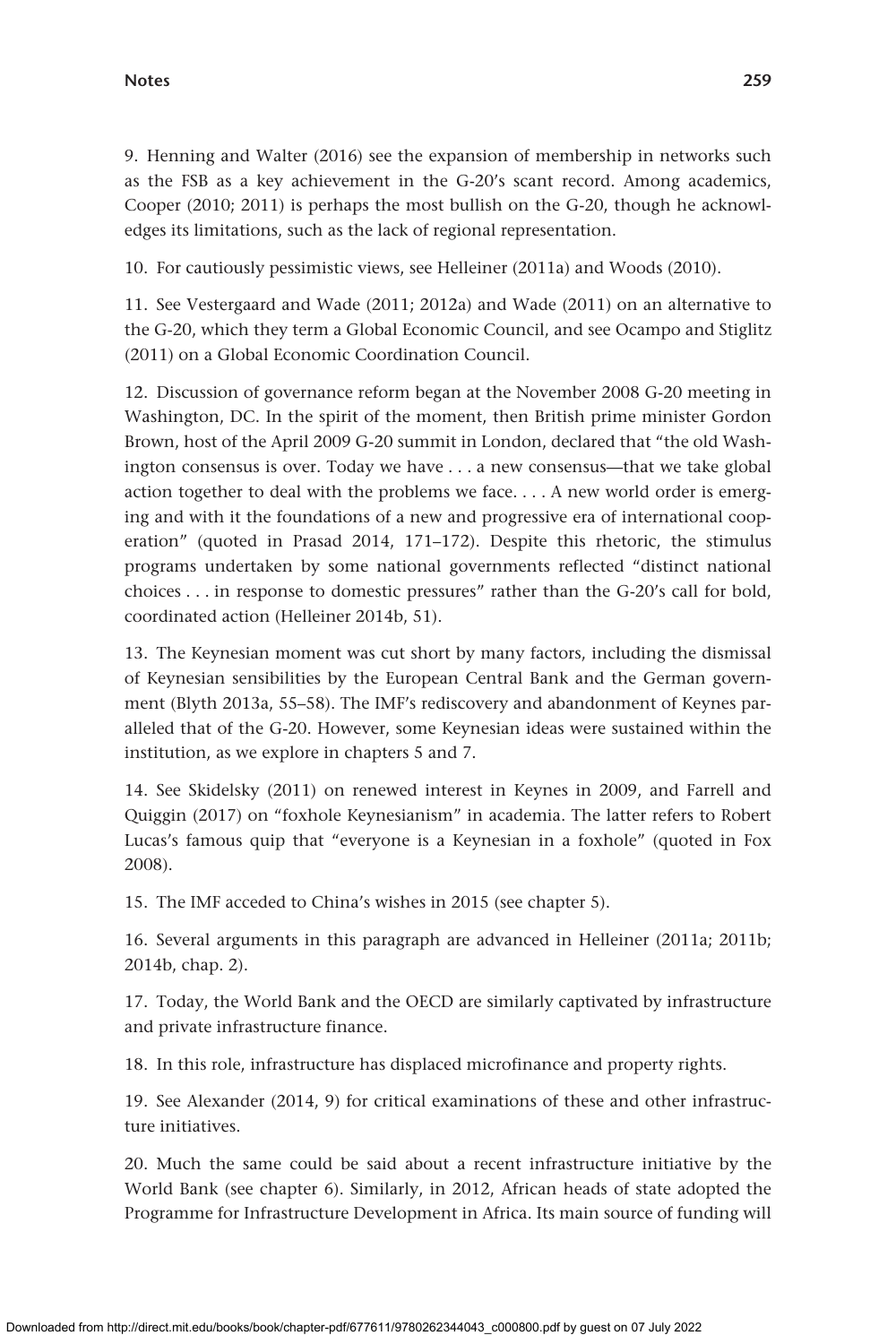be the African Development Fund of the African Development Bank (AfDB), though it will also utilize public, private, and public-private partnerships. As of this writing, financing has not yet been secured.

21. The loose commitments on exchange rates were reaffirmed in March 2017 when Germany assumed leadership of the G-20, although U.S. Treasury secretary Steven Mnuchin insisted on striking from the resulting communiqué the G-20's longstanding pledge to "resist all forms of protectionism" (*Economist* 2017b).

22. Of particular importance are those networks that involve only EMDE policymakers, such as the Commission for Africa, the BRICS Leaders' Summits, the Heavily Indebted Poor Countries' Finance Ministers' Network, Central Bankers' Network of the Centre for Latin American Monetary Studies, and the Central Eastern and South Eastern Europe Senior Budget Officials Network.

23. The discussion of the FSB draws on Pagliari (2014) and also on Griffith-Jones, Helleiner, and Woods (2010, 6–7) and Helleiner (2010; 2014b, chap. 5).

24. The European Central Bank was already a member of the FSB. See Helleiner (2014b, 137) for a discussion of pressure for this membership expansion.

25. Helleiner has written critically of the limited achievements of these networks, but on occasion he has taken a more encouraging view of their potential, as noted in chapter 1. In particular, in recent work he is encouraged by G-20 and FSB efforts in 2015 to address over-the-counter derivatives, though he recognizes difficulties in coordinating regulations and sharing information, which may lead to "greater fragmentation of global derivatives markets along territorial lines" (Helleiner 2016b, 6).

#### **Chapter 5**

1. See Grabel (2011) for an early elaboration of some of these arguments.

2. The continuity view of the IMF is reflected in Gabor (2010; 2015), Güven (2012), Islam et al. (2012), Kentikelenis, Stubbs, and King (2016), Muchhala (2011), Nelson (2014a; 2017), Ortiz and Cummins (2013), Rowden (2009), UNICEF (2010), Van Waeyenberge, Bargawi, and McKinley (2011), and Vernengo and Ford (2014). Reinold (2016) argues for continuity in one dimension of IMF practice; Güven (2012) and Vestergaard and Wade (2013a) find continuity at the World Bank; and Hanieh (2015) concludes that continuity marks BWI practice in Tunisia, Morocco, and Egypt.

3. On the BWIs, see Park and Vetterlein (2010). On the IMF, see Abdelal (2007, chap. 6), Babb (2003), Ban (2015), Barnett and Finnemore (2004, chap. 3), Best (2005; 2006; 2012), Broome and Seabrooke (2007; 2012), Chwieroth (2010), Lütz and Kranke (2014), Momani (2005; 2010), Moschella (2010), Nelson (2017), and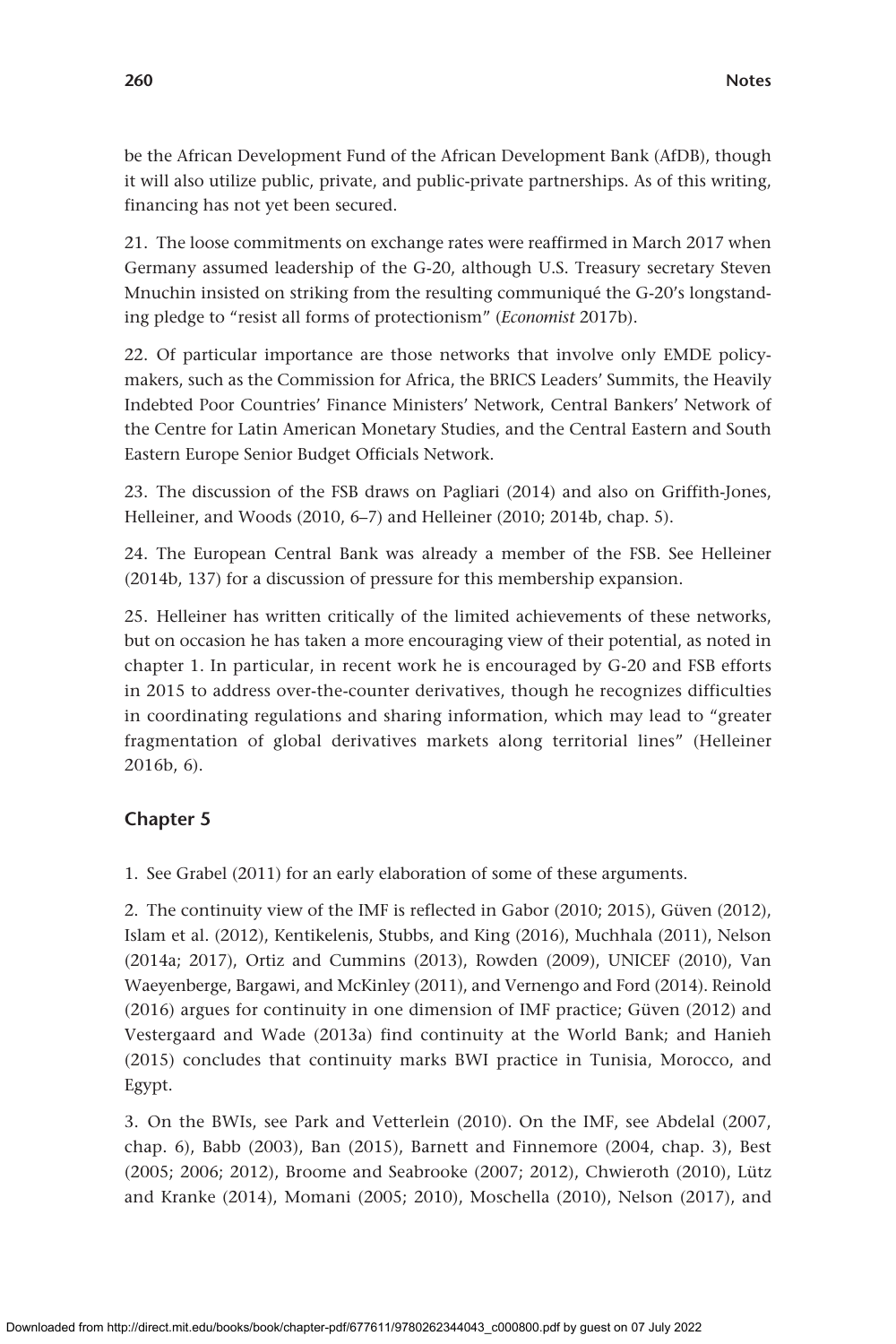#### **Notes 261**

Woods (2006). On the World Bank, see Weaver (2008). On the role of local interlocutors, see Ban (2016) and Woods (2006). Another tradition in political science, historical institutionalism, also emphasizes the complex interaction of the economic and social realms and focuses on the mutually constitutive relationship between agents and the ideational, material, and political conditions that open and restrict their fields of action (see, e.g., Mahoney and Thelen 2010,  $6 - 7$ ).

4. See related discussions in Abdelal (2007, chap. 6), Broome and Seabrooke (2007; 2012), Moschella (2012), and Weaver (2008). Mahoney and Thelen's (2010, 8) treatment of "ambiguous compromises" echoes key constructivist themes.

5. Wade's (1996; 2002) and Weaver's (2008) work on the World Bank are taken as seminal. Wade advances the idea of "paradigm maintenance"; Weaver's concept of organized hypocrisy is an extension of Brunsson (1989; 2003; see Weaver 2008, chap. 2). See Kentikelenis, Stubbs, and King (2016) on the related idea of "organizational facades."

6. Broome and Seabrooke (2012) offer Fine (2001) as an example of analysis that fails to resist this temptation. Another example can be found in Vernengo and Ford's (2014) treatment of the IMF. Relatedly, Palley (2013) focuses on the public relations value and political cover provided by economists' strategy of asserting change in economic ideas when none has actually occurred. See also Vollmann (2015) on image and political cover in recent IMF research on inequality and labor unions.

7. Historical institutionalist analysis has tended to emphasize institutional continuity over long periods. New contributions push the boundaries of the approach, taking account instead of the ways in which institutions evolve endogenously, incrementally, and in subtle ways that can add up to consequential shifts in identity and practice. Piecemeal adjustments tend to be overlooked and underappreciated by those who focus on momentous exogenous shocks leading to radical, abrupt institutional transformation. See Mahoney and Thelen (2010, chap. 1) (and essays therein) on modalities of gradual institutional change.

8. Seabrooke (2010, 139) focuses on another type of gap at the IMF—the gap between the IMF's "reform 'talk' and borrowers' reform 'walk.'" The gap between IMF dictate and borrower practice has grown since the Asian crisis, as more EMDEs achieve greater relative autonomy from the IMF (discussed later).

9. See Barnett and Finnemore (2004, chap. 3), Chwieroth (2007a; 2007b; 2010), and Nelson (2014b; 2017) on the shared neoliberal worldview, selection, training, and socialization of IMF staff, and related work by Best (2007) and Momani (2005).

10. Several key contributions focus on the way that exogenous shocks undermine the capacity of predominant ideas to explain events while creating opportunities for new ideas to gain traction, either rapidly or incrementally, and stick (Best 2003; Blyth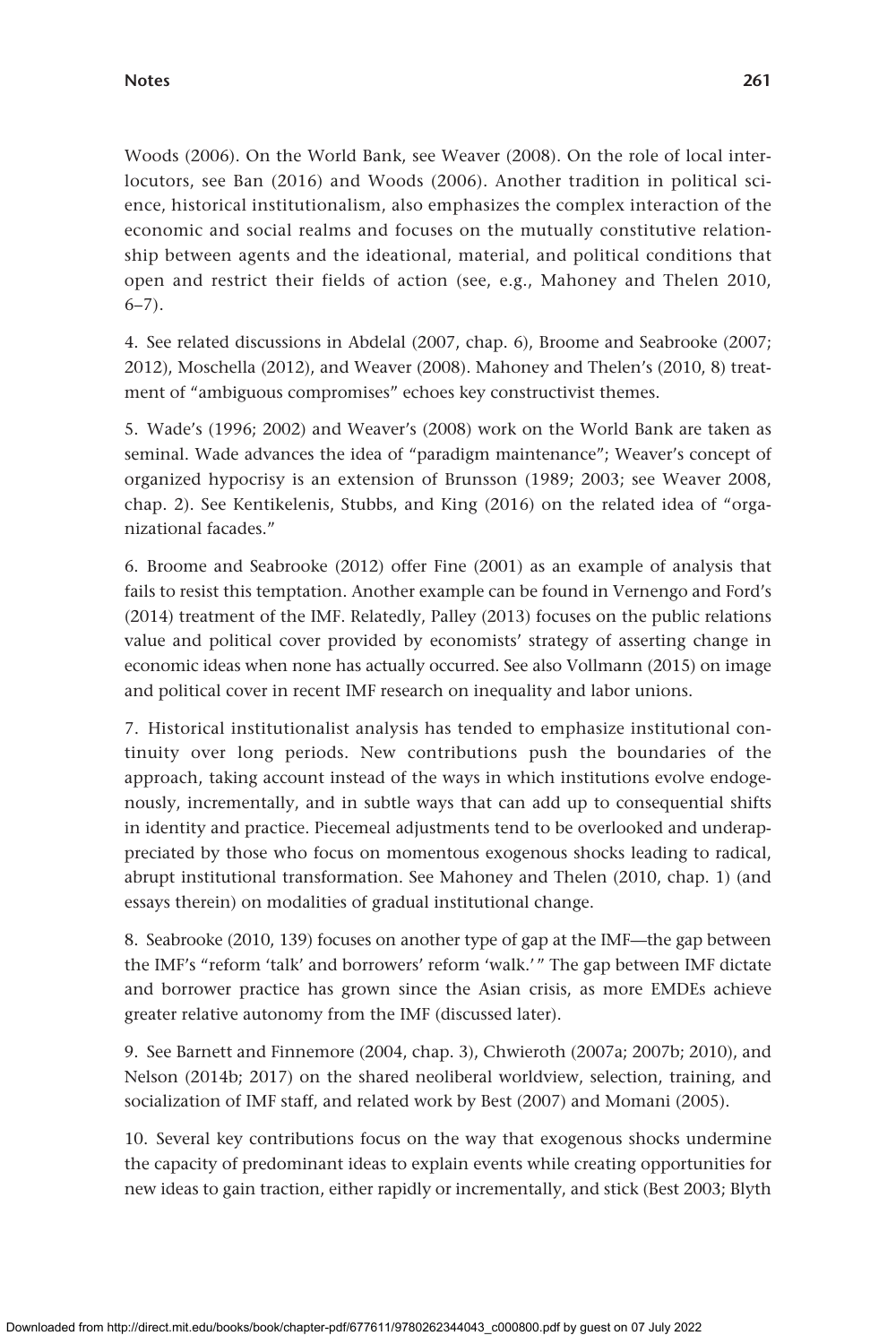2002; Broome and Seabrooke 2007; Chwieroth 2014; 2015; Moschella 2010; 2014; Widmaier, Blyth, and Seabrooke 2007), while others focus on the interaction between ideas and external interests in driving ideational change (Blyth 2003; Kirshner 2003; Moschella 2010). McNamara (1999) illustrates how ideas influence economic policy formation, Widmaier (2007) shows that similarities in crisis conditions facing policymakers can yield dramatically divergent interpretations of interests and crisis responses, owing to their respective understandings of monetary trends (see also Widmaier 2014), and Widmaier (2016) demonstrates how ideas that initially reduce uncertainty can ultimately breed misplaced certainty and crisis.

11. See citations in note 3 of this chapter.

12. See Wade (2010; 2013a) on the World Bank.

13. There was also a very modest increase in IMF resources through gold sales and other means. The NAB was established in 1997 and activated in 1998 to finance an SBA for Brazil. The NAB was not utilized again until April 2011. It has been activated ten times since its 2011 enlargement.

14. See McElhiny (2009) for a description of how the IADB's holiday party in 2008 celebrated the increased demand for infrastructure packages. See Kulish (2009) on reinvigoration of the European Bank for Reconstruction and Development (EBRD). See chapter 6 for a broader discussion.

15. See Helleiner (2014b, 40, fn58), Henning (2016), and Prasad (2014). On bank exposure, see Broz (2014).

16. See also Harding (2014), Reuters (2013b), and Yukhananov (2013).

17. After the Fed, the PBOC provided the second-largest set of swaps to EMDEs (Gallagher 2014, 75). Together, the two provided over US\$200 billion in swaps to EMDEs during the global crisis (ibid., 76). McDowell (2017) notes that EMDE central banks have been key actors in the spread of the international swap network, which was motivated by recognition of the risks of international capital flows and of dollar dependence in trade.

18. European officials were initially reluctant to involve the IMF, but by March 2010 they were forced to acknowledge the necessity of doing so (Eichengreen 2015, 134).

19. The ESM is a crisis-resolution mechanism that was created by euro area countries during the global crisis. The ESM can raise funds from numerous sources, including private markets, and can provide support to Eurozone countries, subject to conditions (Schadler 2014, fn8). It is to replace the temporary European Financial Stability Facility (EFSF).

20. The preference for internal devaluation over external devaluation by national authorities reflected what Kattel and Raudla (2013) identify as a hardening of neoliberal resolve in the Baltics during the crisis. Troika members apparently feared that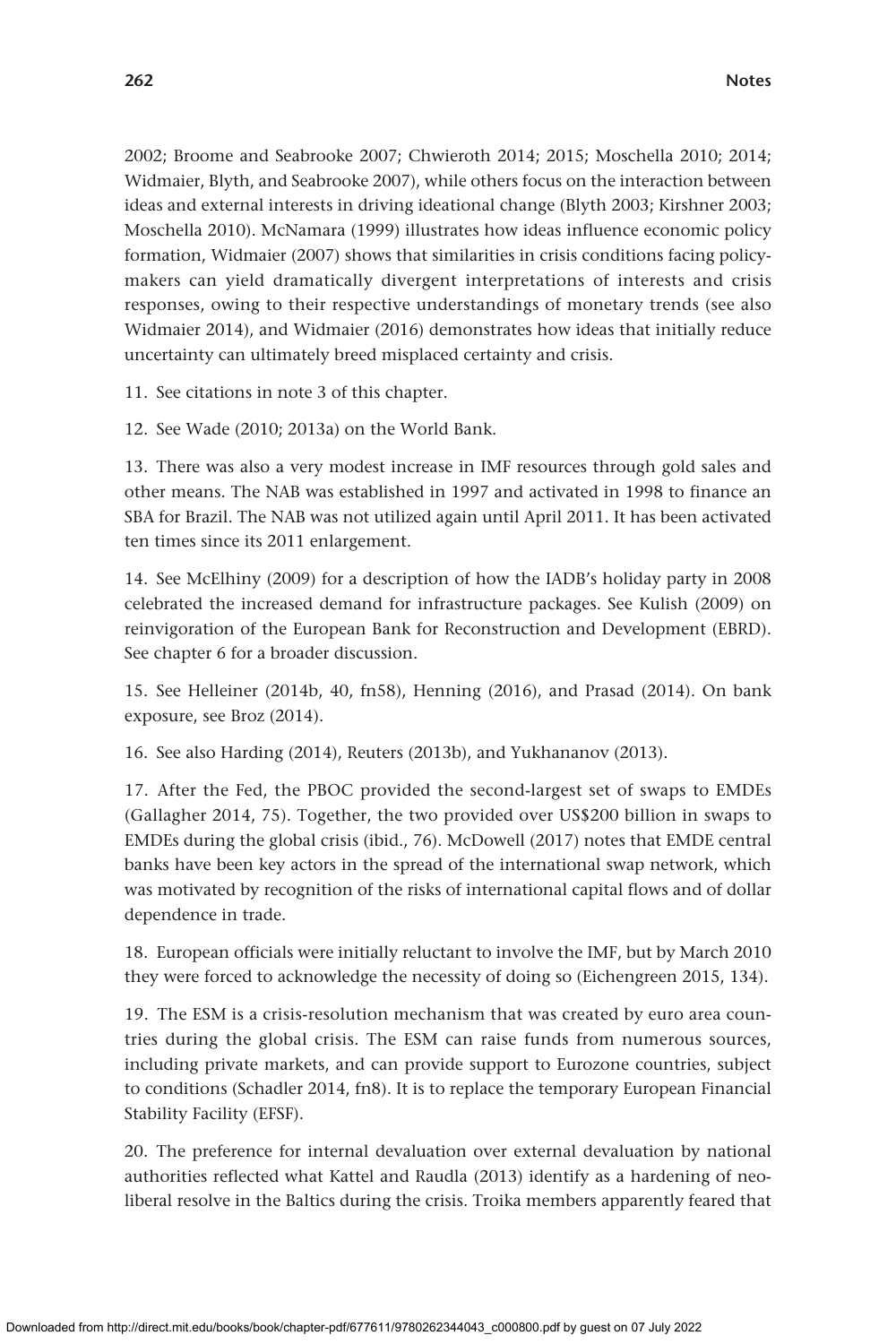external devaluation would induce severe instability in Baltic capital markets and capital flight, and would have negative spillovers in Central and Eastern Europe.

21. See also Ban (2016) and Moschella (2016).

22. The levy was ultimately rejected by the Cypriot Parliament.

23. Strauss-Kahn, a small group of IMF staff, and officials from the German and French finance ministries quietly explored Greek debt restructuring in 2010. Debt relief was not granted until March 2012 (Blustein 2015, 1).

24. The report also contains self-indictment: it acknowledges that the IMF underestimated the negative effects of spending cuts and tax increases, and misjudged the government's capacity to implement structural reforms. Nevertheless, it concludes that the IMF's "overall thrust of policies" was "broadly correct" (IMF 2013a, 32).

25. The IEO takes note of EU discomfort with the IMF's Ex Post Evaluation (IEO 2016, 3). The IEO (ibid., 16) also notes that senior IMF officials were divided and that staff were generally skeptical regarding its involvement in Greece.

26. One of the main goals of the second SBA was to protect European banks that bought Greek bonds in the hopes of making a profit (Ewing and Alderman 2015).

27. Discussion in this paragraph relies on Taylor (2015).

28. The Eurogroup is an informal body comprising Eurozone finance ministers, the EC, and the ECB.

29. The primary budget excludes interest payments on debt.

30. As of May 2017 the IMF remains non-committal about whether it will participate in the disbursal to Greece that is scheduled for July 2017.

31. Despite much evidence to the contrary, a 2016 IEO report rejects the view that the IMF had a "muted voice" in Troika programs in Portugal, Ireland, and (the first program in) Greece (IEO 2016). The report does note that the institution lost its "characteristic agility" as a crisis manager and that the technical judgments of staff were potentially subjected to political pressure. It also faults the fragmented nature of euro-area decision making. News reports suggest that IMF staff, some executives, members of the European Department, and some European executive directors unsuccessfully tried to obstruct production of and remove passages from the IEO report (Thomas 2016).

32. Additional support to Ireland also came in the form of bilateral loans of  $\epsilon$ 3.8 billion from the United Kingdom, €0.6 billion from Sweden, and €0.4 billion from Denmark; €17.7 billion from Euro-area member states/EFSF; and from the Irish government itself, which contributed €17.5 billion from its own cash reserves and liquid assets. Reporting on IMF participation in European packages is complicated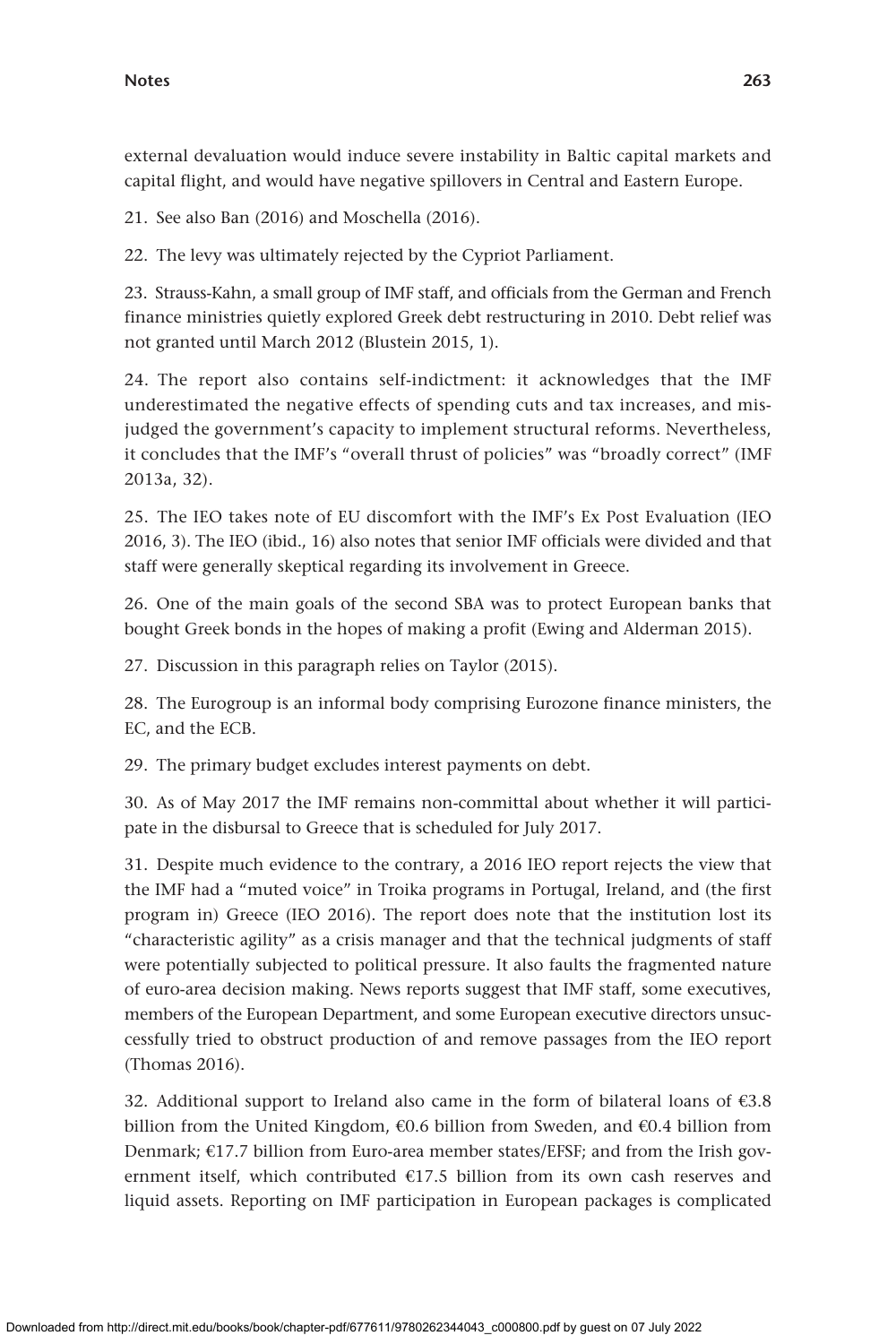by program suspensions, renewals, replacement of programs by new ones, and the rapid evolution of European support mechanisms. Figures here are drawn from IMF press releases and Miyoshi (2013, 19–21).

33. For example, at the end of December 2015, the notional amount of outstanding over-the-counter derivatives contracts was valued at US\$493 trillion (BIS 2016).

34. Some analysts disagree, arguing that the IMF would likely not consent to being a junior partner in arrangements with regional financial actors outside Europe (Mohan and Kapur 2015, 51).

35. Disbursal of the larger loan by the World Bank has been delayed until at least 2017, owing to a dispute between the government and the institution over macroeconomic reforms. Nigeria did receive disbursement of the US\$500 million IDA loan in 2016.

36. See Yukhananov (2013) for comments along these lines by other BRICS country leaders.

37. The Intergovernmental Group of Twenty-Four on International Monetary Affairs and Development (known as the G-24) is an informal organization established in 1971. It has a permanent secretariat in Washington and is housed within the IMF's building, though it does not operate on the IMF board level (Woods and Lombardi 2006). The G-24 coordinates the positions of a collection of EMDEs at the BWIs and advocates on their behalf in discussions of global financial reform (G-24 2014).

38. See Woods (2010) on BRICs positions on governance reform, financial support to the Fund, and instruments through which support would be provided.

39. The agreement abolishes the right of the five largest quota holders to appoint their own members of the Executive Board. Instead, all board members are to be elected by groups of countries (Eichengreen and Woods 2016, 48).

40. Executive directors are civil servants appointed by their home governments. They sit on the IMF's Executive Board and are apportioned voting rights on it. The Executive Board is the institutional venue where member states most directly exercise their national interests (Nelson 2014a, 167). The Executive Board is the IMF's day-to-day governing council. Countries with more voting power have their own representatives on the board, while other countries share a representative (Eichengreen and Woods 2016).

41. Mohan and Kapur (2015, 3) note that U.S. Treasury officials had called for IMF governance reform since at least 2005. The United States was the principal architect of the 2010 agreement (Truman 2015). See Vestergaard and Wade (2015) on the politics of the gridlock, and see Lesage et al. (2013) on why the U.S. executive branch was willing to approve the 2010 agreement.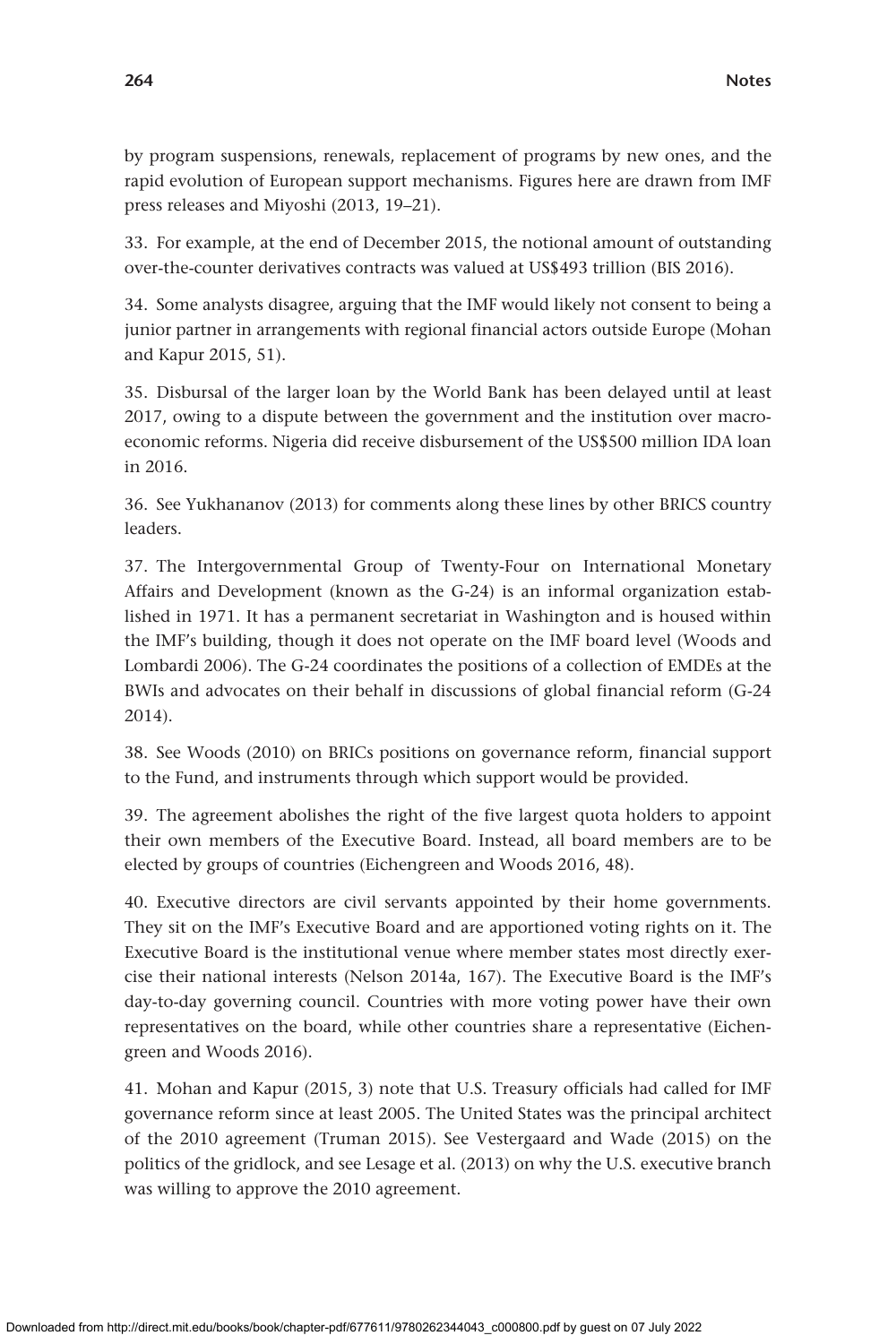42. Vestergaard and Wade (2014; 2015) show that governance reforms at the World Bank in 2010 had an even more microscopic, perverse effect on EMDE voice than reforms at the IMF.

43. This matter is explored extensively by Lesage et al. (2013), and I draw on their discussion.

44. As noted in chapter 1, South Africa formally joined the group at its April 2011 meeting, leading to the adoption of the new acronym BRICS to replace the previous acronym BRICs.

45. See Wade (2012) on the politics of this episode.

46. So did the practice (rather than formal rule) of requiring a supermajority of votes. The norm maintains U.S. veto power (Wade 2012).

47. The divisiveness among the BRICS is proof for some analysts that they are unlikely to challenge prevailing patterns of global governance (Bond 2013).

48. Members can still enjoy exceptional access absent an upfront debt restructuring operation so long as other official creditors provide loans on sufficiently concessional terms to make the debt sustainable (Ellmers 2016).

49. Article IV consultations are carried out annually for nearly every member country, result in a paper on each country's economy and economic policy, and provide recommendations on a range of issues. Recommendations become influential only when countries require IMF assistance (Lombardi and Woods 2008).

50. Jiang (2014) takes a different view. She sees China's actions and rhetoric as symbolic, self-interested, and not indicative of a significant break with the past.

51. SDR-bond arrangements were to be folded into the expanded NAB, which was to be unwound once the 2010 agreement went into effect (Lesage et al. 2013, 561).

52. Some analysts suggest that China's decision to contribute this second tranche of funds was related to Japan's mid-April 2012 announcement that it would contribute an additional US\$60 billion to the IMF (Jiang 2014, 174). Japan's announcement apparently came as a surprise to China. Since February 2012, and in a rare instance of solidarity, China and Japan have raised the issue of increasing the EMDEs' voice at the IMF while also pressing the Eurozone to lift a  $€500$  billion cap on bailout funds if it hoped to secure additional funding from non-European G-20 members (ibid., 173). China's second tranche also reflected its "responsible great power" ambitions, its commitment to provide funds through the safety of the IMF, and broader BRICS demands to increase EMDEs' voice at the Fund (ibid.).

53. Civil society organizations protested these contributions on two grounds. First, there were far better domestic uses for these funds than helping the IMF assist European banks. Second, long-standing objections to Fund governance had not been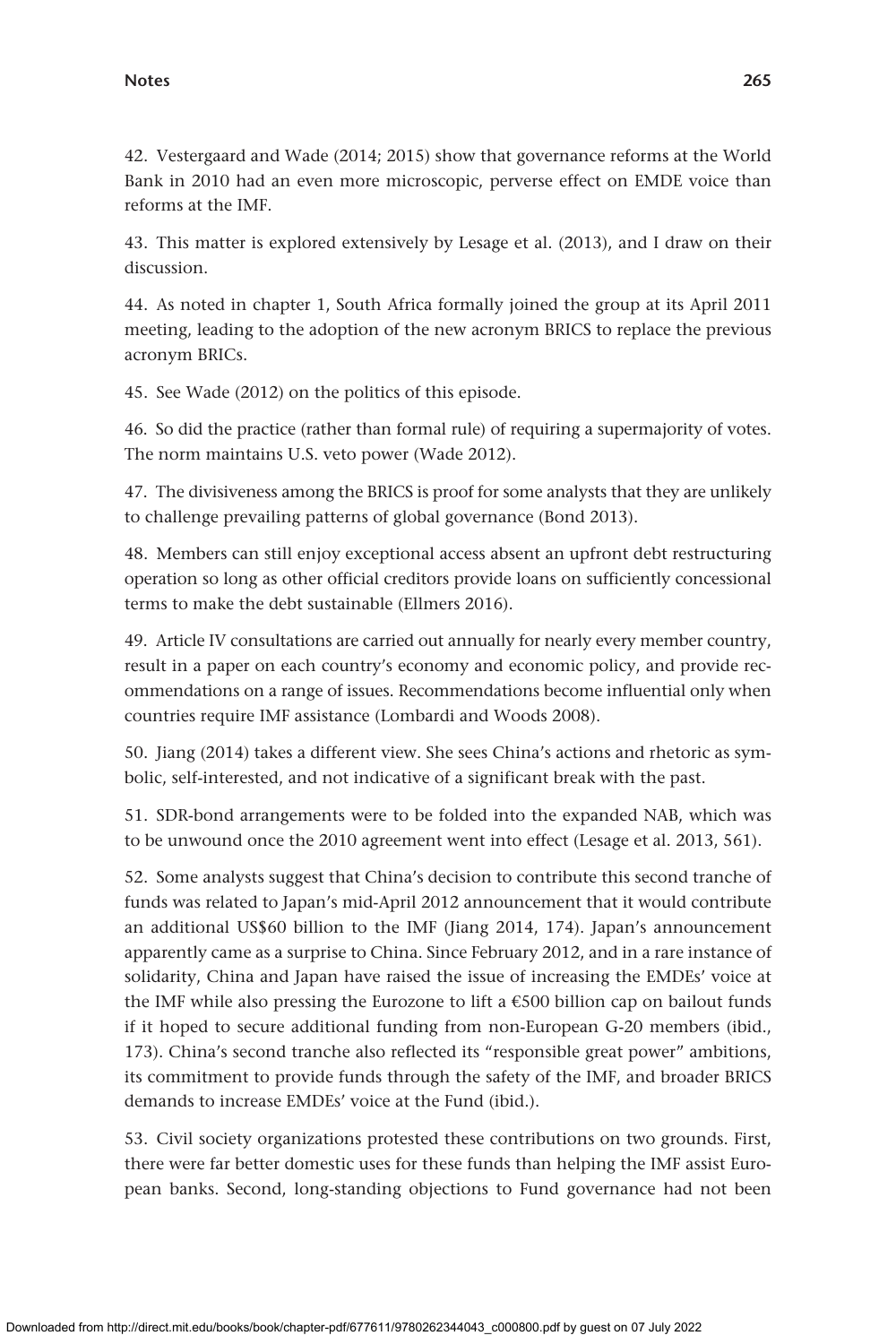addressed. See Bond (2013) on opposition by South African trade unions to the government's commitment.

54. Recall that Mantega began raising this threat in 2007.

55. Abdelal (2007) highlights informal, though effective, influence exercised by France in relation to U.S. interests at the IMF prior to the global crisis.

56. The last time the Treasury Department labeled China as such was in 1994 (though it presently has the country on a "currency monitor list" along with Germany, Japan, and South Korea).

57. The discussion in the balance of this paragraph and the next draws on Armijo, Katada, and Roberts (2015, 17–18).

58. The IEO acknowledged that the IMF contributed to the crisis by promoting financial liberalization (IEO 2011) and missing signs of banking system fragility in several countries (IEO 2016, vii).

59. The IEO takes the IMF to task in noting that the "call for fiscal consolidation proved . . . premature," that the policy mix was "not appropriate," and that the negative consequences of European austerity were foreseeable in light of the institution's precrisis research (IEO 2014, 11, 33).

60. See also findings in Molina (2010), Muchhala (2011), Rowden (2009), and Van Waeyenberge, Bargawi, and McKinley (2011).

61. More broadly, Vreeland argues that IMF conditionality provides the political leverage to advance unpopular domestic policy changes: "The moment it demands that deficits be cut . . . the IMF has entered into domestic politics" (Vreeland 2008, 367).

62. Country reports include Article IV consultations, reviews conducted as part of lending operations, consultations under nonlending arrangements, and publicly available IMF reports.

63. Momani and Lanz (2014) see the impact of the Arab Spring on the IMF differently. They find that there has been significant change in the cases of Tunisia, Egypt, and Morocco. In their reading, the content of IMF policy advice is "visibly different" in these cases (i.e., the IMF gave greater attention to inclusive growth, income inequality and redistribution, and health and education spending). They acknowledge, however, that the quality of the IMF's advice on social targets is vague, particularly in comparison with advice in other policy realms. While the authors do not address the factors that drove change, their analysis suggests that political turmoil and social pressures led to increased IMF focus on the social dimensions of economic policy.

64. Egypt's currency was devalued by 50% in anticipation of the IMF agreement.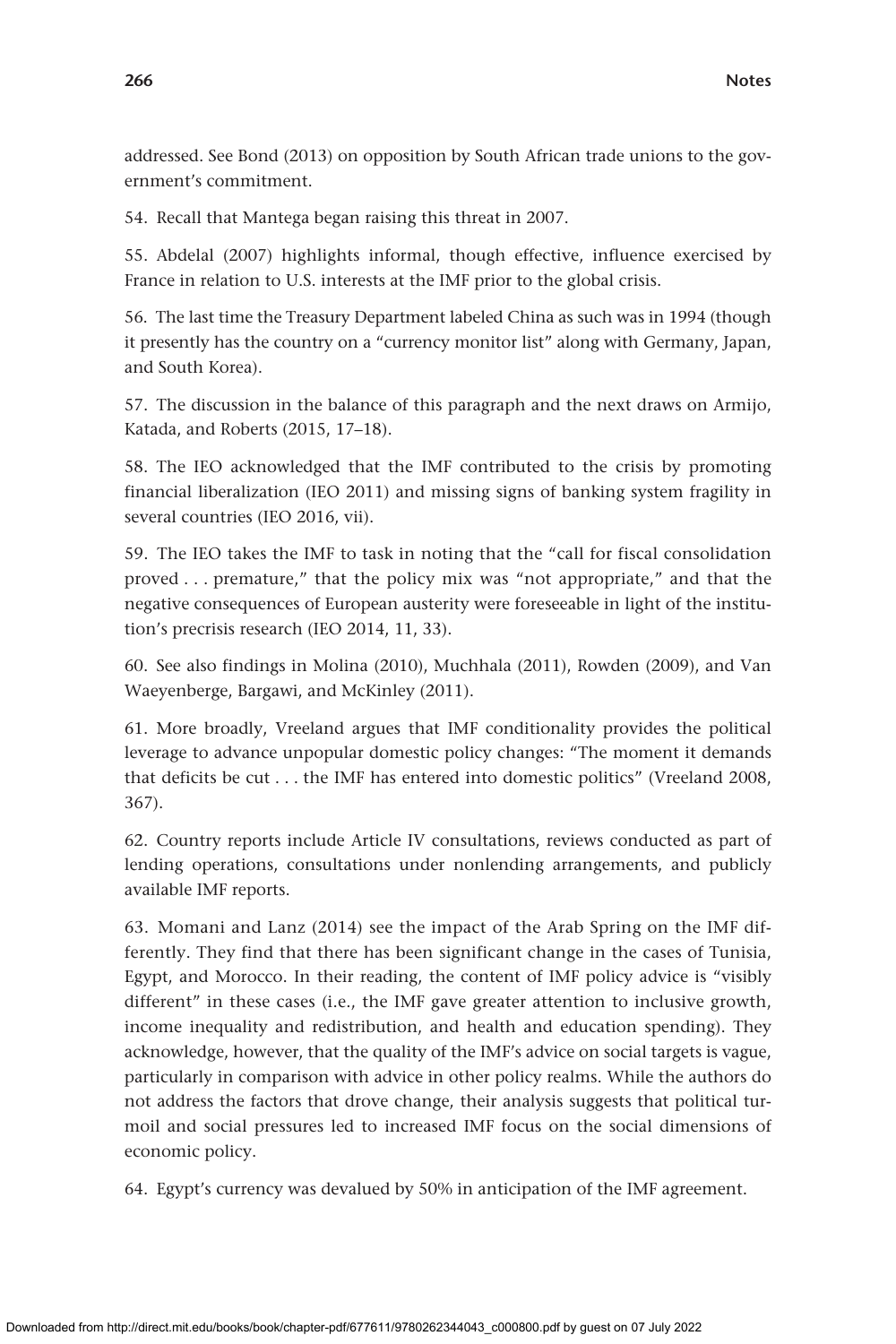65. Some countries, such as Nigeria, have continued to turn away from the Fund and have sought support from other multilateral institutions and investment from China.

66. The IMF continued to highlight the need to contain the wage bill around the September 2016 disbursement of a loan tranche.

67. Several self-congratulatory reports written early in the crisis by Fund staff conclude that the policy content of new IMF programs is fundamentally different from that of the Asian crisis era (IMF 2009b; 2009d; 2011a).

68. For example, in public statements on the November 2016 program with Egypt, the IMF emphasized its "homegrown" character (IMF 2016e). Best (2014) links the IMF's emphasis on country ownership to its efforts to manage policy failure. In earlier work, she argued that the IMF's efforts to promote borrower ownership of reforms and revise conditionality were at the heart of its struggles to reinvent and "re-legitimize" itself prior to the global crisis (Best 2007).

69. The creation of the IEO after the Asian crisis and the office's willingness to issue reports critical of IMF performance even in areas that are central to the IMF's mission themselves represent vitally important ruptures in IMF conduct. The reports contribute to ambiguity at the IMF. They often validate the critiques of less influential IMF members and external IMF watchers but do not dictate changes in IMF practices. The latter point was underscored in an early external evaluation of the IEO, which concluded that there is "little evidence that findings and recommendations . . . are being systemically taken up and followed by senior management and the Board" (Lissakers, Husain, and Woods 2006, 4). Nevertheless, IEO reports have legitimized a range of dissenting voices within the IMF and beyond, and have contributed to an environment where it is increasingly respectable for key actors to criticize and/or discount the Fund's policy positions.

70. The remainder of this paragraph draws on Kentikelenis, Stubbs, and King (2016).

71. The Fund developed precautionary facilities after the Asian crisis. It introduced several precautionary facilities during the global crisis. It launched the Short-Term Liquidity Facility in October 2008, replaced it with the FCL in March 2009, and introduced the Precautionary Credit Line (PCL) in 2010. Macedonia was the only country that applied for and received support under the PCL (in January 2011). In November 2011, the PCL was replaced by the Precautionary and Liquidity Line, which has only been used by Morocco. The replacement of one program by another is indicative of the IMF's inability to develop the right instrument and to appreciate the stigma and market signals associated with its support (Henning 2016, 123).

72. Mexico was the first to apply for an FCL. It was approved for US\$47 billion in April 2009. In May 2009, Poland and Colombia were approved for US\$20.5 billion and US\$10.5 billion, respectively. These three countries have not drawn on the FCL,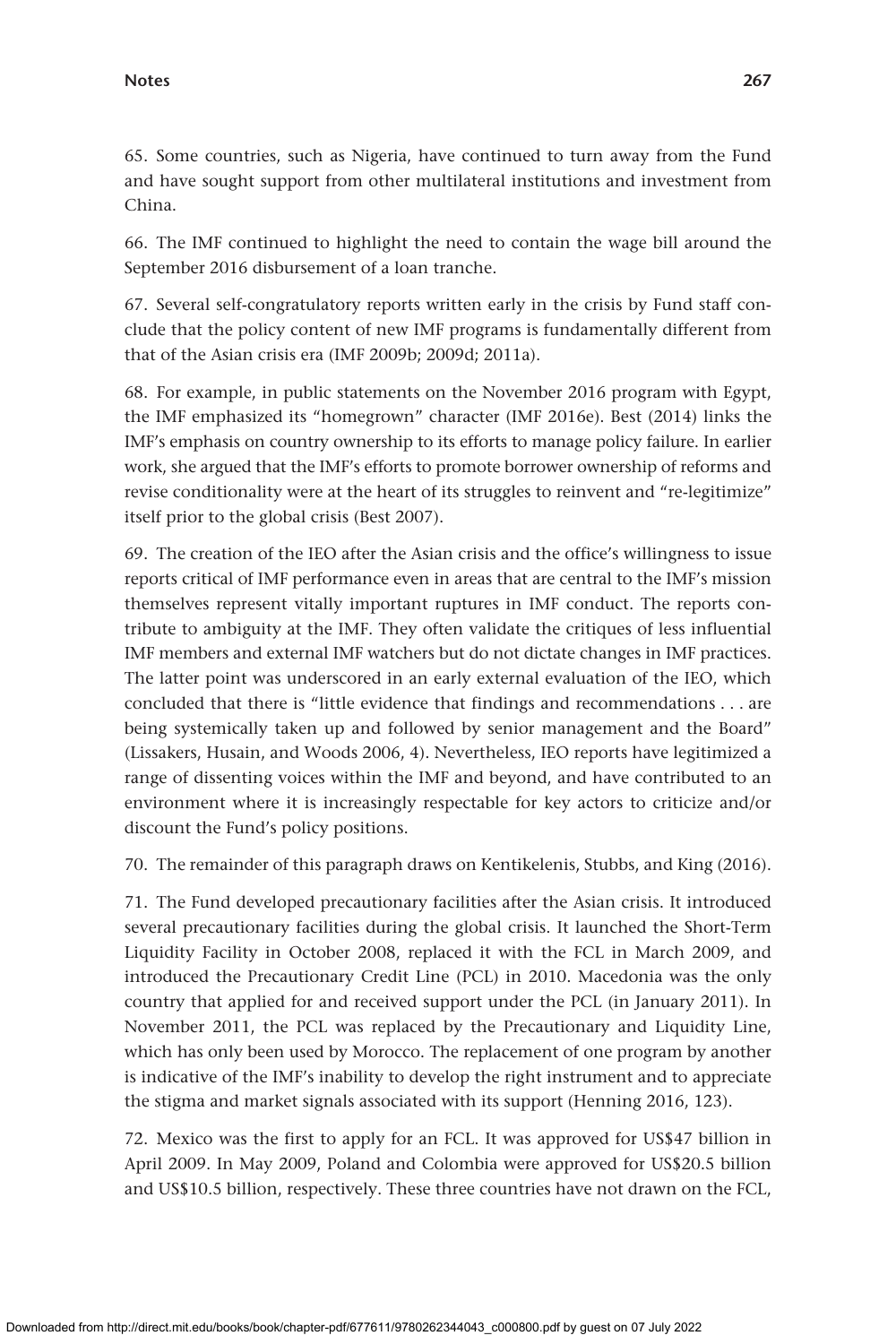and each has several times requested and been approved for new, larger lines as old ones expired.

73. One scholarly study of social spending targets in IMF concessional lending programs early in the global crisis concludes that there has been nearly universal incorporation of these targets into concessional loans (Clegg 2014).

74. Lütz and Kranke (2014, 320, 324) argue that in Hungary, Latvia, and Romania the IMF was more sensitive than its European partners to social protection. See Kattel and Raudla (2013) on conflict between the IMF and EU partners over internal devaluation in the Baltics.

75. Reinold (2016) identifies the same dynamic in explaining the IMF's failure to mainstream what it terms "social issues" (e.g., human rights and the right to food and shelter) despite much rhetoric about doing so. She also identifies this dynamic in the failure to act on Lagarde's frequent attention to income inequality and gender equity (discussed later).

76. As Mody (2016) observes, estimation of fiscal multipliers is arguably one of the IMF's areas of "core competency," so this failure is particularly damaging to its credibility. The IMF has a long history of issuing overly optimistic forecasts only to downgrade them later.

77. See also Ban (2015) on modest changes at the IMF regarding fiscal consolidation, and see also the discussion earlier in this chapter.

78. Other IMF research during the crisis is indicative of a new discomfort with "big finance." Gabor (2015) traces the emergence after 2010 of the IMF's view that transnational banks were, in its words, "super spreaders" of systemic risk and tended to engage in regulatory and tax arbitrage. Here, too, there is a gap between IMF research and practice, as Gabor demonstrates. Another high-profile IMF study expresses reservations about the size of the financial sector in several large AEs (Sahay et al. 2015). The authors argue that these economies suffer from "too much finance" and that banks and financial institutions that assume too big a share in the economy contribute more to economic and financial volatility than to growth.

79. The IMF also toyed with new ideas on tax policy. It issued tepid support in 2010 and 2013 for taxation of large financial institutions and more general progressive taxation (Claessens, Kean, and Pazarbasioglu 2010; IMF 2010b; 2013c). Some observers saw the Fund's *Fiscal Monitor Report* of October 2013 as advancing a case for a wealth tax (IMF 2013b). After the report was released, the institution quickly issued a press release to distance itself from this interpretation (IMF 2013d). The reversal illustrates the continued internal contestation over new ideas, and also the influence of key member states that sought to reframe what they saw as the IMF's message on taxation.

80. Though an advocate of strong continuity, Nelson (2017, 205) acknowledges discontinuity around IMF research (and capital controls).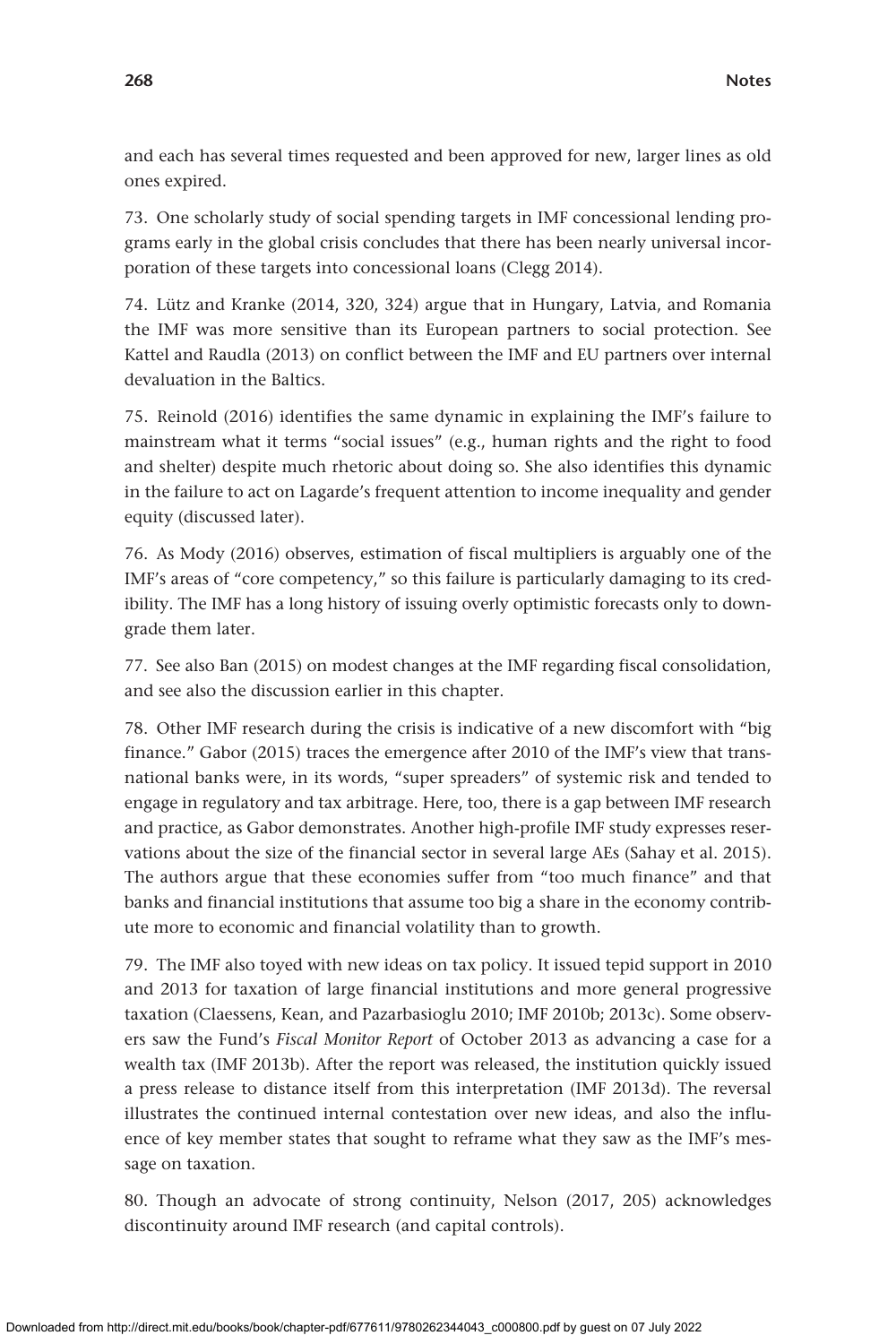81. Monetary and exchange rate policies have not figured into the European programs since most of these countries do not have independent monetary policy and several post-communist countries chose not to break their currency peg.

82. For citations of what I have called the continuity literature, see note 2 of this chapter.

83. Scattered throughout this chapter are references to the salient literature, such as Ban (2015), Ban and Gallagher (2015), Best (2014; 2016), Broome (2015), Clegg (2014), Grabel (2011), and Moschella (2010; 2014; 2016).

84. On change in other international organizations, see, for example, Sharma (2013) on discontinuities at the World Bank and Chorev (2013) on the World Health Organization. See Babb (2013) on change surrounding the Washington Consensus.

85. The essay does not address capital flow liberalization, though this is an area where IMF research and practice has evolved most unambiguously.

### **Chapter 6**

1. Chin (2015, 307) advances a subtle interpretation of the kinds of changes examined in this chapter. He argues that, on the surface, the "rising powers" appear to have a status quo orientation toward and effect on the global financial architecture. But he urges a deeper, more patient treatment, highlighting the potential significance of their increased commitment to bilateralism and the renewal of interest in regional and subregional arrangements that respond to transnational economic (and security) problems. See also Armijo and Roberts (2014) and Fritz and Mühlich (2014).

2. See also Helleiner (2010**)**, Ocampo (2006, chap. 1; 2010a; 2010b; 2011), and essays in Volz and Caliari (2010).

3. I thank Luis Rosero for this point.

4. Eichengreen (2015) proposes principles regarding the relationship between the IMF and regional financial arrangements.

5. On Asia, see Chin (2012); on Latin America, see Riggirozzi and Tussie (2012) and Armijo (2012); and for surveys, see Fritz and Mühlich (2014; 2015), Grabel (2013a), McKay, Volz, and Wölfinger (2011), Miyoshi (2013), Mühlich and Fritz (2016), Rana (2013), Rhee, Sumulong, and Vallée (2013), and Volz and Caliari (2010). For an examination that pre-dates the crisis see the essays in Ocampo (2006), especially Culpeper (2006). Peter Katzenstein's (2005) *A World of Regions* is a seminal contribution to the political science literature on regionalism. He argues that diverse regionalism(s) reshaped but did not displace a globalized world, an observation that resonates with the discussion of regional and other institutional innovations in this chapter.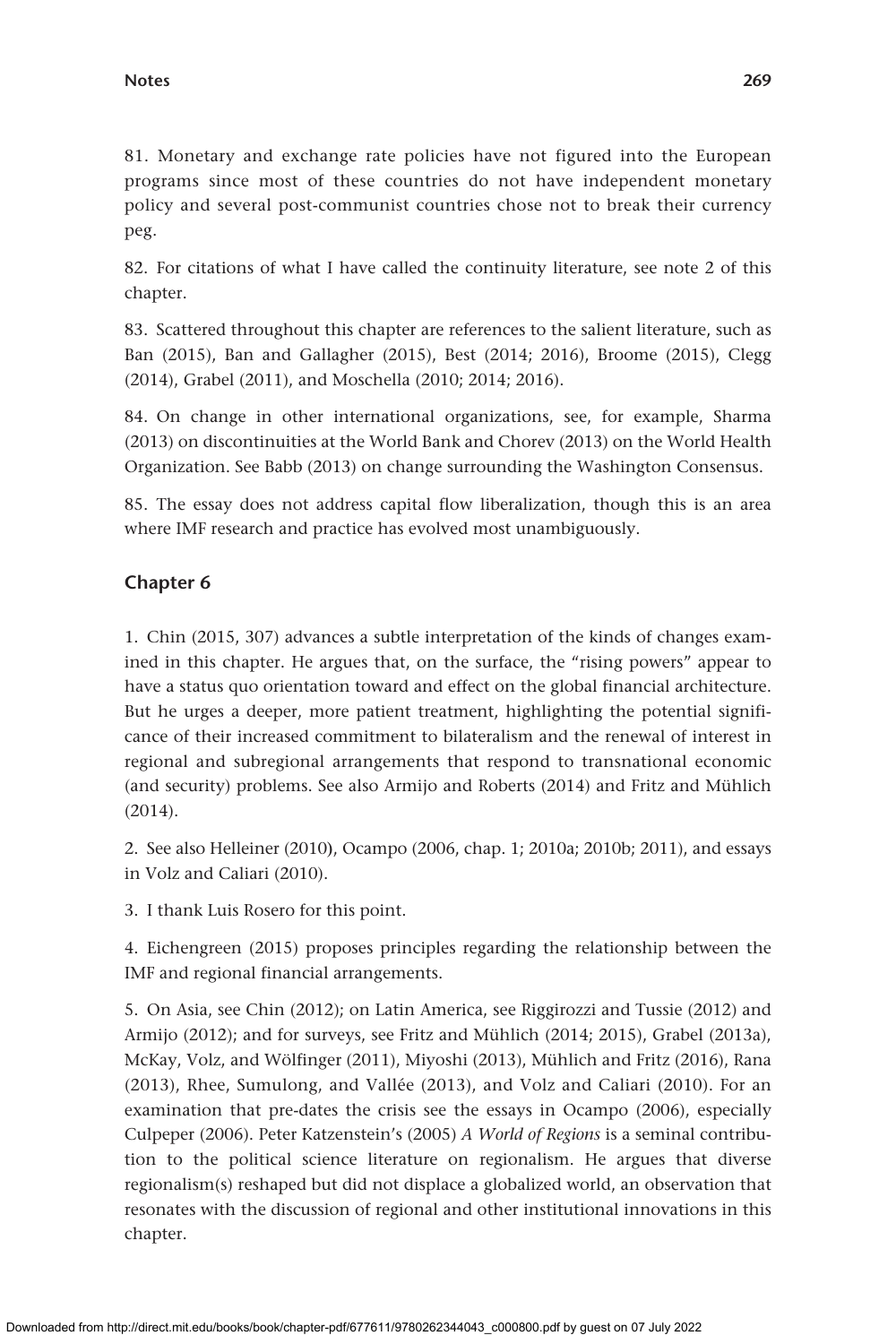6. See treatments along these lines by Chin (2015), Golub (2013), Grabel (2013a; 2015a), Helleiner (2016b), Huotari and Hanemann (2014), Mittelman (2013), Rana (2013), Sohn (2012), Tussie (2010), and Woods (2010).

7. See Culpeper (2006) and Ocampo (2006, chap. 1) on regional payment systems and regional macroeconomic and monetary integration in EMDEs prior to the global crisis.

8. Some of the reserve pooling entities described in this chapter are formally considered "arrangements," while others are considered "institutions." In the text, I will use each term as appropriate, though nothing of significance is implied by the terminological choice.

9. The discussion of the CMI/CMIM draws from AsDB (2010), Capannelli (2011), Ciorciari (2011), Cohen (2012), Eichengreen (2010; 2012), Fritz and Mühlich (2014), Grabel (2013a), Grimes (2009a; 2011; 2015), Henning (2009a), Kim and Yang (2014), Lombardi (2010), Miyoshi (2013), Rhee, Sumulong, and Vallée (2013), and Sussangkarn (2011), and personal communications with officials.

10. See Eichengreen (2012) and Haggard (2013) on the challenges of regional surveillance.

11. Given China's long-standing discomfort with the IMF, and its own commitment to policy autonomy, its insistence on an IMF link reveals the wariness with which many policymakers approach regional surveillance mechanisms. Of course, China did not expect to need assistance, so the IMF link was not expected to compromise *its* autonomy.

12. The Asian Bond Market Initiative was also expanded. CMIM was not given the capacity to issue its own bonds.

13. China and Japan each contribute 32%; Korea supplies 16%.

14. In order to address the latter issue, some have called for expanding the swap pool through broader membership, including India, Australia, and New Zealand (Lombardi 2010).

15. Personal communications with officials.

16. Kim and Yang (2014) are optimistic on this score; Eichengreen (2012) is pessimistic, especially in light of the ASEAN tradition of noninterference.

17. Katada and Sohn (2014) argue that the CMIM allows Japan and China to increase their bargaining power in global and regional financial governance without directly confronting Western powers.

18. Even some skeptics note that another crisis may propel further development; see Cohen (2012) and Grimes (2015).

19. Personal communication with official.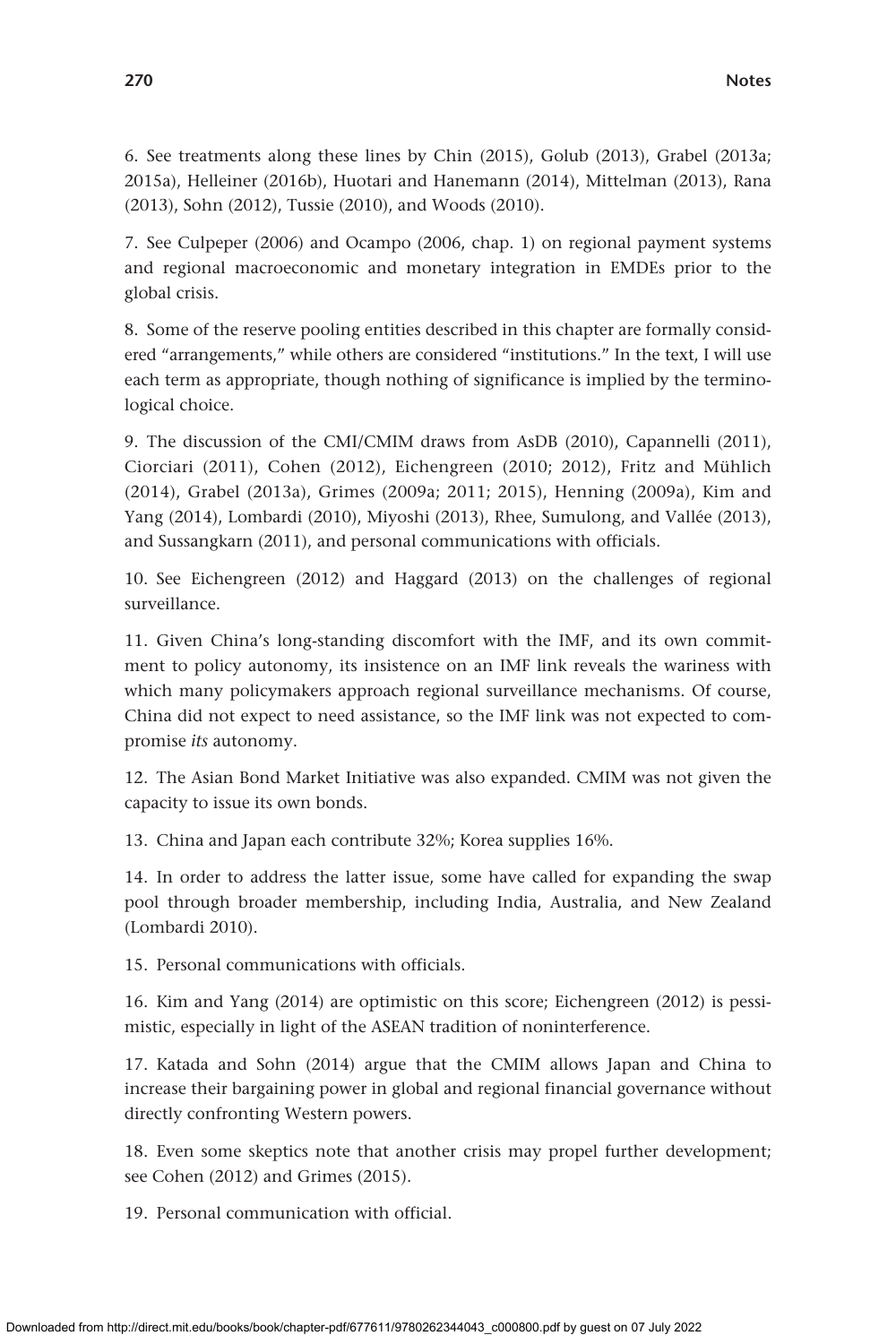20. The AsDB and AMRO signed a memorandum of understanding to strengthen cooperation in May 2017.

21. Discussion of the FLAR draws on the institution's website and annual reports, and Eichengreen (2012), Fritz and Mühlich (2014), Grabel (2013a), McKay, Volz, and Wölfinger (2011), Miyoshi (2013), Mühlich and Fritz (2016), Ocampo and Titelman (2009–2010; 2012), Perry (2015), Rhee, Sumulong, and Vallée (2013), Rosero (2011; 2014), Titelman et al. (2014), Urrutia (2015), and personal communications with officials.

22. In 1984, the FLAR created a subregional currency, the Andean peso, which is an accounting unit created to facilitate payment among central banks and other authorized holders (Ocampo and Titelman 2012, 18).

23. Members are Bolivia, Colombia, Costa Rica, Ecuador, Paraguay, Peru, Uruguay, and Venezuela.

24. The FLAR has 52 permanent staff members (Miyoshi 2013, 33).

25. Lending to Peru was delayed in the late 1980s, however, while the country negotiated its arrears with other international institutions (Ocampo and Titelman 2012, 26).

26. The only exception involved two loans to Ecuador. A loan was approved in October 2005 but not disbursed until 2006, on the condition that newly elected president Palacio meet FLAR requirements that the government maintain a primary budget surplus of at least 2% of GDP during 2006–2008 and that a new central bank board be installed (Rosero 2014, 75). In 2009, the FLAR approved a US\$480 million balance of payments credit to the country. But when the government rejected conditions that the FLAR usually attaches to loans, credit was extended to the central bank on the stipulation that it deposit US\$250 million of reserves with the FLAR (Haggard 2013, 271).

27. This is also the case with Treasury credit lines.

28. The FLAR contributed just 7% of the resources to a Colombian rescue package in 1999. Its loan was part of a larger package from the IMF, IADB, World Bank, and the Andean Development Corporation (Rosero 2014, 70). FLAR members have on ten occasions drawn on the institution's resources while also receiving support from the IMF, though one was not conditioned on the other (Mühlich and Fritz 2016, 21). This happened most frequently in the 1980s and 1990s and involved Bolivia, Colombia, Ecuador, and Peru (ibid.).

29. During the global crisis, the IMF disbursed only one loan to a FLAR member, and that was to Ecuador. It disbursed an emergency loan to the country under the Rapid Financing Instrument following the 2016 earthquake. The IMF extended an SBA to FLAR member Costa Rica, though it was treated as precautionary and was not disbursed. In general, the IMF made relatively few traditional loans to Latin America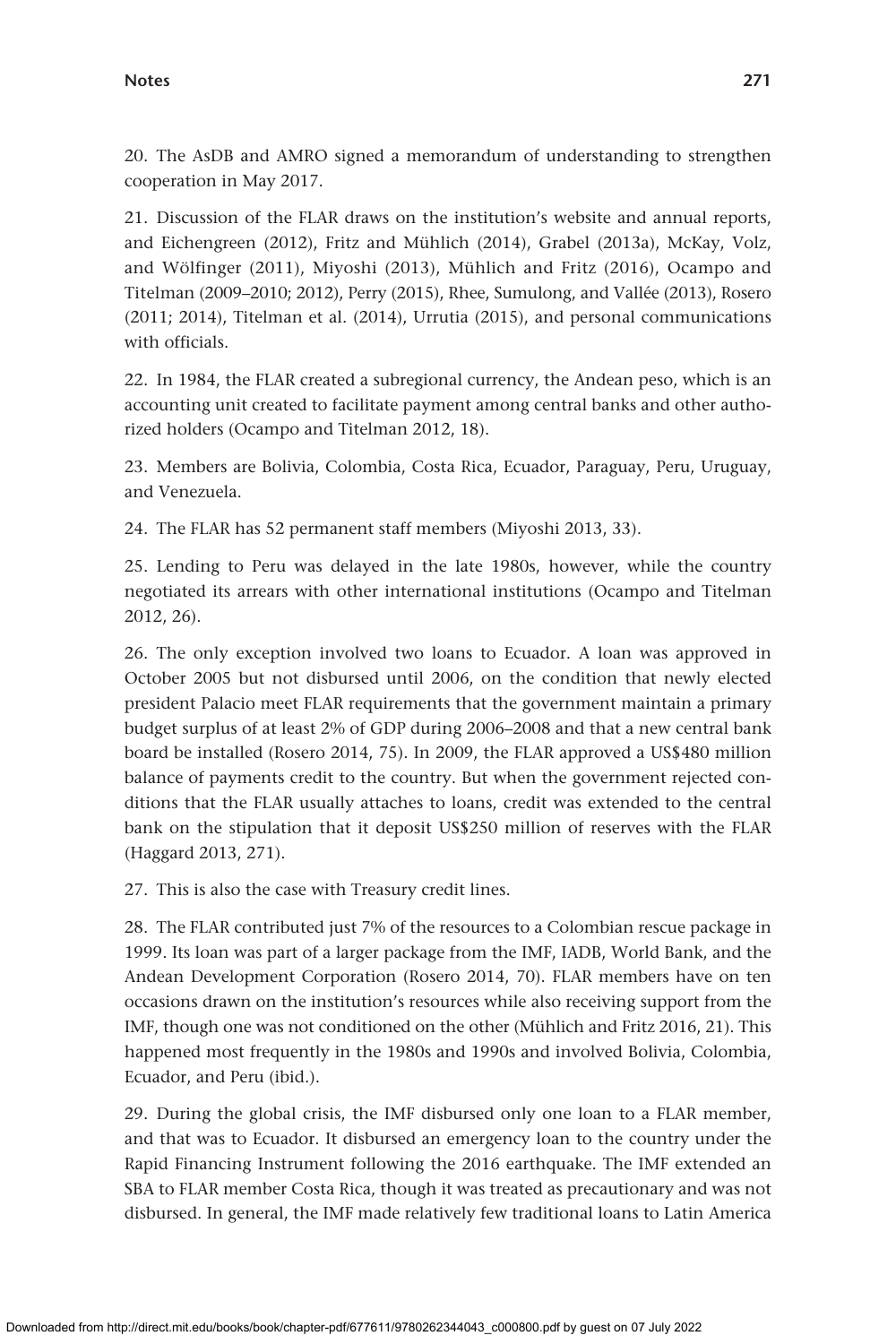during the crisis, though it did make a number of loans to Caribbean countries. In addition, the IMF extended FCLs to Colombia and Mexico. The former is a FLAR member, while the latter is not.

30. Under the latter, each country would hold equal basic votes, and additional votes would be allocated based on contributions to a common fund and in proportion to claims on particular credit lines (Ocampo 2015a).

31. In the view of Titelman et al. (2014), an expanded FLAR should be sized to cope with "most likely" scenarios. See also Ocampo and Titelman (2012, 26) and Kawai and Lombardi (2012).

32. See Truman (2010) and especially Eichengreen (2015) on the problems of subordinating the IMF to regional financial arrangements.

33. Discussion of the ArMF draws on the institution's website and annual reports, and Ciorciari (2011), Corm (2006), Fritz and Mühlich (2014), Grabel (2013a), McKay, Volz, and Wölfinger (2011, 20–22), Miyoshi (2013), Mühlich and Fritz (2016), Rhee, Sumulong, and Vallée (2013), Titelman et al. (2014), and UNCTAD (2007,122).

34. Members include Jordan, United Arab Emirates, Bahrain, Tunisia, Algeria, Djibouti, Saudi Arabia, Sudan, Syria, Somalia, Iraq, Oman, Qatar, Kuwait, Lebanon, Libya, Egypt, Morocco, Mauritania, Yemen, Comoros, and the Palestinian Authority.

35. The technical staff comprises about 50 employees (McKay, Volz, and Wölfinger 2011, 21).

36. Data in this paragraph are from ArMF annual reports, except where noted.

37. The discussion of the EFSD draws on the institution's website and annual reports, and Fritz and Mühlich (2014), Miyoshi (2013), Mühlich and Fritz (2016), Rhee, Sumulong, and Vallée (2013), and personal communications with officials.

38. The countries include Armenia, Belarus, Kazakhstan, the Kyrgyz Republic, the Russian Federation, and Tajikistan.

39. The Russian government has committed not to borrow from the EFSD. The second-largest member in the EFSD, Kazakhstan, is not likely to draw on financial credits since (like Russia) it has oil reserves.

40. The Eurasian Development Bank was founded in 2006 by Russia, and the country contributes about two-thirds of its resources.

41. A member may elect to reallocate a portion of its access to another member state. Russia's decision to do so in 2011 made the large financial credit to Belarus possible (Miyoshi 2013, 43).

42. The discussion in this and the following paragraph draws on Armijo and Echeverri-Gent (2014), Armijo, Katada, and Roberts (2015), Chin (2014a), Ghosh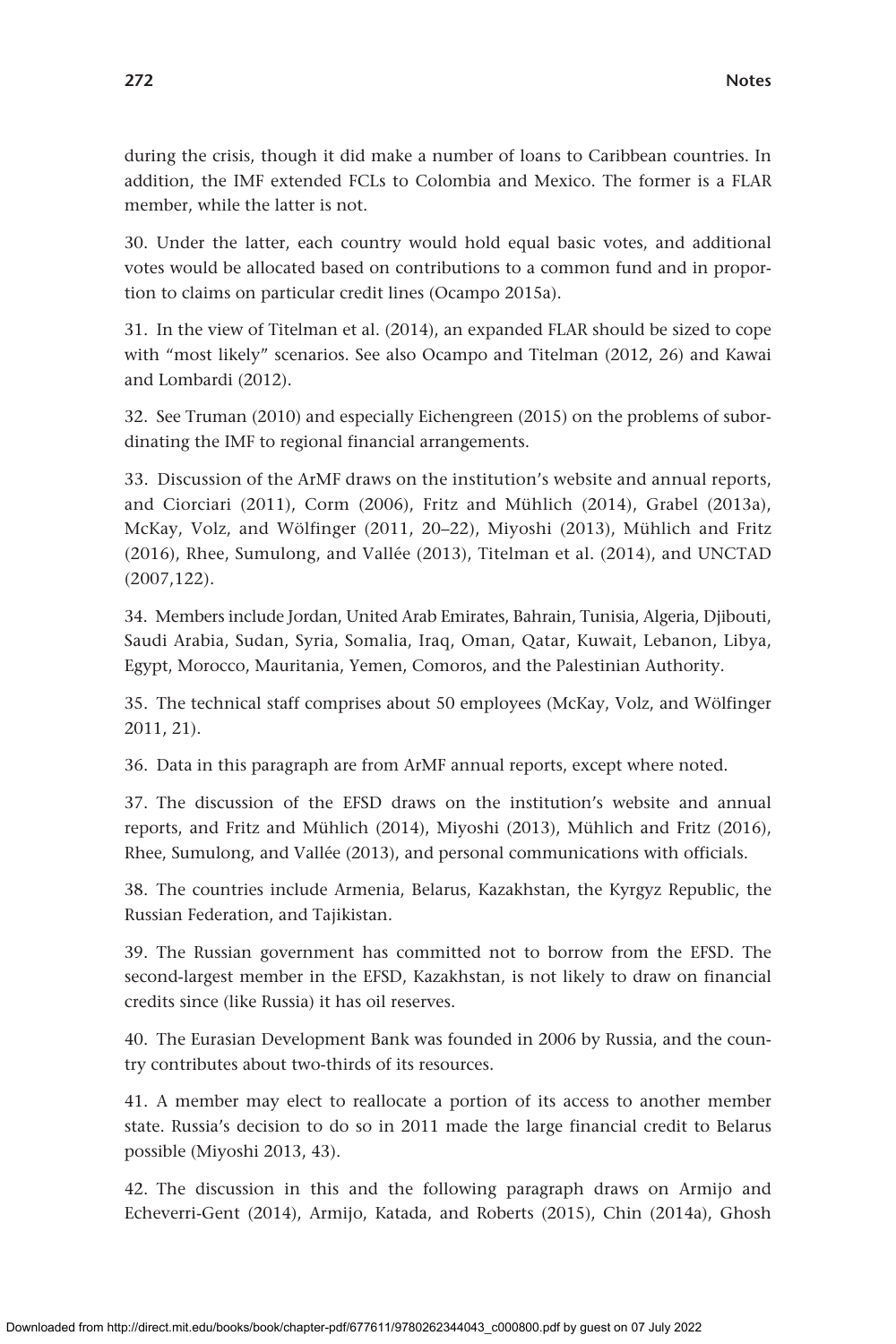(2012), HKEx (2012), Mielniczuk (2013), Stuenkel (2013, 619–620, 626), Ustinova (2012), and Wade (2011, 365).

43. Details on the CRA drawn from BRICS (2014c). See Montes (2014) for examination of the treaty that establishes the CRA, including voting procedures and prioritization of creditors based in BRICS countries.

44. See Armijo and Roberts (2014), Chin (2015), and Stuenkel (2016a) on evolving thinking on the BRICS and other rising powers in relation to the global financial architecture.

45. Examples of arguments along these lines include Bond (2016), Chandrasekhar (2014), Eichengreen (2014), Patnaik (2015), Roy (2014), and Steil (2014).

46. See, for example, Ban and Blyth (2013), Fourcade (2013), Huotari and Hanemann (2014), and Palacio (2015).

47. On the new imperialism, see Bond (2016, 615–617; 2015) and Ferrando (2014); on the BRICS' significance, see Palacio (2015).

48. Examples of arguments along these lines include Armijo (2017), Bello (2014), Desai (2013), Grabel (2013a; 2015a), Griffith-Jones, Fritz, and Cintra (2014), Mielniczuk (2013), Montes (2014), Stuenkel (2016b), Ugarteche (2014), and Weisbrot (2014).

49. Henning (2016, 126, 134) examines the question of whether the CRA (and other regional or transregional reserve pooling arrangements) will or even should develop surveillance capacities and concludes that the IMF is the better institution to handle surveillance.

50. Economic historian Alexander Gerschenkron (1962) examined the important role of specialized financial institutions in overcoming the shortage of long-term capital in late industrializing nations in the late nineteenth century. For analyses and surveys of development banks, see Chandrasekhar (2015b; 2016), de Luna-Martínez and Vicente (2012), and Humphrey (2015b). See Amsden (1992; 2001) and Wade (2003[1990]) on development banks in a range of Asian countries; Mazzucato and Penna (2016) on the "market-correcting" and "market-shaping" roles of development banks; Humphrey (2015b) for comparisons between newly created banks and older ones; and Humphrey (2015a) on a range of multilateral development banks.

51. Trends in infrastructure finance at the IADB and AsDB are similar to those at the IBRD/IDA (Humphrey 2015a).

52. A study of the infrastructure gap by the AsDB (2017) estimates that "developing Asia" will need to invest US\$26 trillion between 2016 and 2030—or more than double the US\$750 billion that the AsDB estimated in 2009 (AsDB 2009). To put the figure in context, loan approvals by the AsDB in 2015 were US\$15 billion.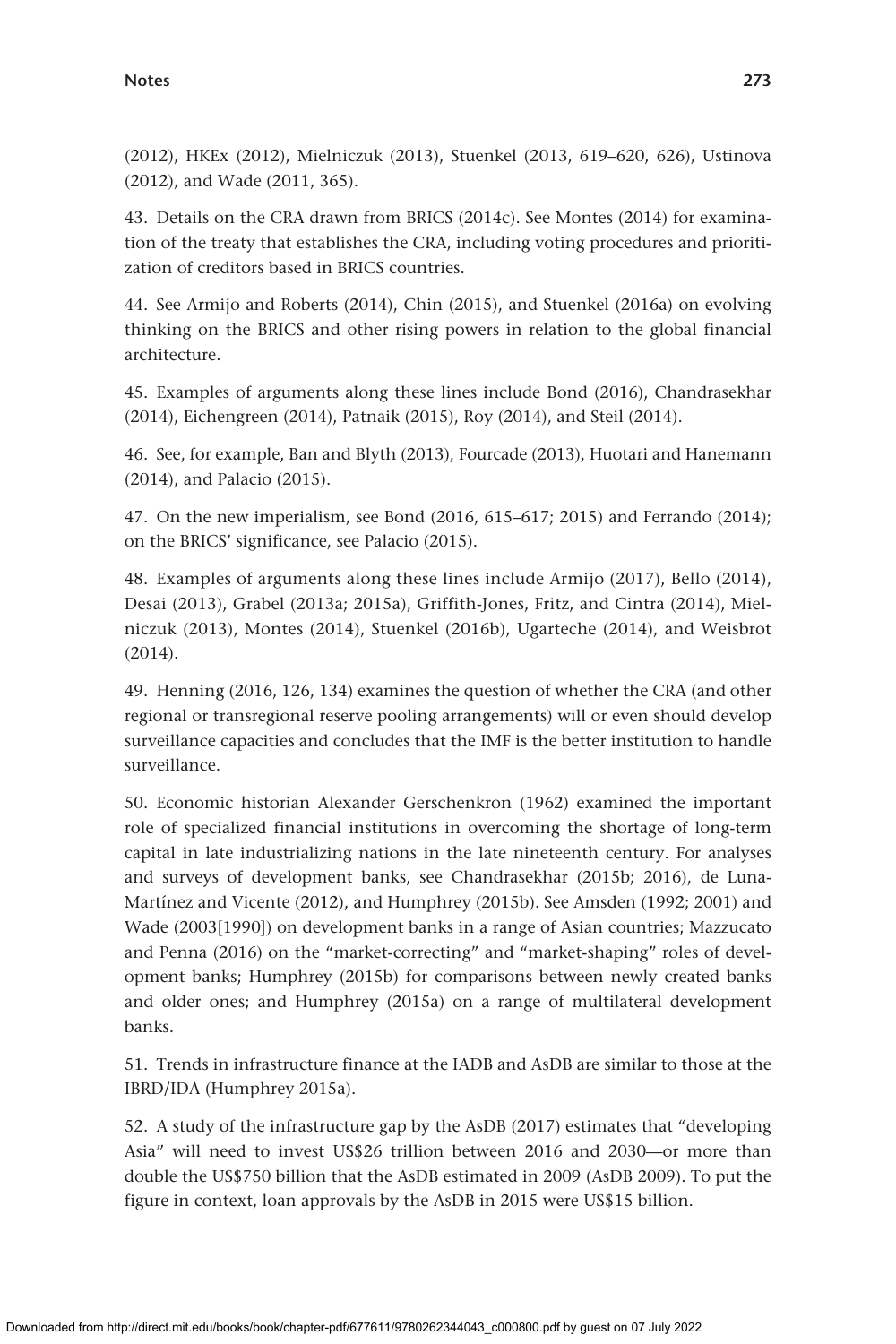53. The vast infrastructure investment gap and the need for sustainable infrastructure is reflected in the SDGs. Infrastructure figures explicitly in SDG number 19, which focuses on infrastructure. But it also figures in several others, such as goals 6, 7, 11, 13, and 17, which focus (respectively) on water, energy, sustainable cities, climate change, and partnerships for development. See Alexander (2014) and Bhattacharya, Oppenheim, and Stern (2015) for discussions of how infrastructure investment can facilitate inclusive, green development.

54. The acronym CAF is still used for legal reasons, so it will be used in what follows. Discussion of the CAF draws on the institution's website and annual reports, and Griffith-Jones, Griffith-Jones, and Hertova (2008), Humphrey (2014), Ocampo and Titelman (2012), and personal communications with officials.

55. Members include Argentina, Barbados, Bolivia, Brazil, Chile, Colombia, Costa Rica, the Dominican Republic, Ecuador, Jamaica, Mexico, Panama, Paraguay, Peru, Portugal, Spain, Trinidad and Tobago, Uruguay, and Venezuela. Fourteen private banks have ownership positions in the CAF.

56. Data in the balance of this paragraph draw from Ocampo and Titelman (2009– 2010, 252; 2012).

57. Data in this paragraph and the next two are from the annual reports of the CAF and the IADB, except where noted.

58. The discussion in this paragraph draws from Griffith-Jones, Griffith-Jones, and Hertova (2008), except where noted.

59. I thank Luis Rosero for information on bond issuance by the CAF.

60. Discussion of the NDB draws from BRICS (2014a, 2014b), Chin (2014a), Griffith-Jones (2014), and especially Humphrey (2015b). Data on the World Bank and MRDBs are drawn from the institutions' websites and annual reports.

61. In September 2016, the institution's representatives announced that they were pursuing a credit rating (NDB 2016b).

62. See Alexander (2014) and Chandrasekhar (2015a) for critical examinations of the infrastructure boom.

63. The World Bank established a Global Infrastructure Facility in October 2014 as an entity outside the World Bank. The facility was launched in April 2015 with an initial capitalization of US\$100 million. To date, outcomes have lagged aspirations. Various problems have limited the scope of this facility to pilot projects and preparatory work (Arezki et al. 2016).

64. In addition to the arguments advanced against the CRA, critics argue that the NDB represents the "old development as infrastructure view" (Rodrik 2013). Others argue that the NDB is not inherently progressive insofar as it does not mark a break with traditional powers and that it is neither green, democratic, nor inclusive of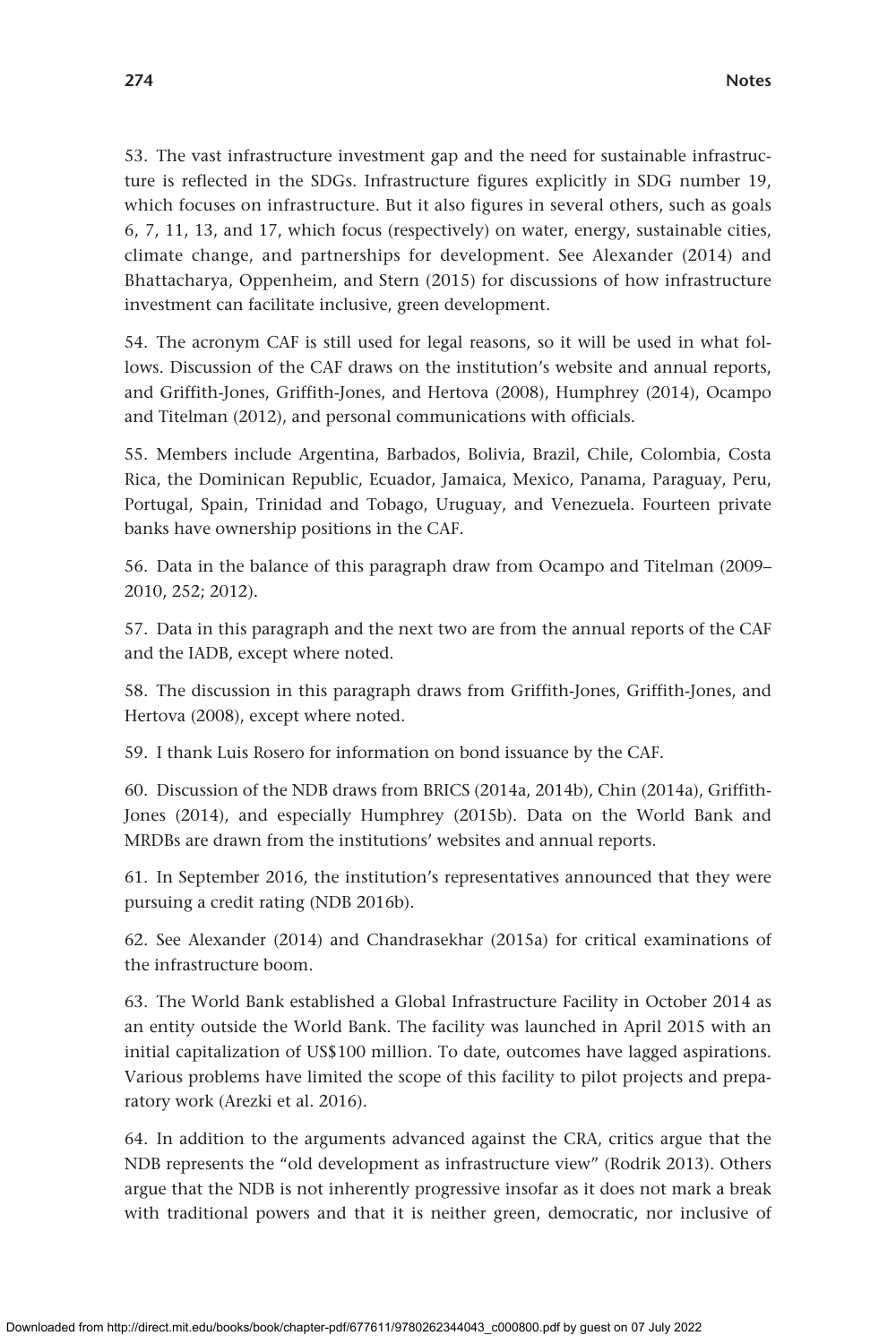#### **Notes 275**

EMDEs beyond the BRICS themselves. See Bond (2015; 2016), Chandrasekhar (2014), Ferrando (2014), Patnaik (2015), and Steil (2014). Possibilists acknowledge these risks but nevertheless recognize the NDB as an evolving institutional experiment with potential, even if with no guarantees. For this view, see Armijo (2017), Bello (2014), Chin (2014a), Desai (2013), Eichengreen (2014), Grabel (2013a; 2015a)**,** Griffith-Jones (2014), and Stuenkel (2016a).

65. Japan and the United States are the AsDB's largest shareholders, followed by China. The United States and Japan each have voting rights that are nearly equal to one another and well over twice those of China. The president of the AsDB is always from Japan.

66. The discussion of these and other financial initiatives led by China draws on the AIIB website, Chin (2016), Dollar (2015), Elgin-Cossart and Hart (2015), Gallagher, Kamal, and Wang (2016), Griffith-Jones, Xiaoyun, and Spratt (2016), He (2016), and Humphrey (2015b).

67. In April 2017 the AIIB and the World Bank signed a memorandum of understanding that signals increasing cooperation and promises increased lending capacity for both institutions.

68. In the lead-up to the launch of the bank, China was apparently willing to reduce its voting rights and forgo veto power if the United States and Japan joined. It appears that the matter of China's voting rights remains negotiable should new members join (Chin 2016, 13; Humphrey 2015b, 26).

69. Chin (2016, 17) suggests that this board structure may have a demonstration effect for the World Bank and that it is notable that the World Bank recently began a review of its governance.

70. This contrasts with the NDB, where discussion of a similar document was confined to founding member countries.

71. A final round of public comment on a revised energy strategy document concluded in March 2017.

72. It is unclear if this commitment is more or less solid than that of the World Bank. Following U.S. president Obama's lead in 2013, the World Bank announced in the same year that it would lend for coal-fired electricity generation projects only in "rare circumstances" (Chin 2016, 19).

73. For instance, a 2016 report by an advocacy organization finds that the World Bank's International Finance Corporation has supported institutions that have funded at least 41 new coal projects since the 2013 decision on coal-fired plants (IDI 2016).

74. The Belt and Road initiative was announced in late 2013 and is articulated in a detailed document released in early 2015 (Ministries of Foreign Affairs and Commerce 2015).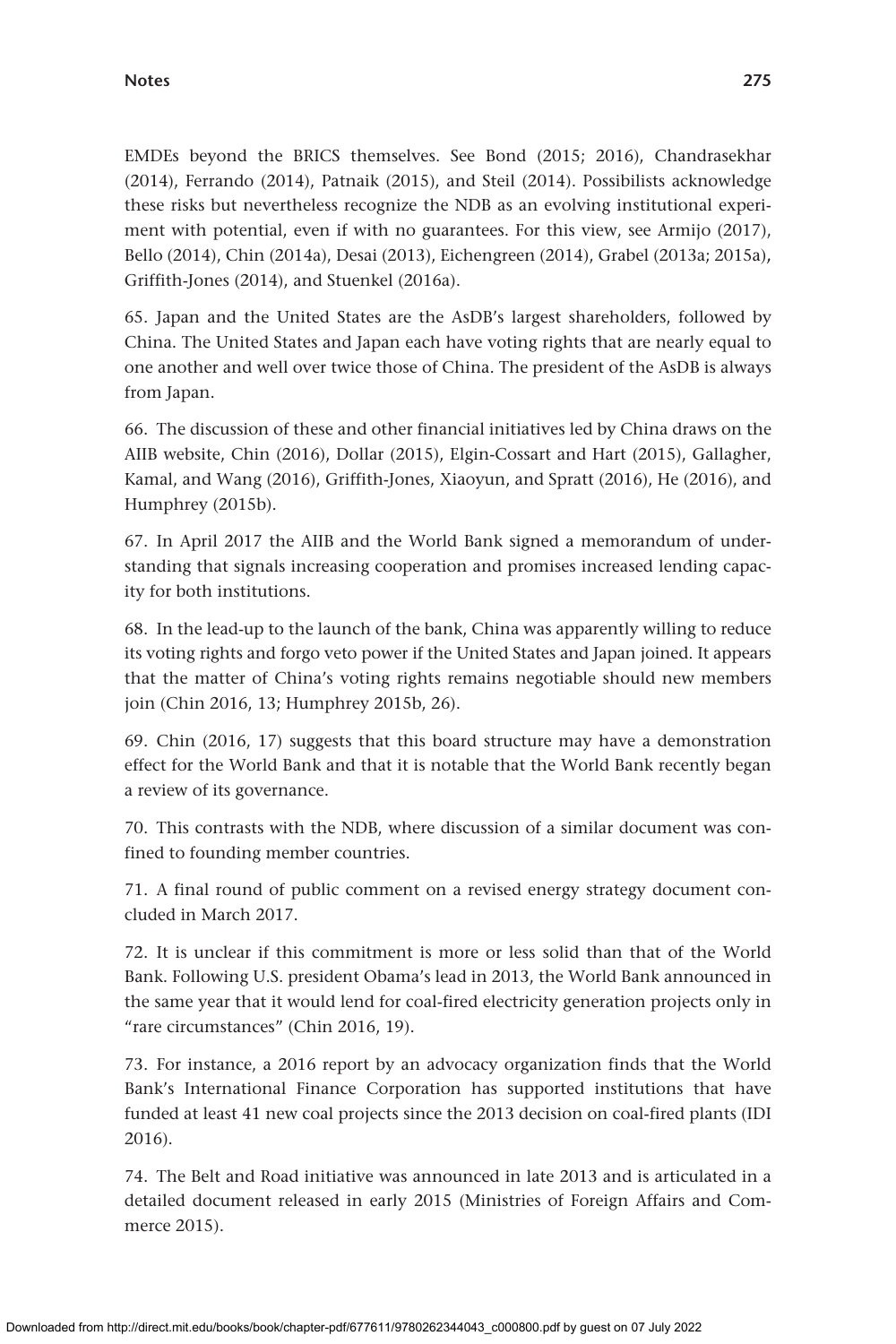75. The "S" for social was added in 1982.

76. The discussion of BNDES draws on the institution's website and annual reports, and Armijo (2017), Armijo and Echeverri-Gent (2014), Hochstetler (2014a), Hochstetler and Montero (2012; 2013), Studart and Ramos (2016), Tavares de Araujo (2013), and Torres Filho (2011).

77. As of this writing, it is uncertain whether BNDES will continue to play as central a role, given Brazil's economic and political turmoil, scandals that have damaged the institution, and the current government's decided tilt toward the market.

78. Another controversy concerns the dependence of BNDES on transfers from the national treasury, especially after 2009 (Studart and Ramos 2016, 21–22).

79. The discussion of the CDB draws on the institution's website and annual reports, Bräutigam and Gallagher (2014), Gallagher, Kamal, and Wang (2016), Gallagher, Koleski, and Irwin (2012), and Wang (2016).

80. Data in this paragraph and the next are drawn from the annual reports of the CDB and World Bank. The combined assets of the CDB and the country's Export-Import Bank are over US\$2 trillion, whereas the combined assets of the World Bank Group and the MRDBs are just over US\$700 billion (Gallagher, Kamal, and Wang 2016).

81. The CDB has also been promoting the cross-border use of the country's currency for international trade and investment through a variety of means, such as selling renminbi-denominated bonds outside the Chinese mainland beginning in 2007. Armijo, Katada, and Roberts (2014, 16) note that "by 2014, more than 22% of China's trade was being settled in renminbi, up from almost nothing five years previously." China's central bank also used currency swaps during the global crisis as an alternative mechanism of financing and trade settlement. Ultimately it established a network of 23 bilateral local currency swap agreements at a total value of RMB2.57 trillion with Asian and non-Asian central banks. The network facilitated trade settlements by providing access to the renminbi, boosted the role of the renminbi by increasing the share of China's trade invoiced and settled in renminbi, and promoted market confidence during a period of fragility (Chin 2014b; Henning 2016, 129; Huotari and Hanemann 2014; Jiang 2014).

82. The discussion in this paragraph summarizes research by Bräutigam and Gallagher (2014). See Bräutigam (2009) on the country's loans (and other financial flows) to Africa prior to the crisis. See Gallagher (2016) on China's role as a dominant lender to Latin America.

83. The World Bank and the MRDBs provided about US\$118 billion in energyrelated financing in the same period (Gallagher, Kamal, and Wang 2016).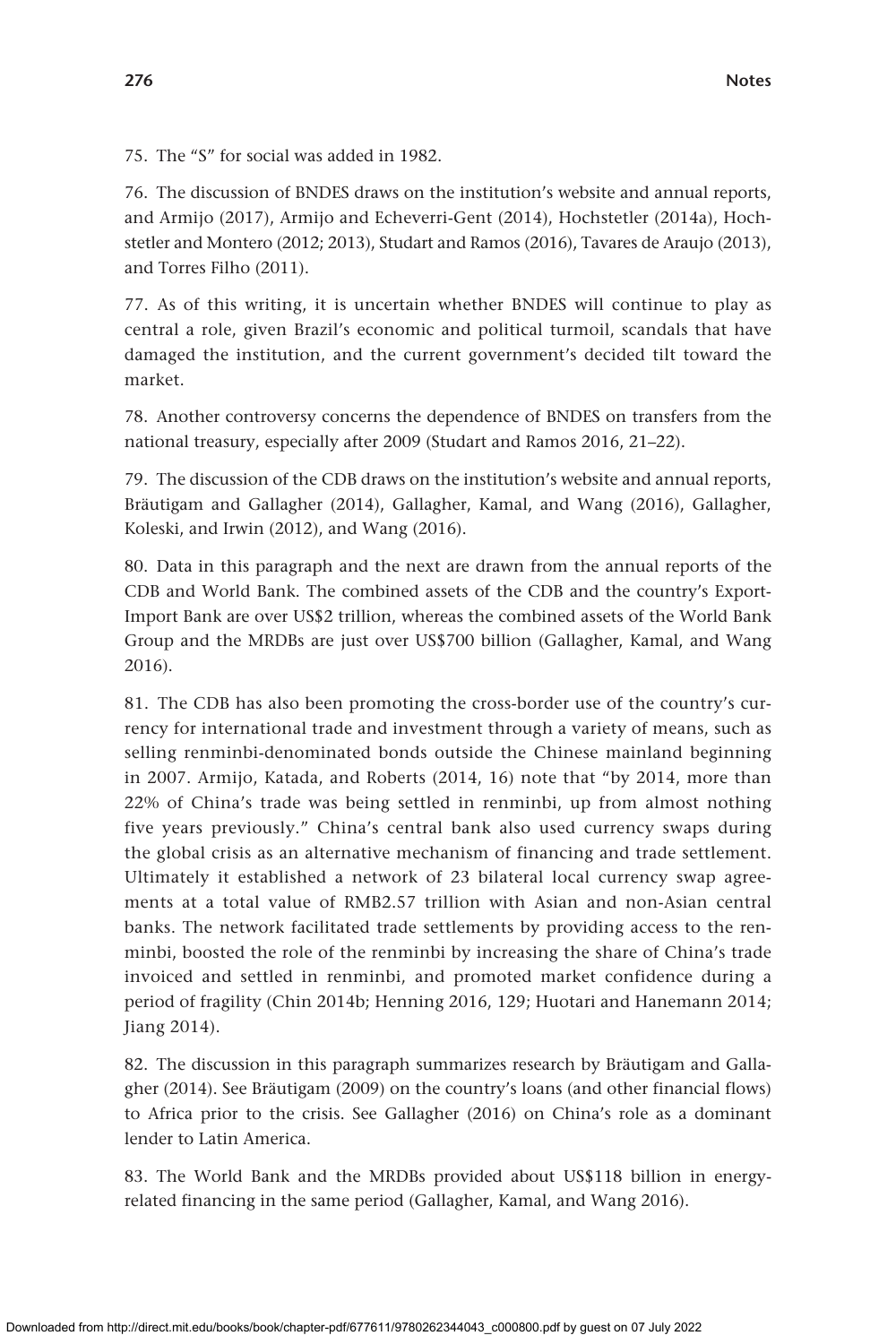84. The discussion in this paragraph draws on Hochstetler (2014b).

85. I do not discuss two European banks, the European Bank for Reconstruction and Development (EBRD) and the European Investment Bank (EIB). The EBRD operates more like a commercial bank than a development bank (insofar as around 80% of its loans are to the private sector). The EIB operates mainly in industrialized European countries, and only a small share of its operations are outside the EU (Humphrey 2015a, table 1). See Babb (2009, chap. 1) on the EBRD, and Griffith-Jones, Griffith-Jones, and Hertova (2008) and Ocampo et al. (2012) on the EIB. See Babb (2009) and Strand (2014) for analyses of the MRDBs.

86. Data and discussion in this paragraph and the next two draw on Ocampo et al. (2012, especially 65–69), except where noted.

87. Data for the World Bank are from 2016, data for the IADB are from 2013, and data for the AsDB and AfDB are from 2012 (World Bank Group 2016; Humphrey 2015a, 13, figure 14).

88. Gross disbursements by the EIB of US\$69.7 billion during 2015 exceeded those of the World Bank Group. World Bank Group data are reported on a fiscal year basis; AfDB, AsDB, EIB, and IADB data are as of December 31, 2015. Data are from the institutions' annual reports.

89. In contrast, China has been increasing the paid-in capital for both the CDB and its Export-Import Bank (Gallagher, Kamal, and Wang 2016).

90. See Bradlow and Humphrey (2016) for a survey of development banks in Africa, which they argue are mostly quite small, have limited access to finance, and insufficient capacity.

91. ALBA members include Venezuela, Bolivia, Ecuador, Cuba, Nicaragua, Dominica, St. Vincent and the Grenadines, Antigua and Barbuda, St. Kitts and Nevis, St. Lucia, and Grenada. In 2006, ALBA expanded to include the Peoples' Trade Treaty (Spanish acronym TCP), and in 2009 it accordingly became ALBA-TCP. ALBA members Antigua and Barbuda, St. Kitts and Nevis, St. Lucia, and Grenada are not members of the Bank of ALBA.

92. The most widely known of ALBA's projects involves the Unitary System for Regional Compensation (Spanish acronym SUCRE), which is a regional payment system created in October 2009 (see Fritz and Mühlich 2014). ALBA's portfolio of projects broadened beyond the SUCRE and the Bank of ALBA during the time that Venezuela enjoyed large oil revenues and several members had populist governments. ALBA moved into South-South aid and concessional financing via Petrocaribe, a Venezuelan program to provide oil to Haiti at preferential prices; exchanges with Cuba in which subsidized oil is bartered for medical services, education, and pharmaceuticals; and a variety of human development and capacity-building programs (Baranyi, Feldmann, and Bernier 2015; Riggirozzi 2012a; 2012b).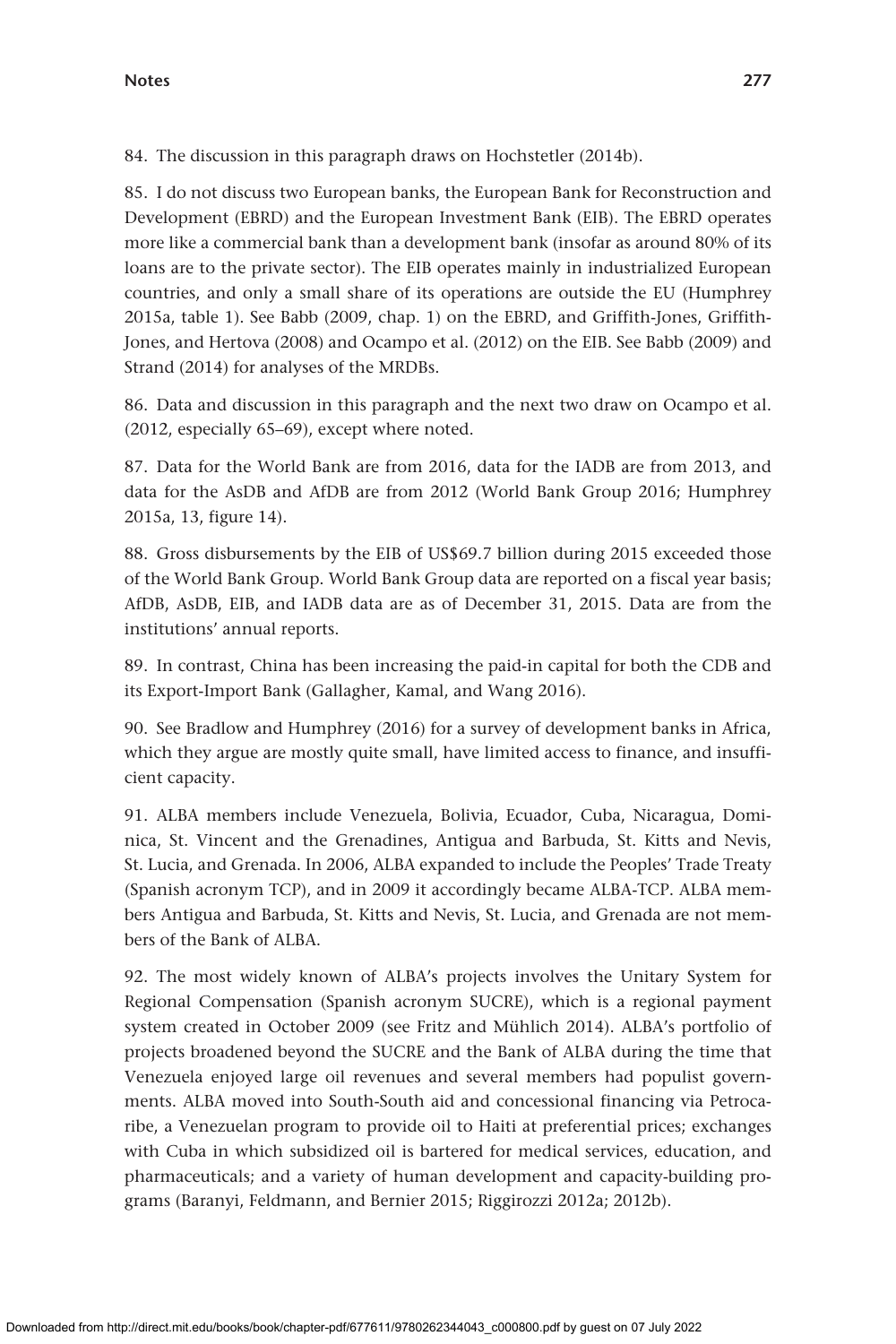93. The discussion of ALBA draws on Armijo (2012), Baranyi, Feldmann, and Bernier (2015), Fritz and Mühlich (2014), Riggirozzi (2012a; 2012b), and Rosales (2013).

94. SUCRE officials report in personal communications that as of the end of November 2016, the payment system was still operating despite the challenges facing Venezuela's economy.

95. Members of the BDS include Argentina, Bolivia, Brazil, Ecuador, Paraguay, Uruguay, and Venezuela. The discussion of the BDS draws on Armijo (2012), Marshall (2010), Marshall and Rochon (2009), Riggirozzi (2012a), Rosales (2013), Rosero and Erten (2010), and personal communications.

96. See Rosales (2013) and Bond (2016, 614) on Brazil's role in reshaping the BDS vision.

97. Many of the participants (myself included) at a simultaneous meeting at the same venue where the BDS reached and announced this agreement were consequently surprised by the news.

98. Personal communication with official.

99. Disbursal criteria for both forms of support available from the CMIM and CRA are currently under consideration.

100. In a related vein, Weller and Zulfiqar (2013) show that greater financial market diversity (i.e., different types of institutions serving different constituencies) can contribute to stability.

#### **Chapter 7**

1. See Ghosh and Qureshi (2016), Helleiner (1994), and Neely (1999). The turn away from capital controls began at the IMF during the 1970s (Chwieroth 2010).

2. On broader programs of financial liberalization, see Grabel (1995) and Arestis (2017). On complementary central bank reforms, see Epstein (2006).

3. Investor antipathy toward capital controls continued through the next decade. Controls in Thailand were reversed by the central bank within a few days after their implementation in December 2006 (following a coup) after they triggered massive capital flight (Adam and Kate 2010).

4. On Keynesian support for capital controls prior to the global crisis, see, for example, Chang and Grabel (2014[2004]), Crotty (1983; 1990), Crotty and Epstein (1996), Epstein, Grabel, and Jomo K. S. (2004), Epstein (2005), and Grabel (2003a; 2003c; 2003d; 2004).

5. Other observers remained skeptical about the lessons of Malaysia's outflow controls. Magud and Reinhart (2006) argue that outflow controls succeeded in Malaysia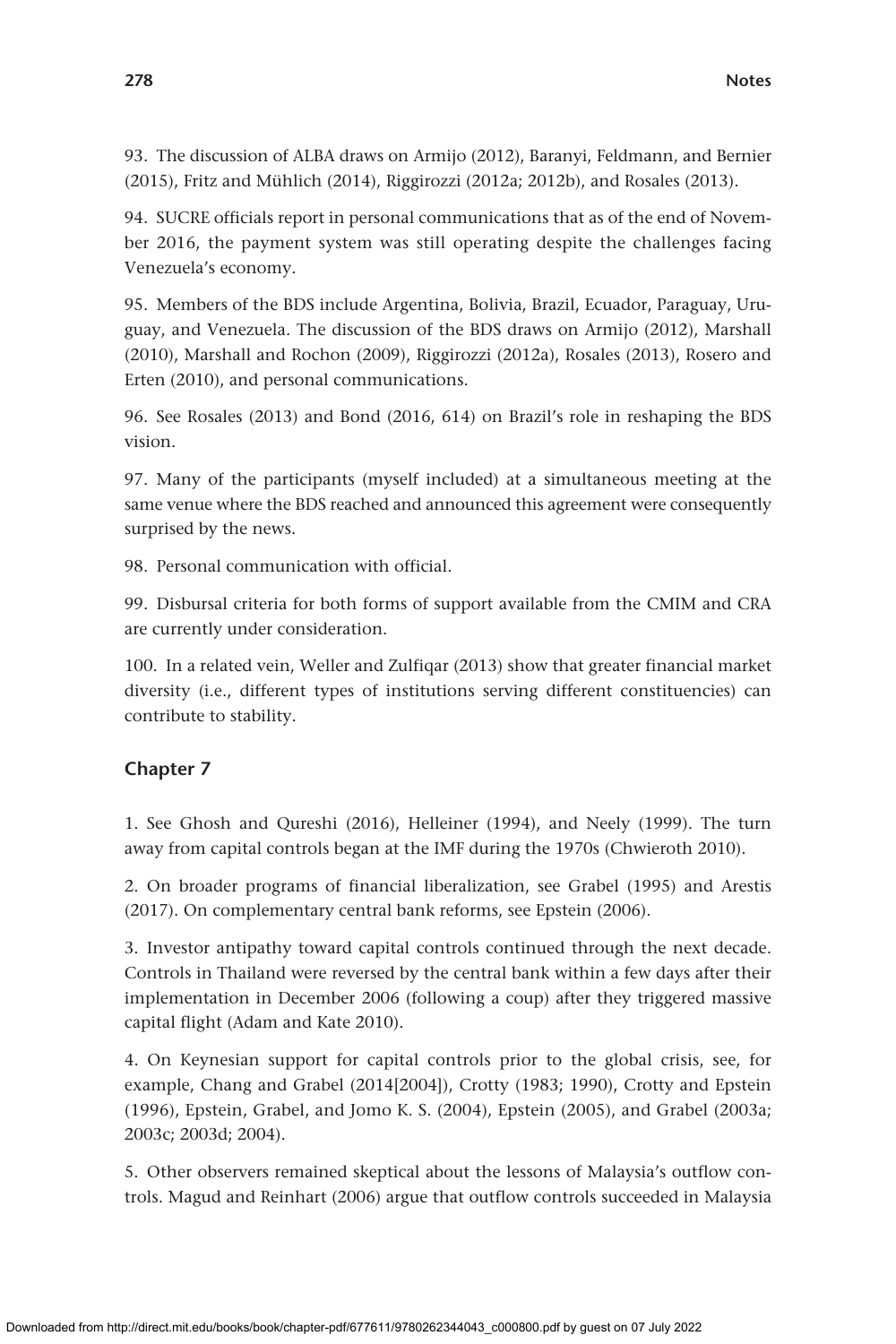but had inconclusive effects elsewhere, and Abdelal and Alfaro (2003) conclude that Malaysia's experience holds few lessons for other countries. Research by IMF staff during the global crisis supports what is by now a sanguine consensus view on Malaysia's controls (Saborowski et al. 2014, 5–6). The IMF's Lagarde in a 2012 speech even commended the country for "being ahead of the curve in this area" (Lagarde 2012).

6. The IEO report (IEO 2005, 48) finds that during and after the Asian crisis, the IMF "displayed sympathy with some countries in the use of capital controls and . . . even suggested that market-based measures could be introduced as a prudential measure." The report documents that the IMF supported the use of capital controls in 7 of the 12 countries it assisted, that in 2 of these countries it advised policymakers to deploy controls as part of their overall reform recommendations, and that on balance its support for controls increased following the Asian crisis. That said, the report rightly acknowledges that there was a lack of consistency in the IMF's advice regarding controls in the years following the Asian crisis.

7. In addition to the constructivist insights introduced in the discussion of the IMF (see chapter 5), we should take note here of others that are relevant for the rebranding of capital controls. Chwieroth (2015) offers the useful idea of "stigma management." Elsewhere he explores the informal, internal norm entrepreneurship within the IMF (Chwieroth 2010), and relatedly the layering of new policies over old ones (Chwieroth 2014). Abdelal (2007) explores processes by which leaders of international organizations sought to rewrite formal rules around capital liberalization; Moschella (2009; 2012; 2014) examines the incremental change around capital controls and the interaction between ideas and the political environment; and Nelson (2014a) and Kirshner (2003) highlight the pragmatism of actors at the IMF who may abandon sanctified views of liberalization during crises when they come to obstruct what is perceived to be effective intervention. See also Mahoney and Thelen (2010, chap. 1) on messy, incremental processes of change.

8. Five factors play critical roles in the extraordinary evolution regarding capital controls (see Grabel 2015b). These include: (1) the rise of increasingly autonomous EMDEs, largely as a consequence of their successful response to the Asian crisis and the fortuitous economic conditions that followed; (2) the increasing confidence and assertiveness of their policymakers, in part as a consequence of their relative success during the early years of the global crisis, when many AEs stumbled; (3) a pragmatic adjustment by the IMF to an altered global economy in which the geography of its influence was severely restricted and in which it became financially dependent on its former clients; (4) the intensification of the need for capital controls by countries facing a range of economic circumstances; and (5) the evolution in the ideas of academic economists and IMF staff concerning the trade-offs involved in capital flow liberalization and the consequences of this liberalization. I have discussed the first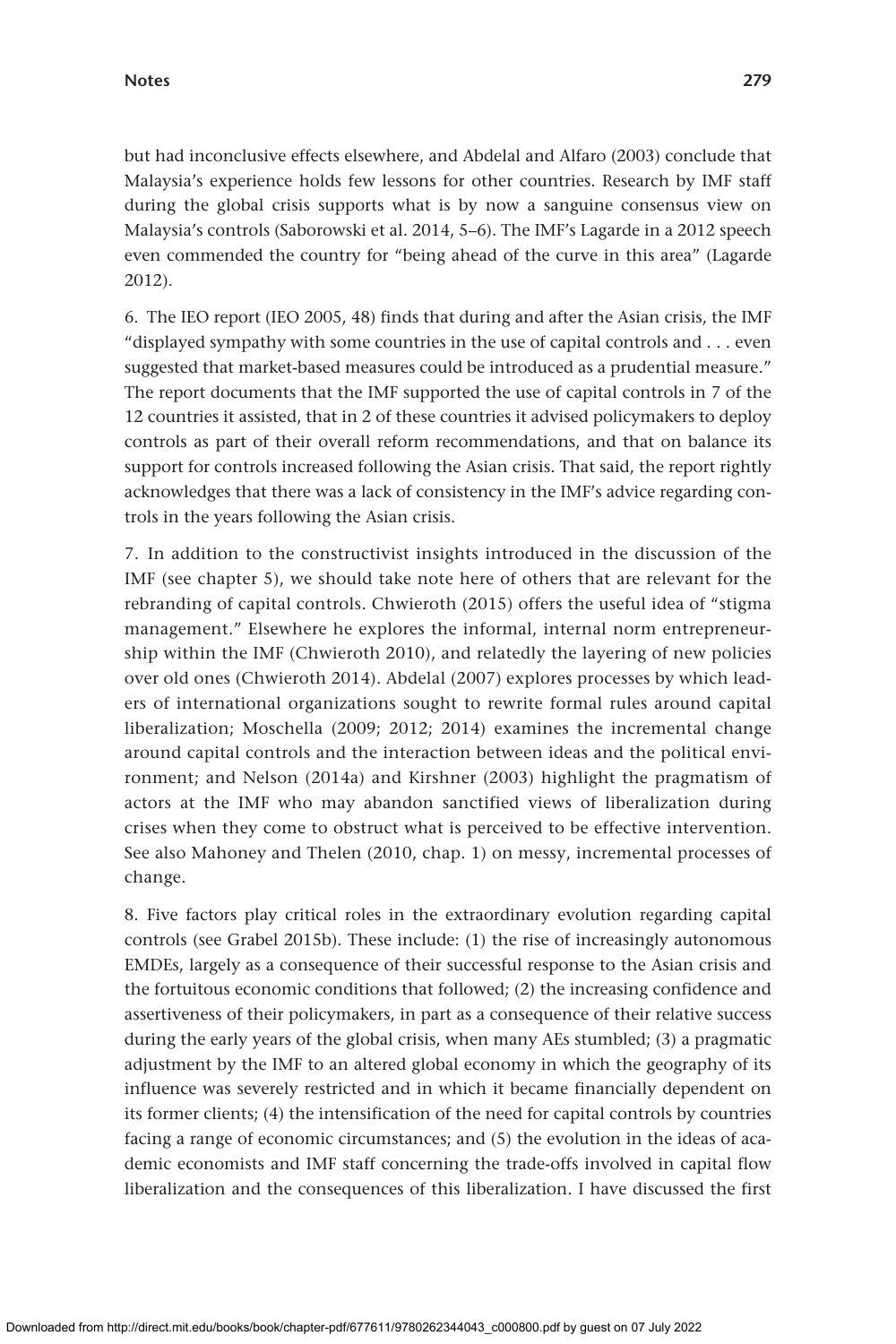three of these factors in chapters 3 and 5. The fourth and fifth factors are the subject of the discussion that follows.

9. Some scholars reject the idea of incoherence and discontinuity regarding controls (Gabor 2012; Güven 2012, 875; Helleiner 2014b; Nelson 2014a). In recent work, Nelson (2017) and Helleiner (2016b) see the matter differently.

10. Though I do not explore the matter here, the range of countercyclical macroeconomic policies adopted during the global crisis represent another indicator of increased EMDE policy space. Ocampo et al. (2012) provide an extensive examination of countercyclical policies in EMDEs, and we draw on this work here. China deployed the most ambitious countercyclical support—equivalent to about 14% of its GDP in 2009 and 2010. Sub-Saharan African countries (i.e., Kenya, Mauritius, South Africa, and Tanzania) adopted more modest programs. In Latin America, the picture was more mixed. This record represents a radical departure from the recent past, when EMDE policymakers generally had no alternative but to implement strongly procyclical policies in the context of liberalized international capital flows, most often per the conditions of IMF assistance. EMDE policymakers could implement countercyclical strategies because of the enabling effects of prior reserve accumulation strategies and the related growth in SWFs. SWF resources were used inter alia to stabilize domestic stock markets and banking systems, and even foreign economies (BIS 2009, 153; Campanella 2012, 20; Park and van der Hoorn 2012).

11. The G-20 did not explicitly address capital controls as a protective response to the crisis until late in 2010 at its Seoul summit, when it charged the IMF with examining the matter. Chwieroth (2014; 2015) suggests that the G-20's timid and late focus on capital flows reflects U.S. policy preferences and influence.

12. The process of setting negative interest rates was triggered by the ECB in June 2014. The central banks of Japan, Sweden, Switzerland, and Denmark followed suit, and the ECB itself undertook three additional rounds of rate cutting. Lagarde's support of negative interest rates reflects the desperation of the times. Of these, she said: "If we had not had those negative rates, we would be in a much worse place today, with inflation probably lower than where it is, with growth probably lower than where we have it" (Jaffe 2016).

13. The difference in interest rates between nations is known as the "carry." The practice of borrowing at low rates and investing at high rates is accordingly referred to as "carry trade" activity.

14. The figure for China includes US\$216 billion in unrecorded outflows in errors and omissions.

15. See Akyüz (2016) on the end of the "super commodity cycle," which he and others see as partly resulting from the slowdown in China and massive excess supply in many markets.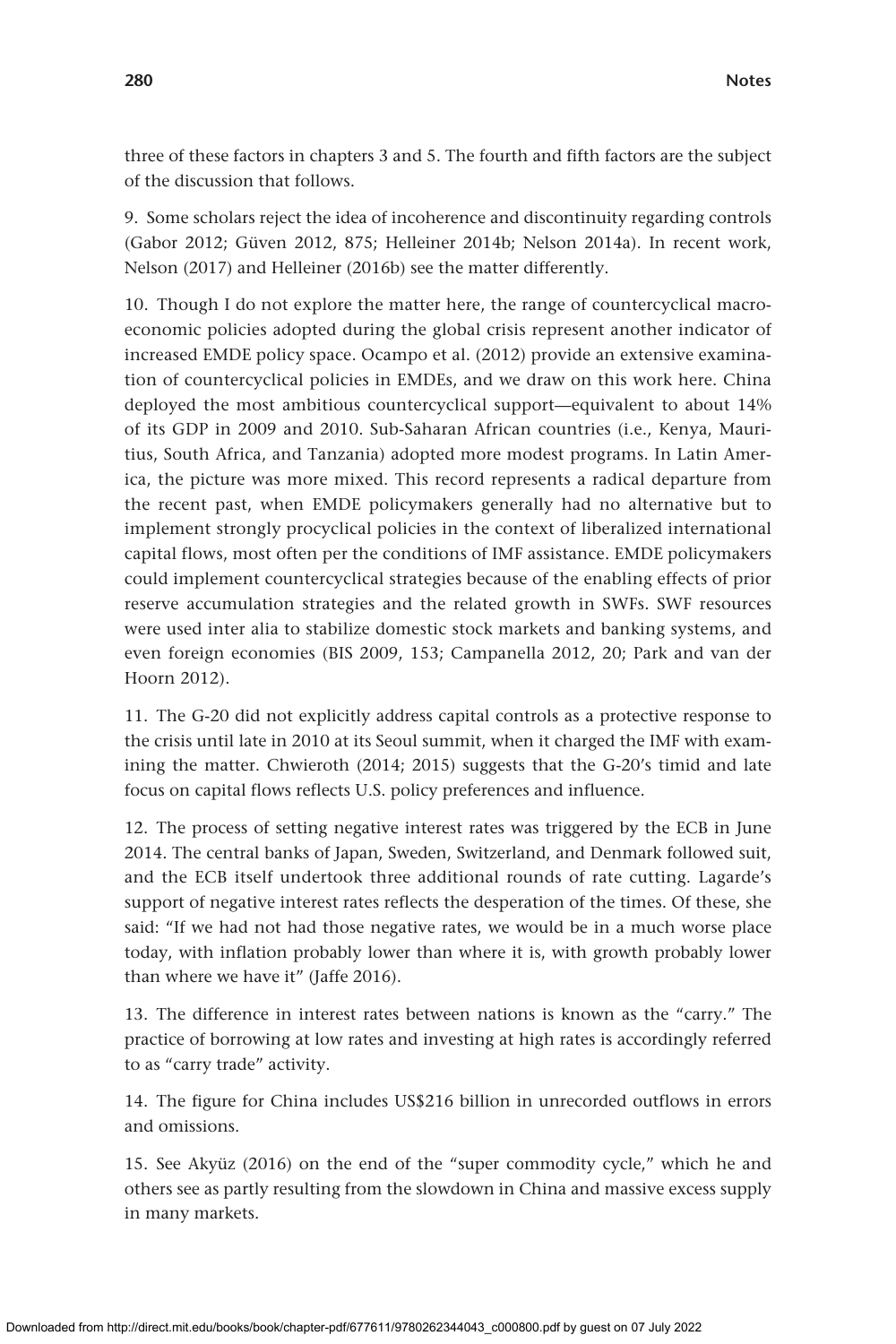16. Compared with the previous five years, EMDE currencies experienced their second-largest daily sales volume a few days after the U.S. election; foreign investors withdrew approximately US\$7 billion from EMDE markets in the week following the election (*Economist* 2016c).

17. See Chwieroth (2015) on the country's successful "counter-stigmatization" of controls, and Gallagher (2014) and especially Fritz and Prates (2014) on the political economy of its controls.

18. In an example of the stickiness of old views, in August 2010, Canadian prime minister Harper used some of his time in Brazil to lecture the government about dismantling controls (Mayeda 2011).

19. Personal communication with a former Indonesian central bank staff member.

20. Iceland's "temporary" outflow controls have turned out to be rather long lived—indeed the central bank and the Finance Ministry did not begin to remove them until October 2016, in a gradual process set to continue into 2017. As recently as June 2016, the central bank introduced a new capital control to protect the economy from inflows driven by exchange rate fluctuations and differences between the country's interest rates and those elsewhere. This new control took the form of a reserve requirement against certain foreign currency inflows (and involved a oneyear holding period) (Central Bank of Iceland 2016). In a statement announcing an upgrade in the country's sovereign debt rating in 2016, Moody's favorably noted the cautious nature of the liberalization program while also highlighting the continued risks of removing controls (Moody's 2016b). The new inflow control was tightened in March 2017 at the same time as the country's remaining outflow controls were eliminated (*Economist* 2017c).

21. In late 2008, Ukraine attempted to stem outflows and defend the currency by implementing a five-day waiting period for nonresident conversions of domestic currency into foreign currency (IEO 2015, 13). According to the IEO, the IMF recommended removal of the country's controls as quickly as possible in the context of an SBA, and the Fund noted that Ukraine's controls did not work (IEO 2015, 13; Saborowski et al. 2014).

22. Fitch downgraded Cyprus's Hellenic Bank, but this seems to reflect the surprisingly sudden observation that the country's banking system was bloated with laundered Russian money.

23. Greek officials removed some controls in July 2016 in hopes of attracting deposits. However, restrictions on many types of cash transactions remain in place as of May 2017 and are expected to stay in effect through 2018 (*Financial Times* 2016b; Chrysopoulos 2017).

24. Subacchi (2016; 2017) argues that managed convertibility has thus far been associated with the very problems that it was designed to avoid; namely, outflows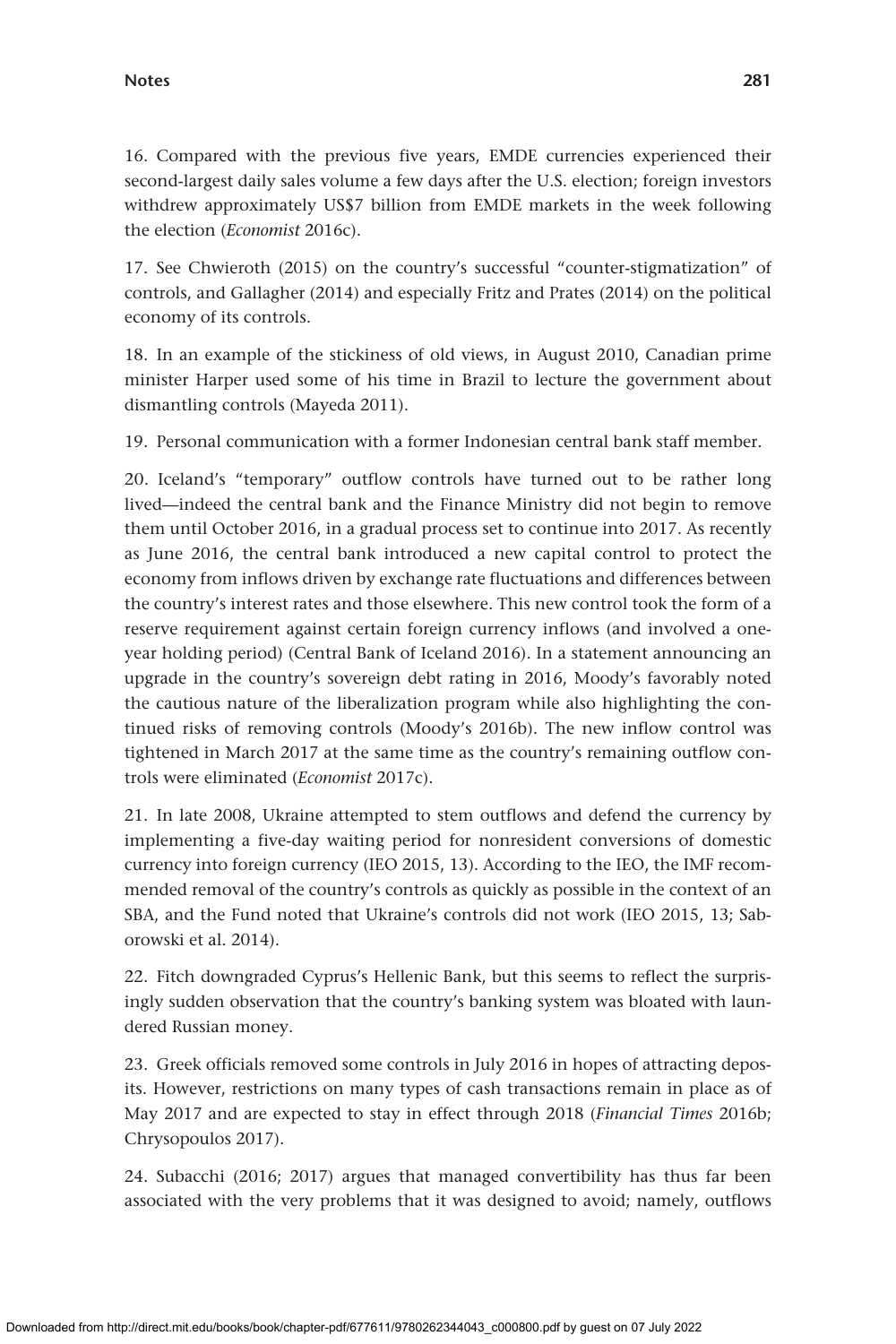that have necessitated sustained currency intervention, depleted reserves, and an erosion of confidence in the currency. These problems were predictable, and indeed were predicted (Bayoumi and Ohnsorge 2013).

25. Increased renminbi convertibility has been a goal since 1993, and was reiterated in 2013 (Wildau 2015).

26. Some of these measures were loosened in 2015.

27. A separate annex (i.e., a "carve-out") to the TPP would have allowed Chile to maintain or enact capital controls consistent with its own domestic laws to ensure financial stability, but such a carve-out was not negotiated for other TPP signatories.

28. Lisbon Treaty obligations precluded the use of capital controls by countries on the European periphery during the crisis (with the important exceptions noted earlier). On paper, such countries enjoy less policy space than many EMDEs.

29. On the EC's approval of capital controls in Cyprus, see Higgins (2013). On Greece, see Reuters (2015a).

30. Chile had to settle for a "cooling off" provision that prevents a U.S. investor from filing a claim for damages related to the use of controls until one year after they are deployed. By contrast, Korea's 2007 trade agreement with the United States allows temporary controls under certain circumstances. The greater leeway granted to Korea reflected the country's greater bargaining power with U.S. negotiators, who sought access to particular sectors of Korea's economy (see Gallagher 2014, chap. 8, 181, 192–195). The U.S. concession proved consequential: although Korea is an OECD member, it was nevertheless able to implement capital controls (labeled as macroprudential regulations) during the global crisis without raising the ire of other members.

31. NAFTA includes a balance of payments exception that allows capital controls when the host states "experience serious balance of payments difficulties, or the threat thereof," but use of this exception must be temporary and nondiscriminatory (Gallagher 2014, 181).

32. The renormalization of capital controls may involve rebranding, the focus of this chapter, and/or the reframing of capital controls as something other than capital controls. The former represents a more direct assault on the preexisting neoliberal ideology and is expected where states have achieved substantial policy autonomy. The latter amounts to "cheating"—attempting to use a strategy that is not permitted under the neoliberal rules of the game without admitting it. We should expect this strategy in cases where states have not achieved significant policy autonomy. In a case like Korea, it is difficult to discriminate between the two strategies. Capital controls are taken to be valuable policy instruments that are central to Korean economic governance, which suggests rebranding, but the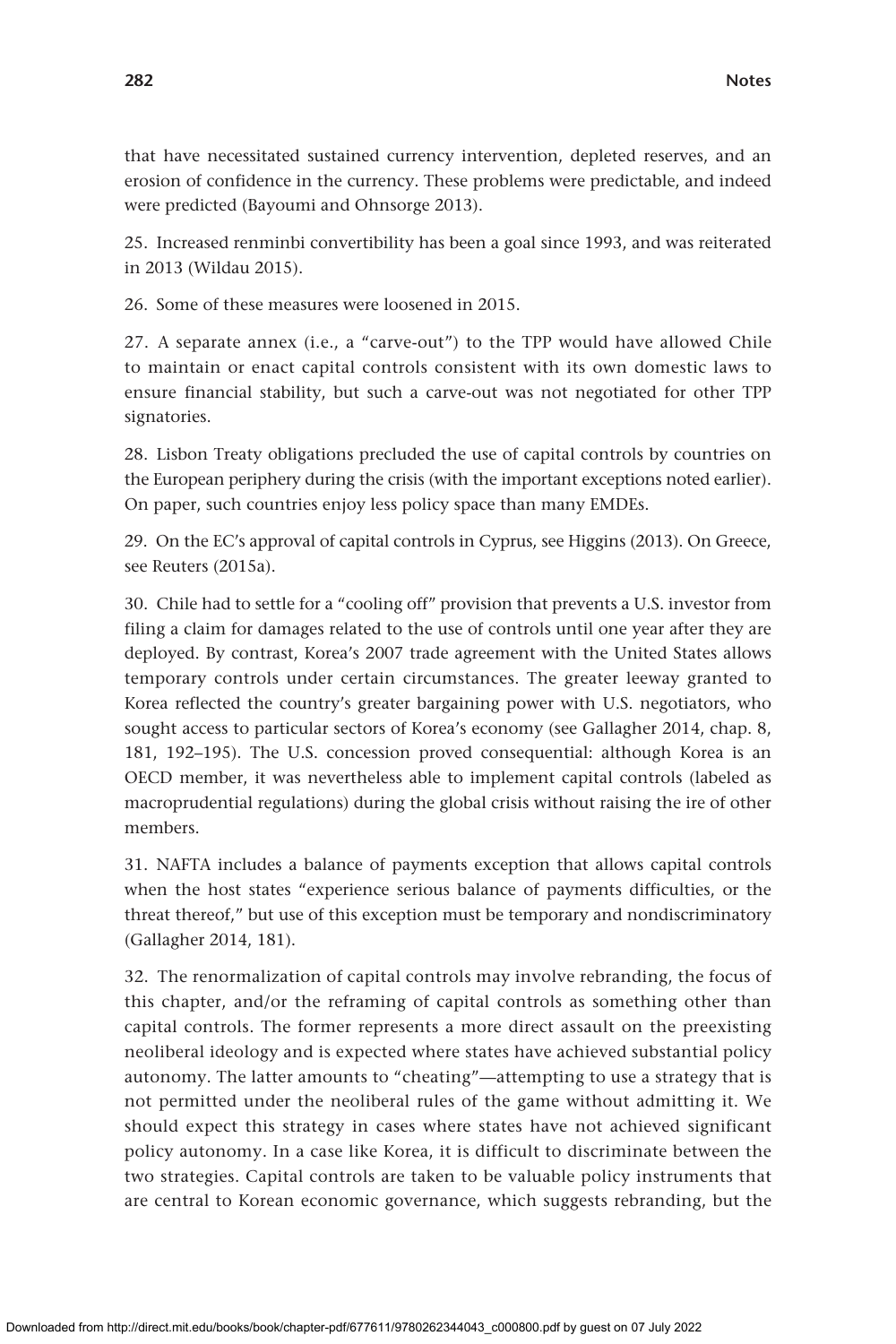government has been very careful to refer to its strategies as macroprudential measures while avoiding altogether the use of the term capital controls, suggesting reframing. See Chwieroth (2015) on Korea's policies.

33. Recall that (as noted earlier) Carstens spoke more pragmatically about controls in January 2016.

34. See also Heathcoate and Perri (2016).

35. That this work is marketed as "new" says much about the state of economics.

36. Ghosh, Qureshi, and Sugawara (2014) also cite Keynes and White in arguing for international coordination, but they also recognize the impediments to coordination, including administrative deficiencies and treaty obligations.

37. Adair Turner, former chair of the United Kingdom's Financial Services Authority, takes note of the staying power of the liberalization ideal despite empirical evidence against it (Turner 2014).

38. We should of course not presume that developments at these three levels necessarily unfold in a lockstep manner. What is remarkable about the current conjuncture, however, is the degree to which there have been parallel developments on all three levels concerning capital controls.

39. Even though they do not represent the IMF's official position (and do not require member state approval), Staff Discussion Notes (such as Ostry et al. 2011) are nevertheless authorized for distribution. Thus, they are important documents in tracking the evolution of thinking at the IMF. Indeed, Ostry et al. (2011) and Ostry, Ghosh, and Korinek (2012) were authorized by no less than Olivier Blanchard.

40. See Gallagher (2015a, 14) on conflict over last resort language.

41. See Fritz and Prates (2014) for a critique of the Institutional View on these and other grounds.

42. Chwieroth (2014) argues that the greater equivocation on controls in the Institutional View reflects the fact that official documents require member state approval, whereas reports such as Staff Position Notes and Staff Discussion Notes do not.

43. An IMF review of experiences with the Institutional View issued at the end of 2016 reiterates findings from the previous studies discussed, while making oblique reference to differing opinions among IMF executive directors (IMF 2016a).

44. Notably, Kentikelenis, Stubbs, and King (2016, 15) did not find in the last decade a single instance of IMF conditionality that required capital account liberalization.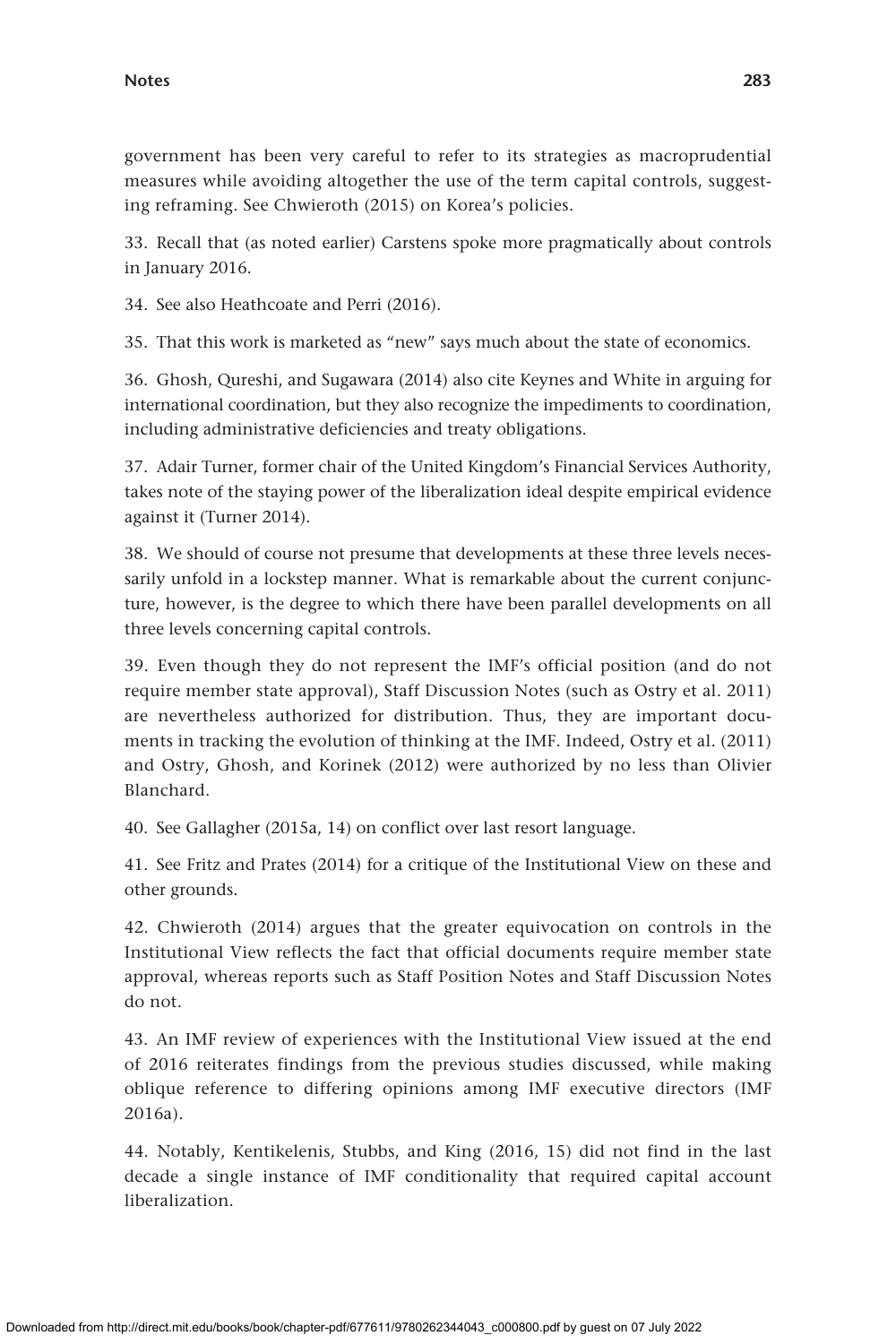45. Managing capital controls through multilateral rules has long been a French preoccupation (Abdelal 2007).

46. See Gallagher (2014, chap. 6) on the ability of the BRICS and other EMDEs to move the IMF on capital controls by working within the institution and through leverage gained by working in the G-20.

47. See Moschella (2015b) on codes of conduct around capital controls and the broader "legalization" trend.

48. Another possibility is that conflict over controls has decisively shifted from the economic to the legal arena of investment and trade agreements, as I suggested earlier.

49. On the matter of blunt versus targeted controls, Rodrik (2015b) argues that "limited controls that target specific markets . . . do not have a significant impact on key outcomes—the exchange rate, monetary independence, or domestic financial stability." He argues that "capital controls may need to be blunt and comprehensive, rather than surgical and targeted, to be truly effective." By contrast, Stiglitz and Rashid (2016a) advocate a more cautious (and, in my view, less helpful) approach, arguing that turbulence in EMDEs may necessitate quick action that includes targeted and time-bound capital controls, especially on outflows.

50. On these views, see Horsefield (1969, 31, 65) and Steil (2013, 134, 150).

51. I thank Roy Culpeper for this point and for reference to Chakrabortty (2016), who linked the tax avoidance revealed in the Panama Papers to Hirschman's exit and voice.

#### **Chapter 8**

1. The paramount exception to the new pragmatism is the reactionary political movement that now appears to be spreading across the AEs, which is rooted in a romanticized longing for a utopian past.

2. As of this writing, the IMF is again pushing back against the position taken by Eurozone officials (see chapter 5).

3. See DeMartino (2011; 2013b), Gibson-Graham (2011), and Gibson-Graham and Roelvink (2010) for poststructuralist accounts of the "productiveness of ignorance" that accord well with Hirschman's view and with the arguments I advance here.

4. One can concede the point while also recognizing that a better response would have entailed expansionary and redistributive fiscal policies and new measures that placed more stringent controls over the financial sector (such as on capital outflows from AEs and on the activities of lenders and other financial actors).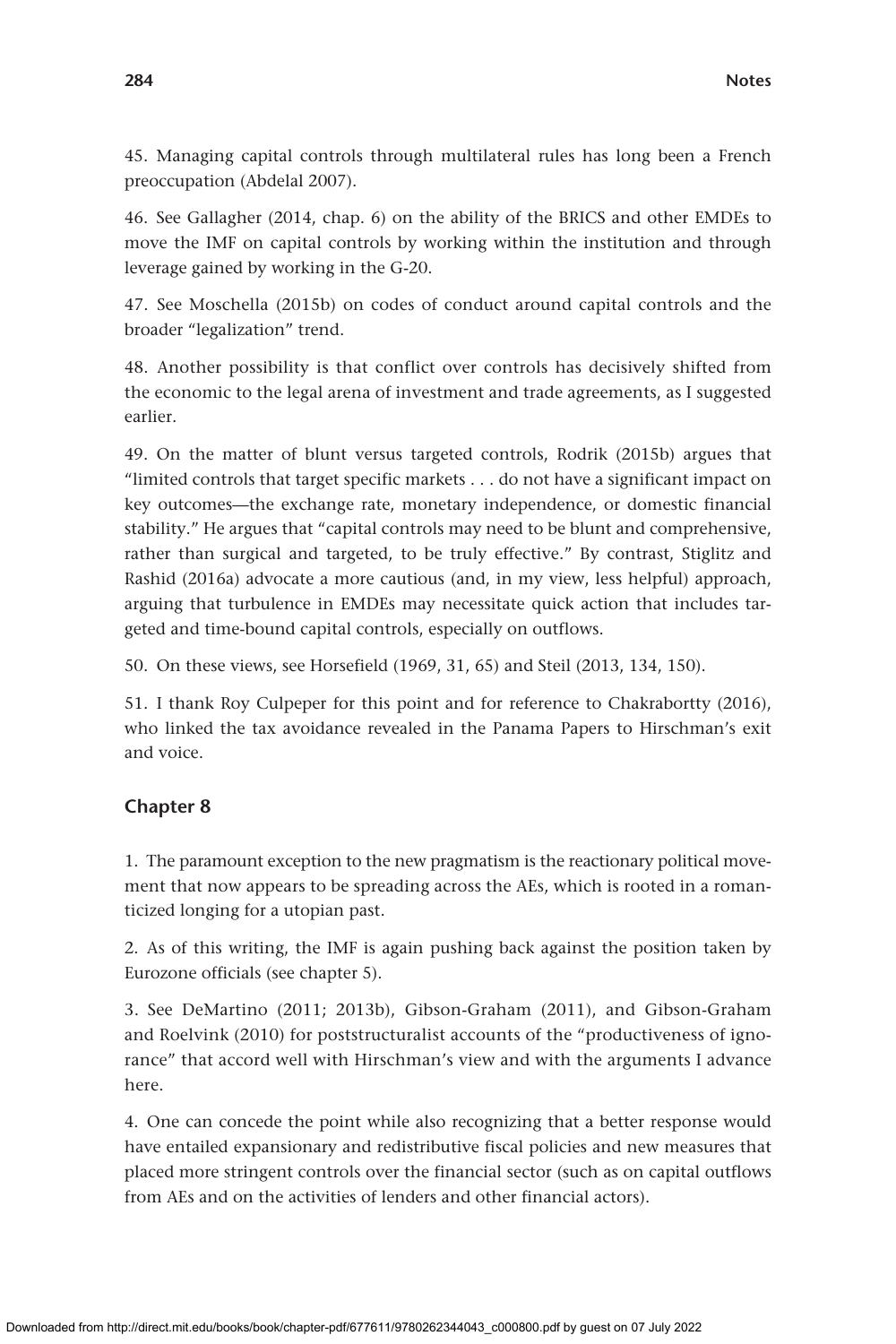5. Rodrik develops this point most explicitly in his essay "A Plan B for Global Finance" (Rodrik 2009b) and elaborates on it in other work (e.g., Rodrik 2001; 2007b; 2007– 2008; 2011).

6. See the discussion of other EMDE networks in Woods and Martinez-Diaz (2009).

7. That said, the SDGs also call for a greater role for private financial flows than is desirable given the inherent instability and "short-termism" that marks liberalized financial markets.